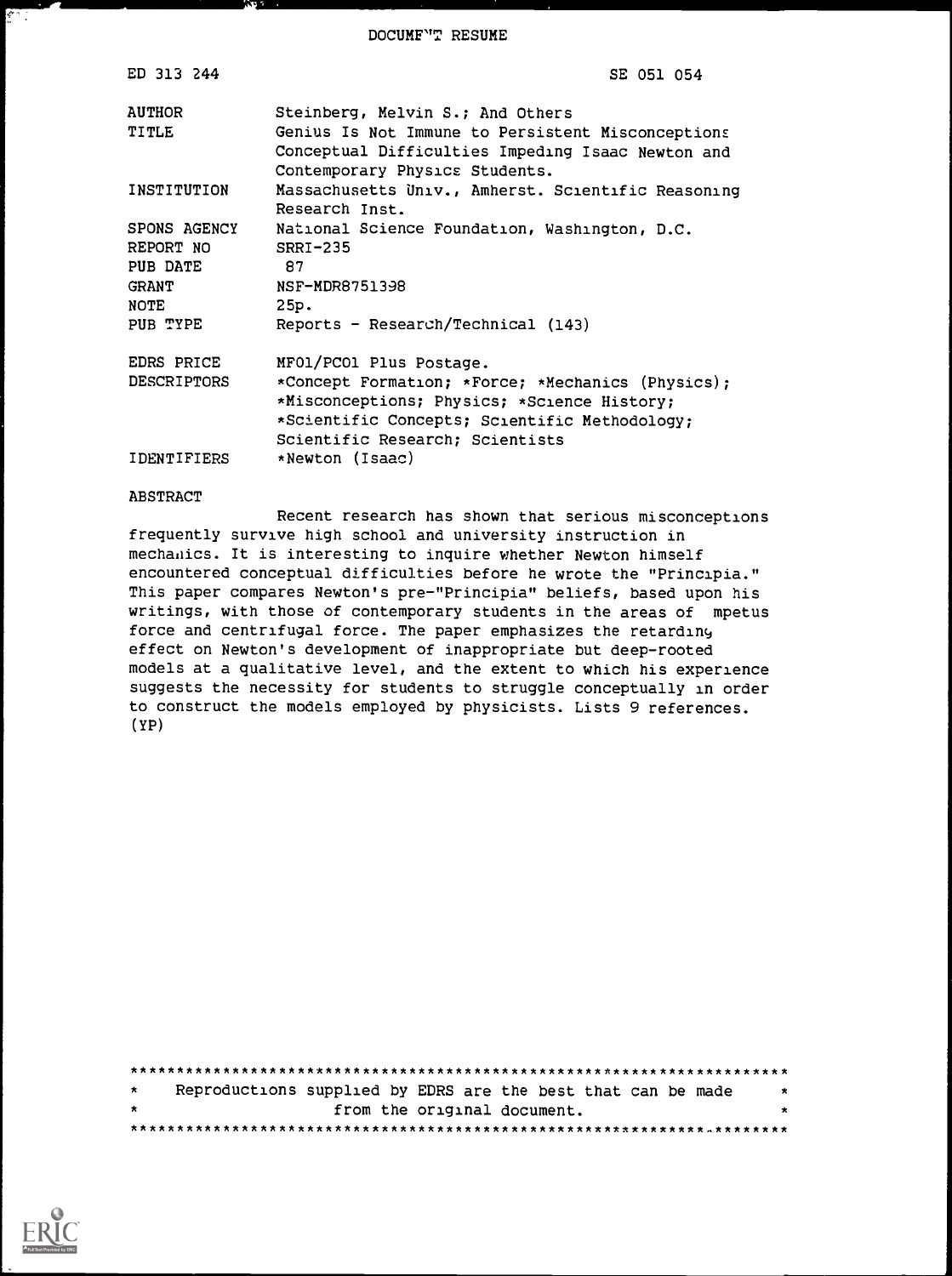þ ŀ.

 $\ddot{\cdot}$ 

 $\mathbf{v}$ 

**EE 051 05** 

<u>external control</u>

GENIUS IS NOT IMMUNE TO PERSISTENT MISCONCEPTIONS: CONCEPTUAL DIFFICULTIES IMPEDING ISAAC NEWTON<br>
AND CONTEMPORARY PHYSICS STUDENTS AND CONTEMPORARY PHYSICS STUDENTS

SRRI #235

ite in the second second in the second second in the second second second in the second second second second s

Melvin S.Steinberg

Physics Department, Smith College, Northampton, MA 01063

David E. Brown and John Clement

Scientific Reasoning Research Institute

University of Massachusetts, Amherst, MA, 01002

U S DEPARTMENT OF EDUCATION Office of Educational Research and Improvement EDUCATIONAL RESOURCES INFORMATION

r This document has been reproduced as<br>received from the person or organization<br>priginating it<br>film the production quality<br> $\pi$  eproduction quality

Points of view or opinions stated in this docu-<br>ment: do: not: necessarily: represent: official<br>OERI position or policy

-PERMISSION TO REPRODUCE THIS MATERIAL. HAS BEEN GRANTED BY

Jack Lockhead

BEST COPY AVAILABLE

TO THE EDUCATIONAL. RESOURCES INFORMATION CENTE9 (ERIC)."

Preparation of this paper was supported in part by National Science Foundation grant MDR8751398

 $\hat{z}$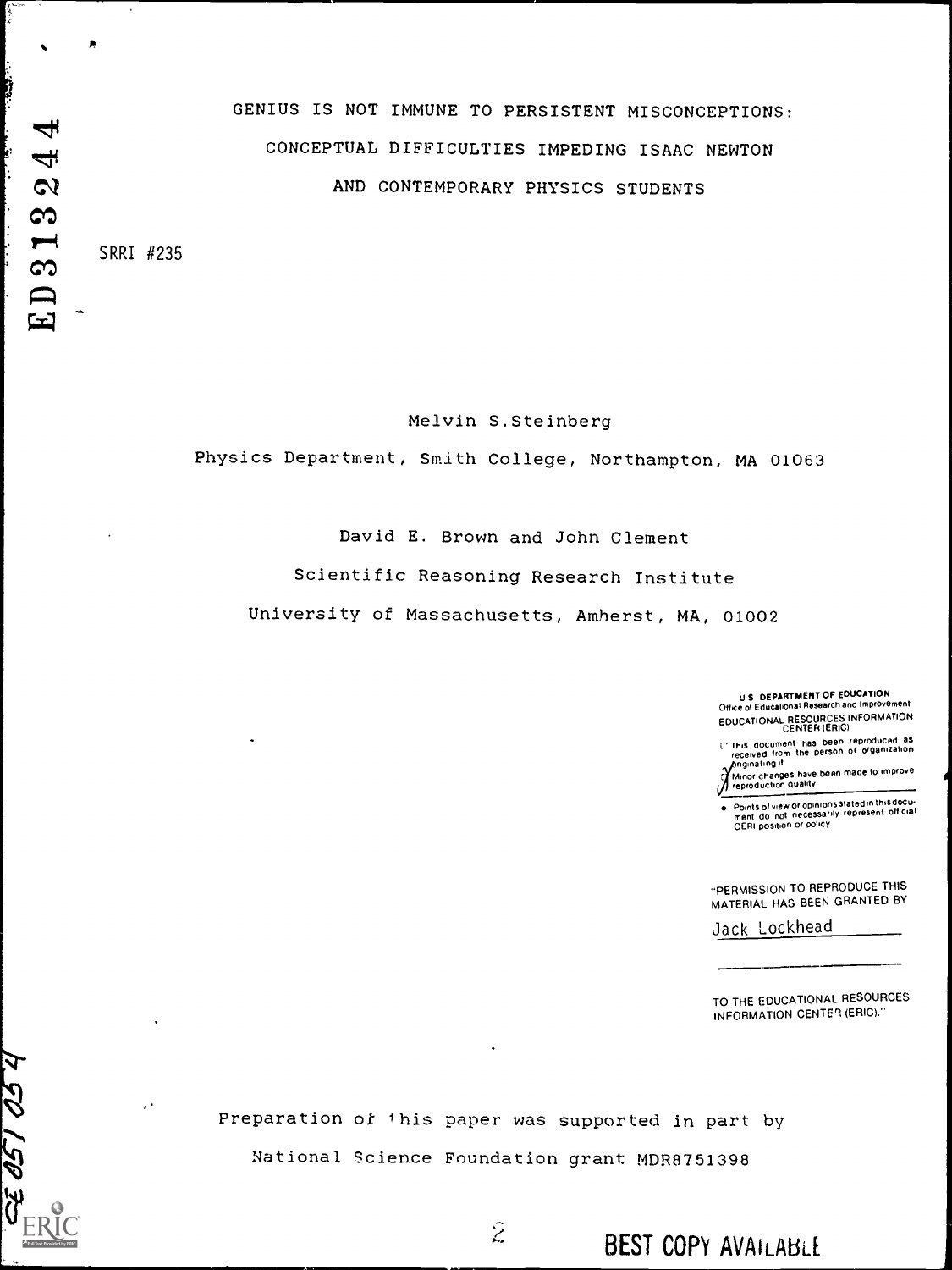Page 2

#### ABSTRACT

Recent research has shown that serious misconceptions frequently survive high school and university instruction in mechanics. It is interesting to inquire whether Newton himself encountered conceptual difficulties before he wrote the Principia: (a) Did he have serious difficulties? (b) If so, were they difficult to overcome? We shall present evidence from Newton's writings of affirmative answers to both questions.

Newton's development of his system of mechanics was hampered by <sup>a</sup> persistent belief in "the force of a [moving] body" from 1664 to 1685. His belief in centrifugal force was an additional restraining factor that remained intact until Hooke's intervention in 1679 and weakened only gradually over the next two years. Three additional years passed before the resulting successes weakened his commitment to impetus sufficiently to permit conceptualization of mass as an inert surrogate.

This paper will compare Newton's pre-Principia beliefs with those of contemporary students in the areas of impetus force and centrifugal force. We shall emphasize the retarding effect on Newton's development of inappropriate but deep-rooted models at a qualitative level, and the extent to which his experience suggests the necessity for students to struggle conceptually in order to construct the models employed by physicists.

 $\mathcal{C}$ 



the control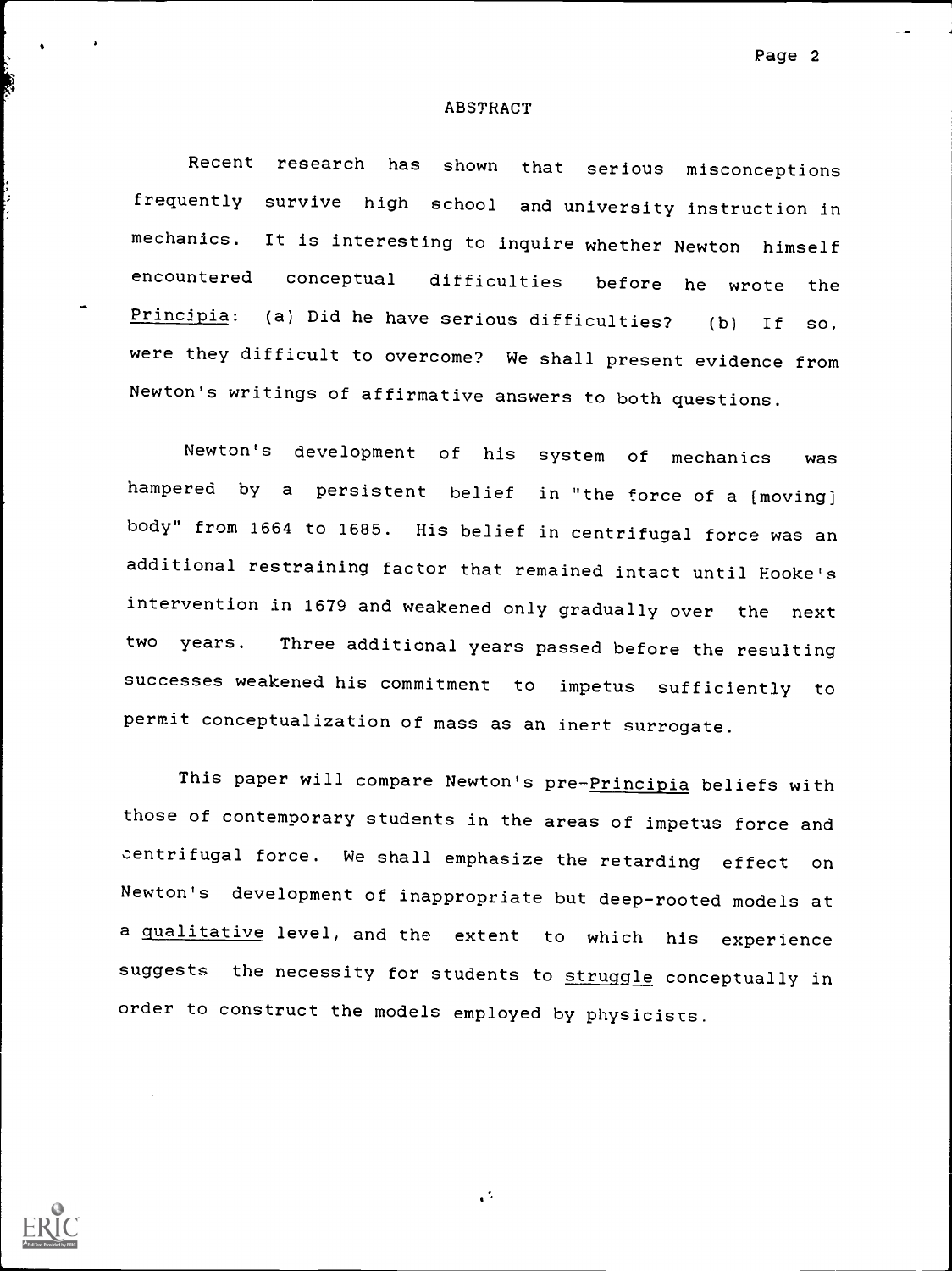Page 3

#### INTRODUCTION

Studies of physics students' reasoning about the relationship of force to motion have demonstrated that they harbor misconceptions which can interfere with learning and which are surprisingly resistant to change. Consider, for example, the following data from high school and university students in typical settings:

(1) Among a high school group asked to compare force magnitudes exerted when a bowling ball strikes a bowling pin, only 5% thought the pin exerts as much force on the ball as conversely. [Brown and Clement (1987)] These and the data below are from questions asked after instruction in mechanics had been completed.

(2) Only 29% of university physics students correctly drew the single, downward force of gravity acting on an ascending coin tossed in the air. In 90% of the incorrect answers the students drew force vectors acting in the direction of motion that are fictitious frcm the physicist's point of view but are strongly reminiscent of the impetus beliefs of medieval theorists. [Clement (1982)]

(3) Only 7% of high school physics students correctly indicated the single, centripetal force acting on a stone twirled horizontally over one's head an horizontal circular motion (ignoring gravity and air resistance). 71% indicated there would be an outward centrifugal force acting on the stone, 67% that there would be a force in the direction of motion of

 $\ddot{\cdot}$ 

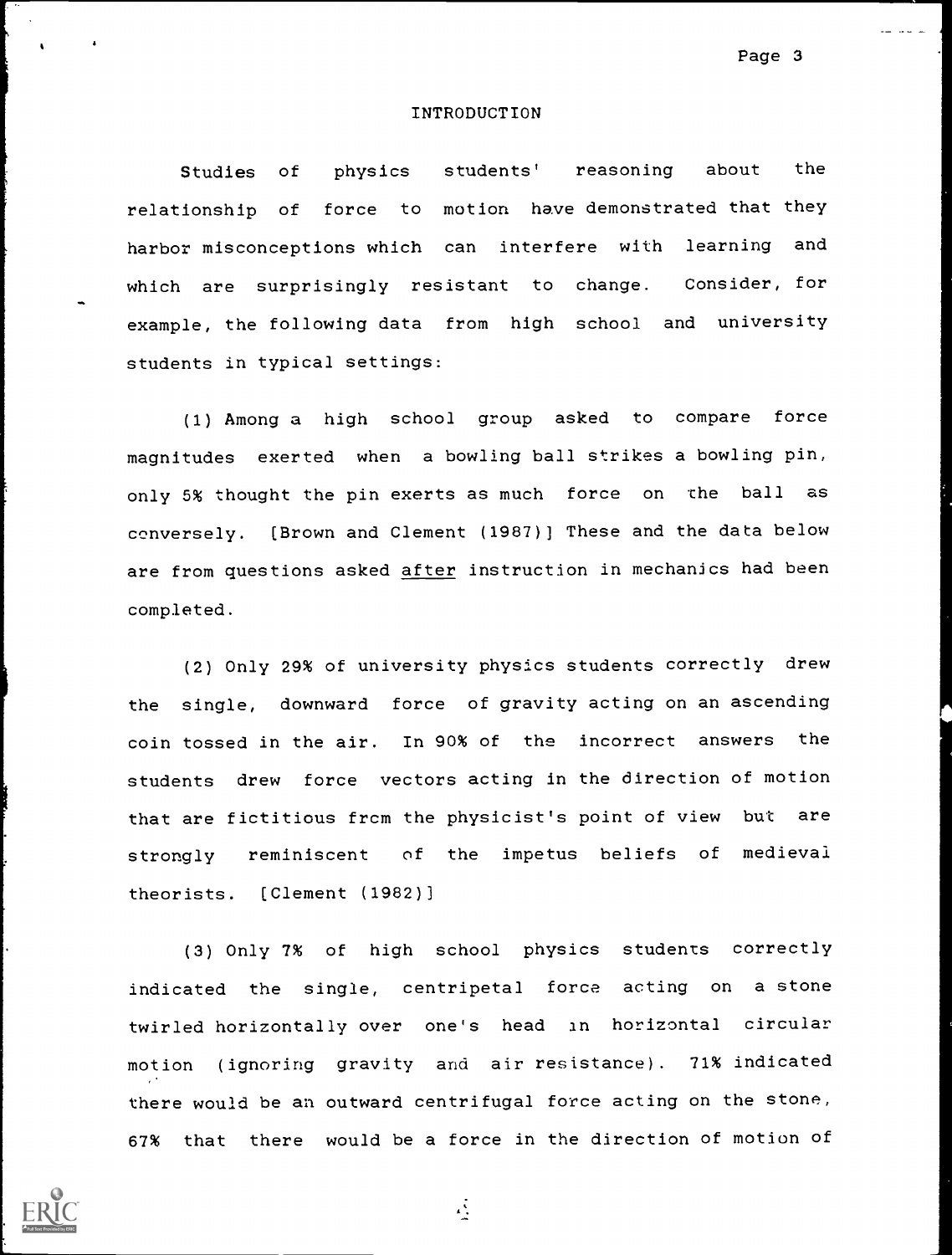the stone, and 48% that both of these forces would be acting on the stone. (New data: sample size = 87)

The beliefs exhibited in these examples are sources of difficulty at the level of basic conceptual understanding of the material. Their existence suggests that the concepts instructors are trying to impart are being misunderstood at <sup>a</sup> qualitative level, in addition to any difficulties that arise with quantitative formulation. What we wish to discuss in this paper is the extent to which Newton's thinking was hampered by similar inappropriate conceptions, and the extent to which he had to struggle to free himself from them.

The conceptual framework for dynamics which Newton set forth in his Principia is based on the assumption that the effect of a force acting on a material object is to change the speed and/or direction of motion. The immense success of this framework during the last three centuries has made its usefulness to mature professionals very clear. For the uninitiated, however, there is a problem of comprehension: The framework can be made one's own only if the possibility of motion without force is accepted. That state of mind is very difficult for students to achieve, because of a deep-rooted conviction that motion implies a force that causes it. (Clement (1982))

Newton's writings before the Principia reveal the same problem, and the important question for us is: Why did he take so many years of intermittent and often intensive effort to

 $\ddot{\cdot}$ 



a de la provincia de la provincia de la provincia de la provincia de la provincia de la provincia de la provincia del provincia de la provincia de la provincia de la provincia de la provincia de la provincia de la provinci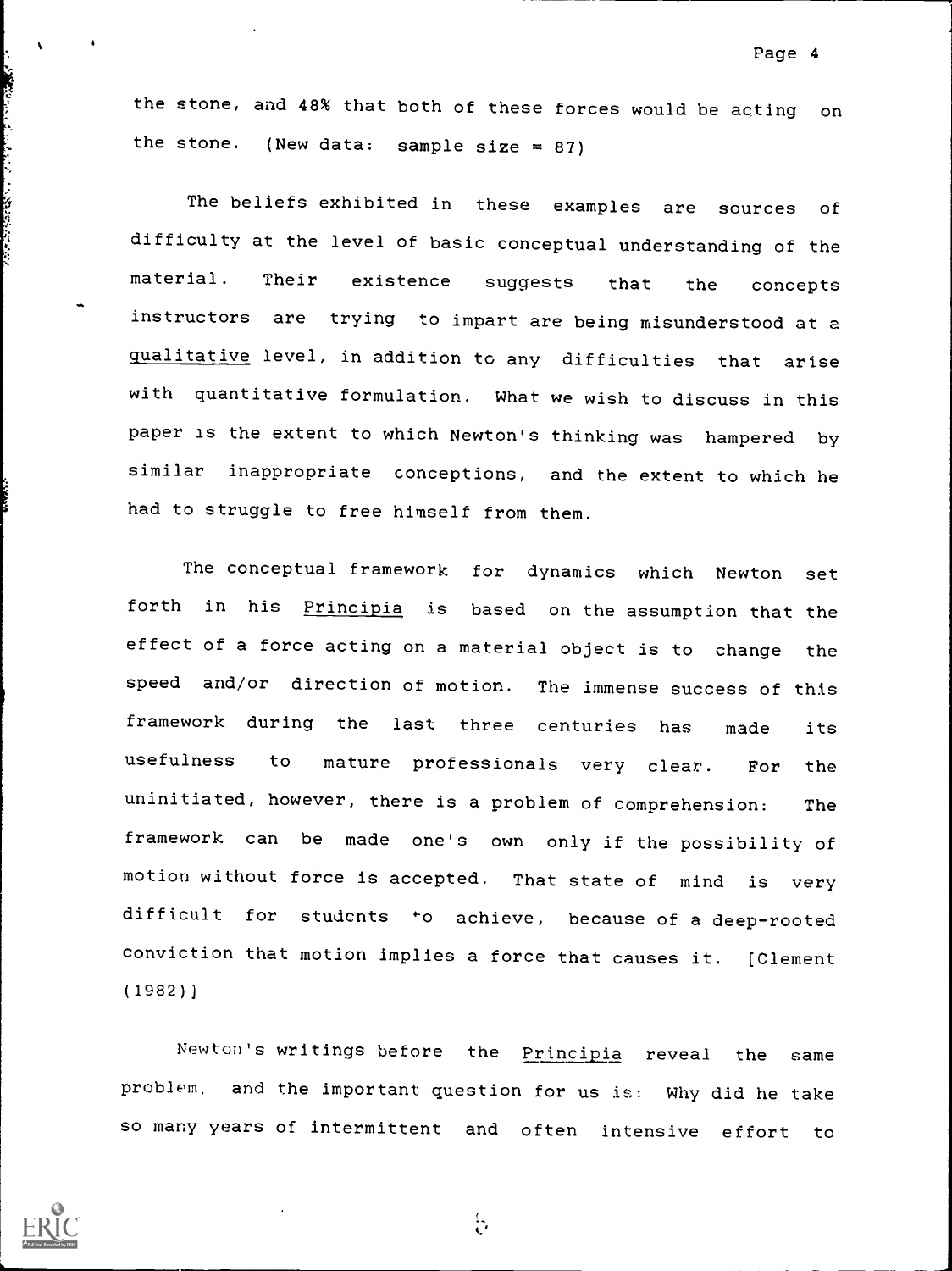overcome it? We have been intrigued by the evidence that Newton's progress was blocked by a web of interconnected misconceptions. Impetus was the key barrier that he had to overcome in order to write the Principia, with several others playing strong supporting roles. We feel that the long term persistence of this major misconception in so gifted a person says something important about the magnitude of the cognitive change that students must negotiate with themselves in order to understand Newtonian mechanics. Bringing the details to light may yield insights that can benefit the design of instruction. Conversely, research on students' cognitive difficulties may help make Newton's developmental path more intelligible.

There are at least four ways in which parallels might be drawn between Newton and present-day students with regard to conceptual difficulties: (a) the specific qualitative misconceptions; (b) whether these significantly impede progress; (3) how they impede progress, if in fact they do; and (4) how these difficulties are overcome. In this paper we focus on the second question and touch on the first and fourth questions, leaving the third and its overlap with the others for future papers. To anticipate our conclusion: We find that Newton's progress was indeed significantly hampered by qualitative conceptual difficulties that strongly parallel those found in students. We also discuss how, with the help of others, he finally broke through to the profound insights embodied in the Principia.

 $\mathfrak{g}$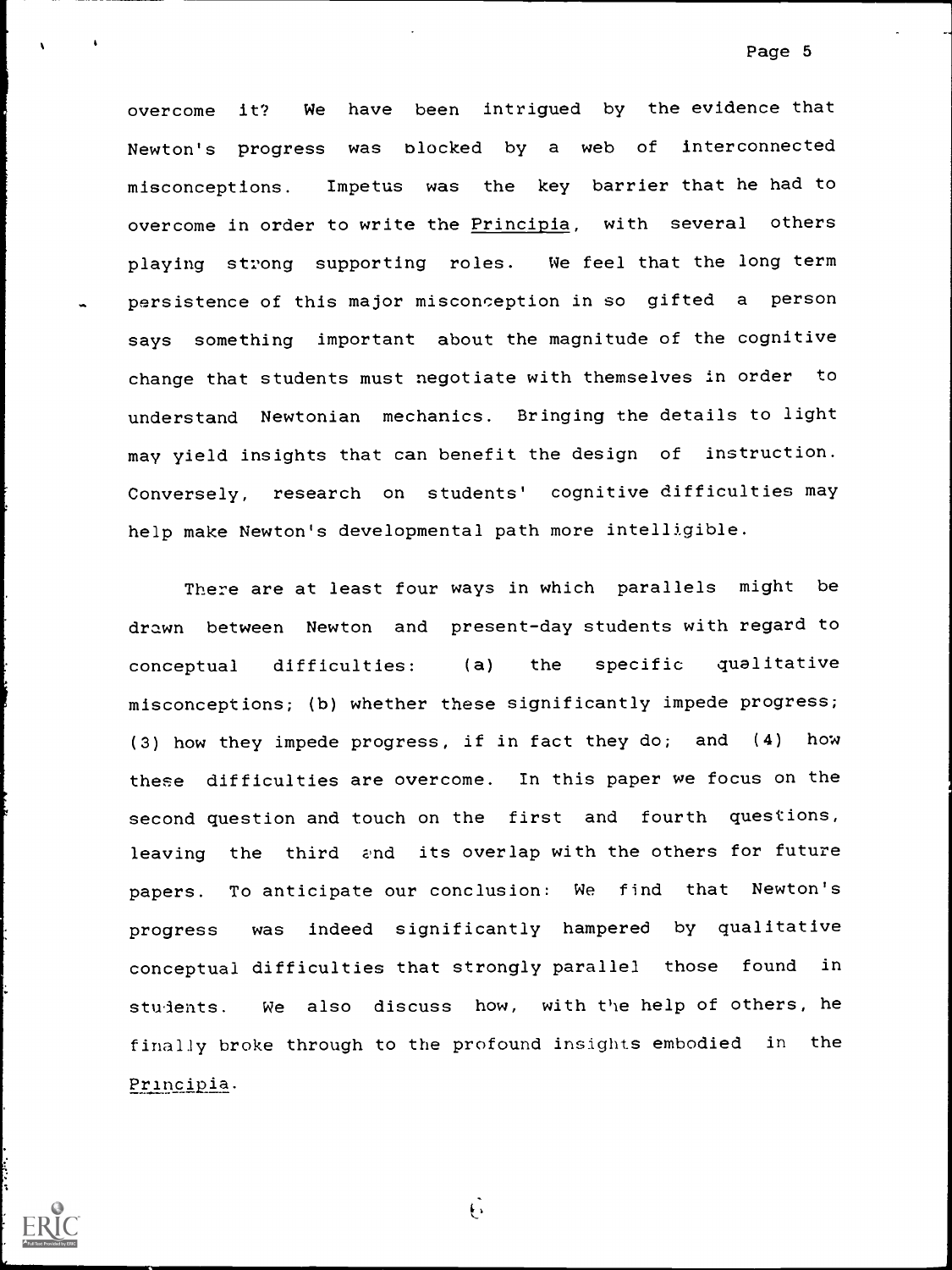#### THE PERSISTENCE OF FORCE AS PROPERTY

What Newton called "the force of a body" is the intuition that a moving body is a reservoir of force. Our investigations of students' misconceptions indicate that this idea can have two aspects:

IMPETUS  $-$ - the idea that motion which occurs without assistance from an external propelling agent is sustained by an internal motive force

TRANSFER  $-$ - the idea that one body may give up some of its impetus force to another during impact

As an example of the transfer misconception in a student before instruction. consider the following reply to a question about a moving ball striking a sta.ionary ball: "The force from the moving ball would be transferred to the stationary ball, so the force would move from the moving ball to the ball that wasn't moving." Another student said: "...the only force that would be transferred would be that which the stationary one could absorb before it moves..."

The persistence of transfer after instruction can be seen in the following data. When given the choices below for describing the impact of a cue stick on a cue ball, 65% of high school physics students selected choice (1):

(1) The cue stick transfers force to the cue ball.



**All Contracts** 

7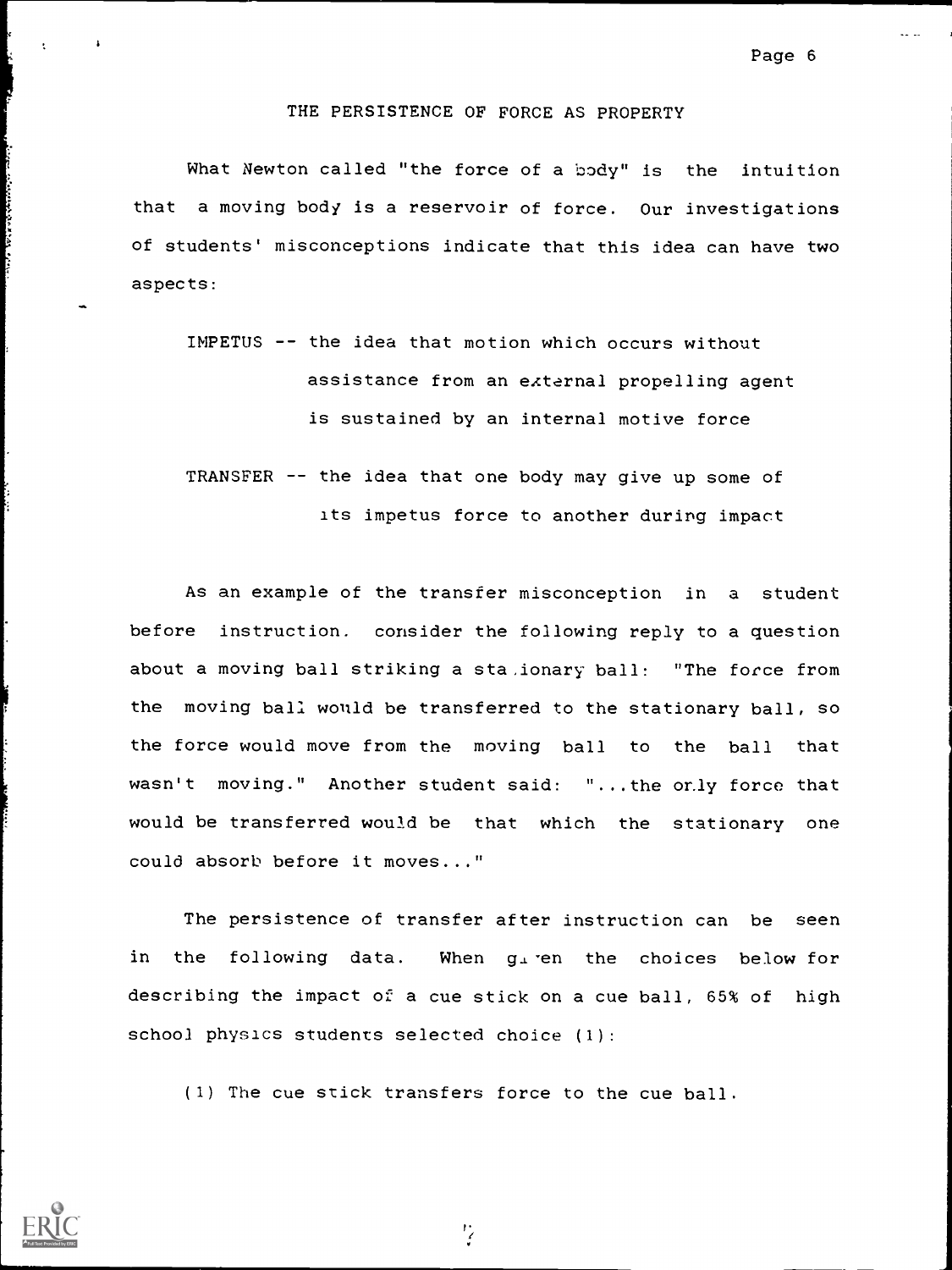(2) The cue stick exerts a force on the cue ball, but does not transfer force to the cue ball. (New data: sample size = 87)

 $\sim$   $\sim$   $\sim$ 

The invention of impetus seems to be a response to the mindset that motion without the intervention of externally applied force requires an explanation. The impetus idea is used in the transfer idea: Collisions can be perceived as  $prox_{\alpha}$ ing evidence for transfer, and belief in transfer supports belief in impetus.

The earliest evidence for the transfer-of-impetus conception in Newton appears in a notebook dated 1664, when he was 21 years old and in his third year at Cambridge University, in a passage titled "On Violent Motion" in which he employs transfer to explain projectile motion: (Herivel (1965) p.1231

This motion is not continued by a force impresst [from the outside] because the force must be communicated from the mover into the moved ....

To our knowledge, the transfer aspect has not been explicitly discussed in previous descriptions of Newton's conceptual development.

The above Ltatement is very much in the spirit of Descartes, whom Newton had been reading. We interpret the agreement with Descartes as making intuitive sense to the young Newton, rather than as assent to authority, because the belief expressed here persisted for two decades despite continuing



 $\circ$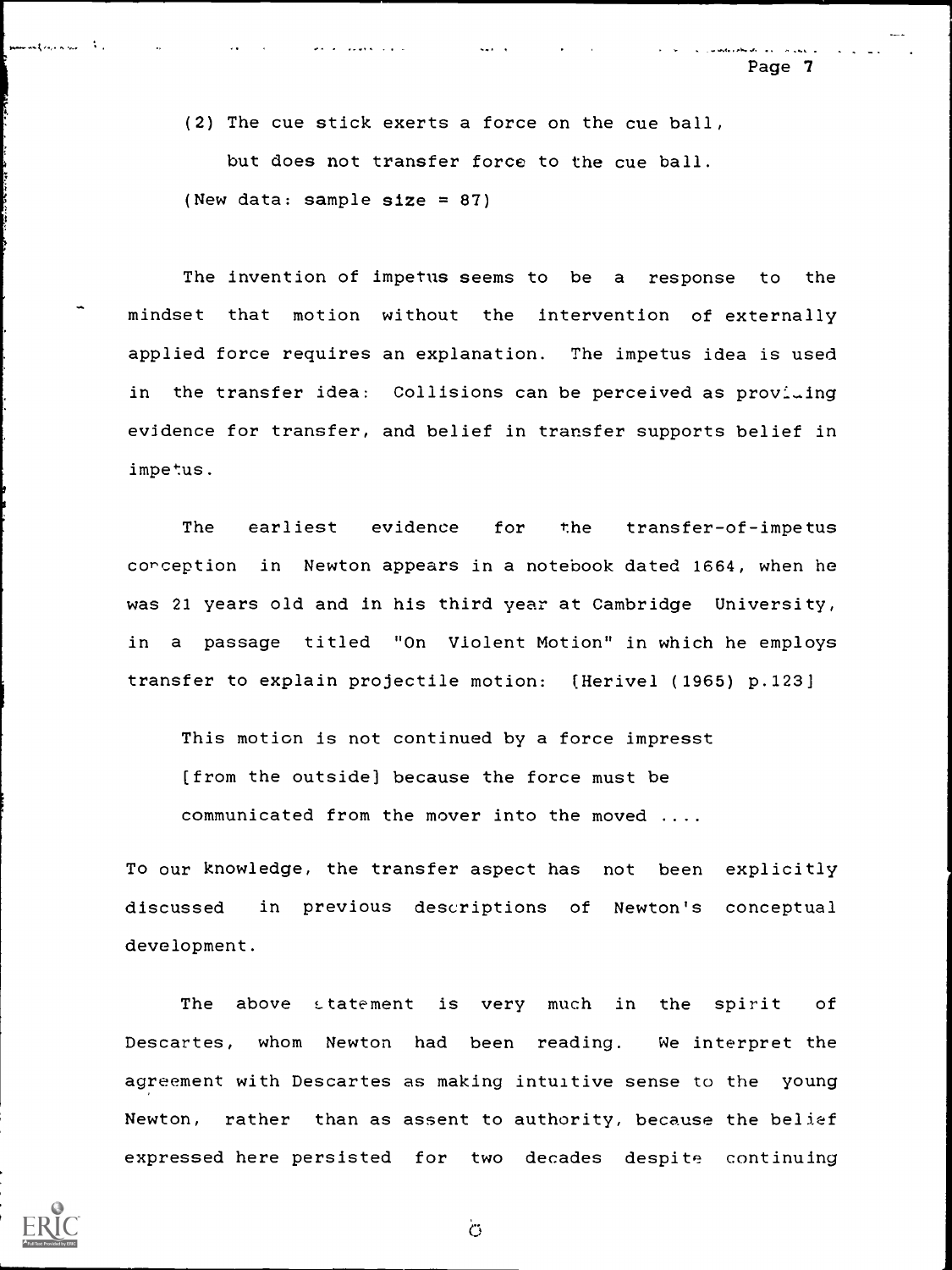serious disagreement with Descartes about relativity of motion. "On the issue of [Descarte's] relativism", writes Westfall, "which smacked of atheism in Newton's view, he continued to shout his defiance until his dying day." [Westfall (1980) p.415]

Newton made considerable headway against the impetus idea in 1665-66 by focussing on relationships involved in the impact of two bodies. However, this progress was soon followed by a cripling setback when he reimbraced the impetus concept. In this section we describe these periods of progress and relapse in Newton's thinking.

In a passage in the Waste Book titled "Of Reflections", he recognized that changes of speed and direction are dynamically important, and that these changes are effectuated by forces originating outside the affected body. (Westfall (1980) p.146)

Soe much force as is required to destroy any quantity of motion in a body soe much is required to generate it; & soe much as is required to generate it soe much is alsoe required to destroy it.

.... equall forces shall effect an equall changc in equall bodies.... For in loosing or getting ye same quantity of motion a body suffers ye same quantity of mutation in its state, and in ye same body equall forces will effect a equall change.

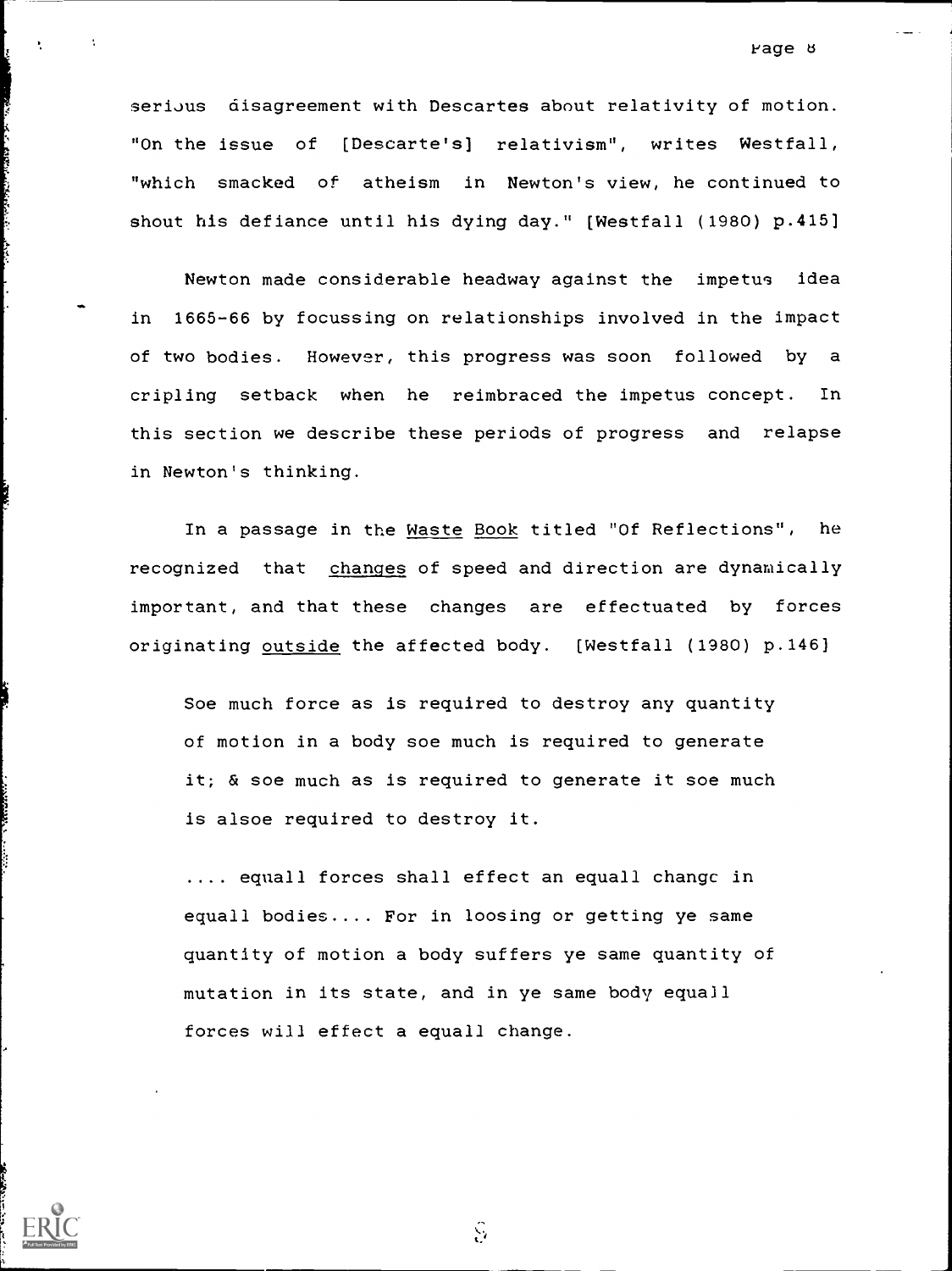As part of this promising elaboration of the force concept, Newton also explored the two-body interaction forcer required to maintain the whole-system center of mass in motion at constant velocity. "Examining what he called 'ye mutual force in reflected bodies', he concluded that each one acts equally on the other and produces an equal change of motion in it. To those who had tried to understand impact through the force of <sup>a</sup> body's motion, this conclusion had appeared patently false.... Newton appears to have reached it by realizing that every impact can be viewed from the spocial frame of reference of the common center of gravity of the two bodies.... Newton never forgot .this conclusion. It contained the first adumbration of his third law of motion..." [Westfall (1980) p.147]

With good beginnings toward the second and third laws at age 22, what about the first law? In a cursory reading it is easy to imagine that Newton had also arrived at the principle of inertia: [Westfall (1980) p.145]]

Every thing doth naturally persevere in ye state in which it is unlesse it bee interrupted by some externall cause.

[Aj body once moved will always keepe ye same celerity, quantity and determination of its motion.

Statements like these plainly deemphasize internal force compared to external, but they do not rule out the continued presence of a latent impetus concept.



Contract of the Table

 $\Gamma$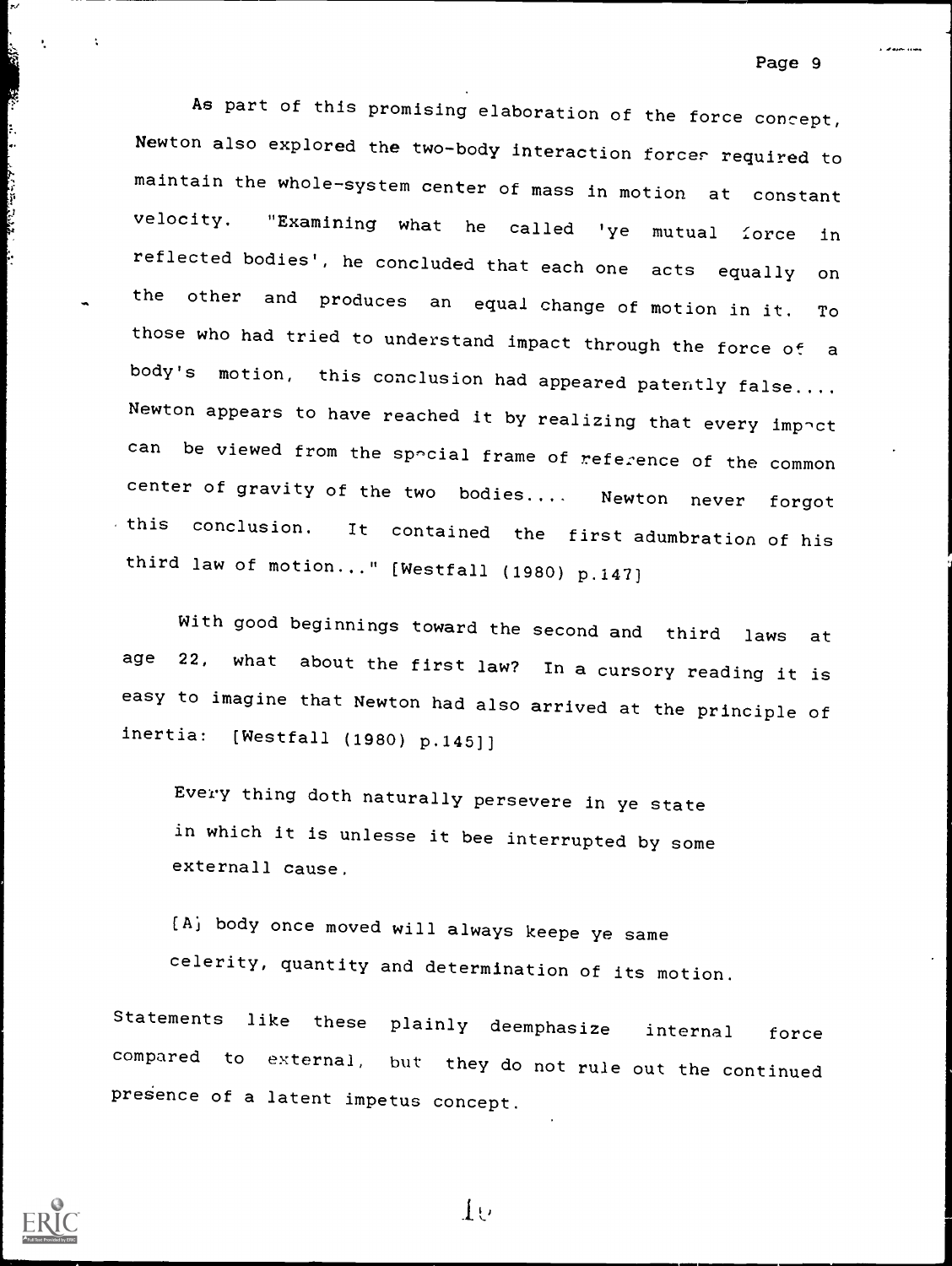Westfall points out the developmental importance of Newton's early realization that force must be associated with changes of velocity: "Here was a new definition of force in which <sup>a</sup> body was treated as the passive subject of external forces impressed upon it instead of the active vehicle of force impinging on others." However: "All of the possibilities inherent in the insight did not appear immediately to the you:  $\mathfrak g$ man who had earlier accepted the idea of a force internal to bodies which keeps them in motion. It is clear to us that the earlier notion was incompatible with the principle of inertia and his new conception of force. It was not at first equally clear to Newton. Instead of rejecting the idea of internal force outright, he attempted to reconcile it with the new concept he was developing." [Westfall (1980) p.1461

What happened, in our view, is that Newton began to interpret force exerted from the outside as force transfer: [Westfall (1980) p.146)

The force wch ye body (a) hath to preserve it selfe in its state shall bee equall to the force wch [pu]t it into yt state; not greater for there can be nothing in ye effect wch was not in ye cause nor lesse for since ye cause only looseth its force onely by communicating it to its effect there is no reason why it should not be in ye effect wn tis lost in ye cause.



hack the solution for a state of an order

 $\lfloor$   $\rfloor$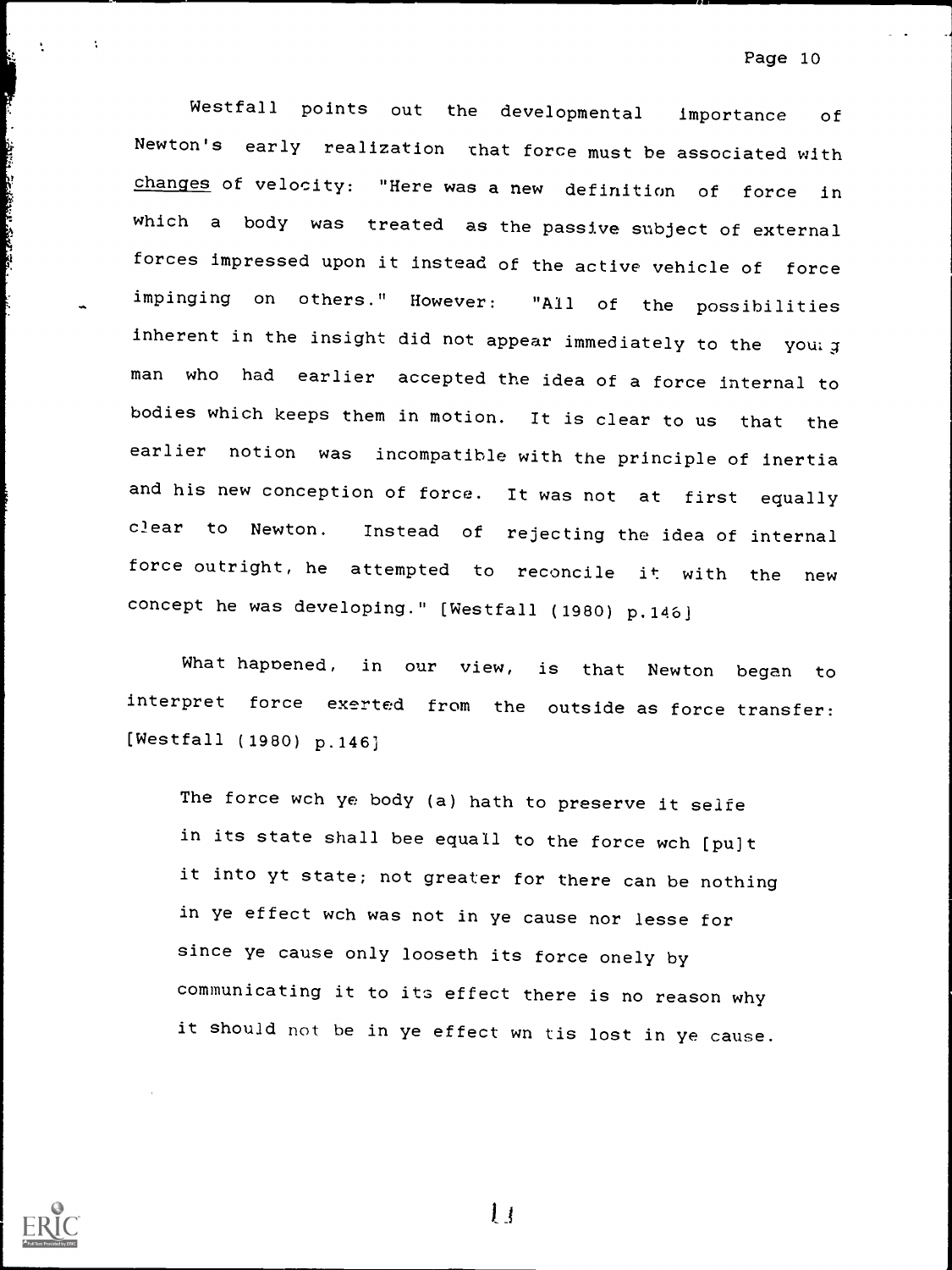We shall return later to the question of why Newton retreated from externally impressed force to force transfer. For the present, we wish only to point out that impetus did indeed remain a viable concept in Newton's mind for another two decades. This is clearly articulated in the manuscript De Motu which he sent to Edmond Halley in the fall of 1684, much of which later found its way into the **Principia**. The translation from the Latin reads: [Westfall (1980) p.411)

I call that by which a body.... endeavors to persevere in its motion in a right line the force of a body of the force inherent in a body.



Ē

 $12<sup>o</sup>$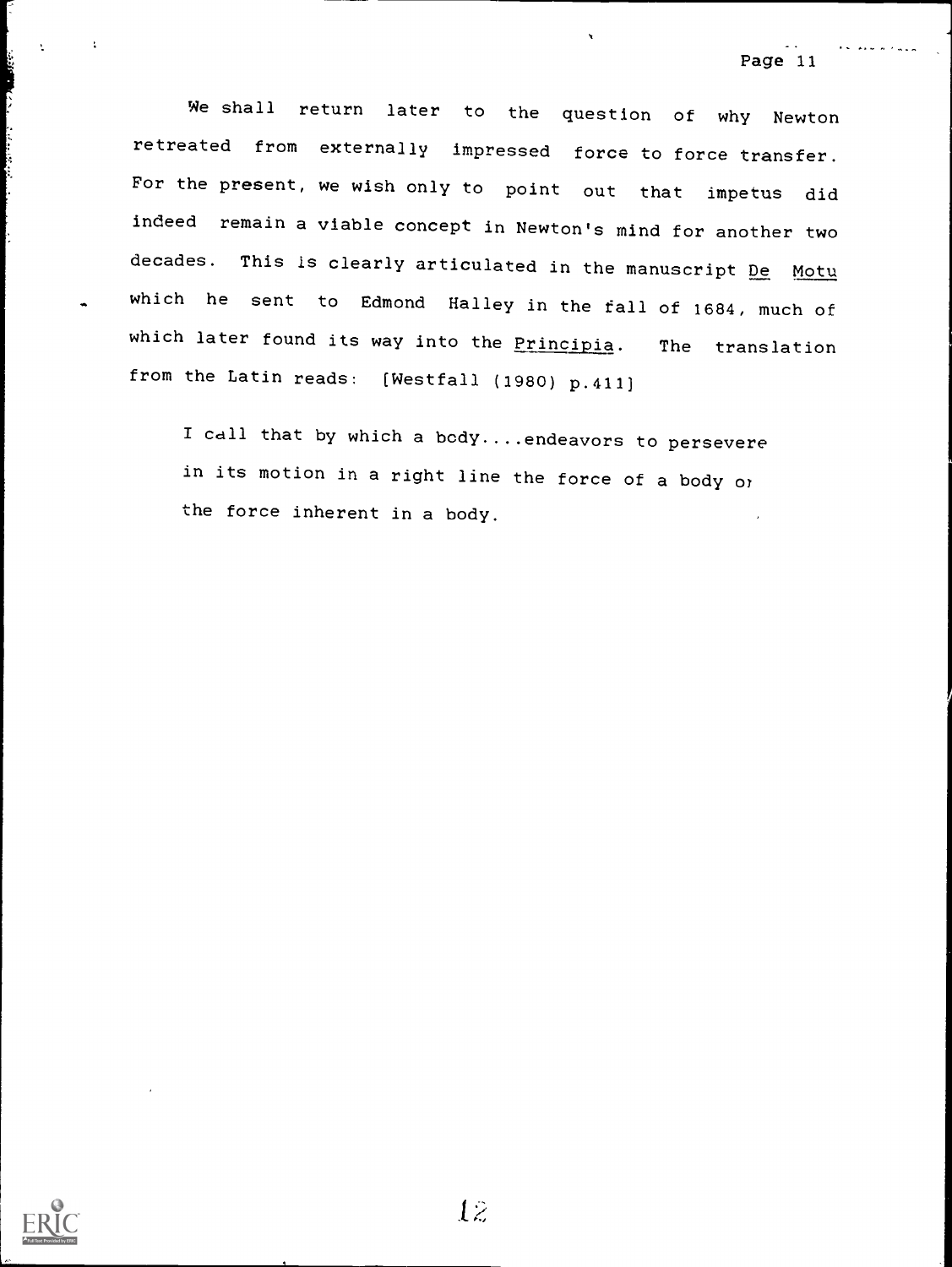rdye lc

By its inherent force alone, every body procedes uniformly in a right line to infinity unless something extrinsic hinders it.

Note that Newton wrote these lines after his pioneering work of <sup>1680</sup> in which (a) at Hooke's suggestion he began to think of tne Sun as exerting an attractive rorce on <sup>a</sup> planet, conceived as an action that continually deflects the latter's motion from the straight line it would otherwise travel, and (b) returned to his idea of 1665 that force is associated with changes of speed and direction. In this work he was able to identify major features of the force responsible for planetary motion: (1) Kepler's equal areas pattern of orbital motion was found to be <sup>a</sup> consequence of the force being directed always toward the Sun. (2) An inverse square variation of force magnitude with distance from the Sun was inferred from the elliptical form of the orbits. In spite of this tremendous progress, he was not ready to give up impetus for another five years.

Of course, <sup>a</sup> person with Newton's powerful drive for conceptual coherence could not continue indefinitely to ride two horses in different directions. His meeting with Halley in the spring of 1684, at which he made known his deduction of the inverse square law of attraction of the planets by the Sun, ushered in a period of intense cognitive change. De Motu, which was sent to Halley after that meeting, was itself revised and then followed by two shorter papers of revisions. [Herivel,

 $1<sup>3</sup>$ 

š,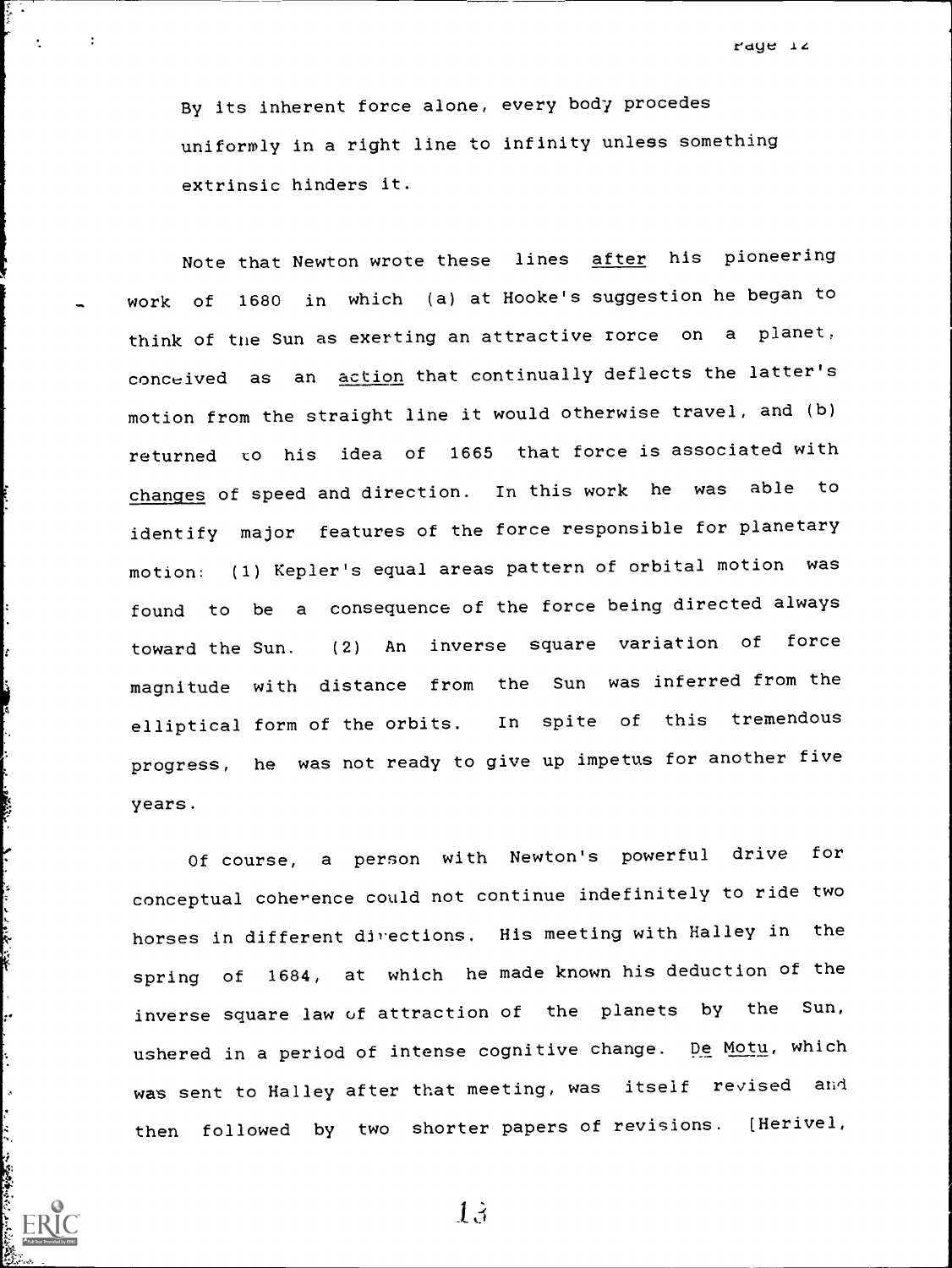documents X(a) and X(b)) These papers reveal that Newton was thinking quite differently by the spring of 1685.

The first short paper reveals a newly acquired ability to think of rest and motion as equivalent: (Herivel, p.311)

The inherent and innate force of a body is the power by which it preserves in its state of rest or of moving uniformly in a straight line.

Force impressed on a body is that by which a body is urged to change its state of moving or resting...

The second short paper speaks with greater precision: (a) "The inherent and innate force of a body" becomes "The internal force of matter". This "internal force" is not impetus, however. Newton explains that it is (Herivel, p.318)

the power of resistance by means of inich any one body continues so far as it can in its state of rest or moving uniformly in a straight line...nor differs at all from the inertia of matter except in our mode of conceiving it.

He goes on to differentiate the new conception of "internal force" sharply from impetus:

In fact a body only invokes this force in changes of state produced in it by another force impressed on it...



**Control Control Section 2005 Control Control Control Control Control Control Control Control Control Control Control Control Control Control Control Control Control Control Control Control Control Control Control Control** 

 $1\leq$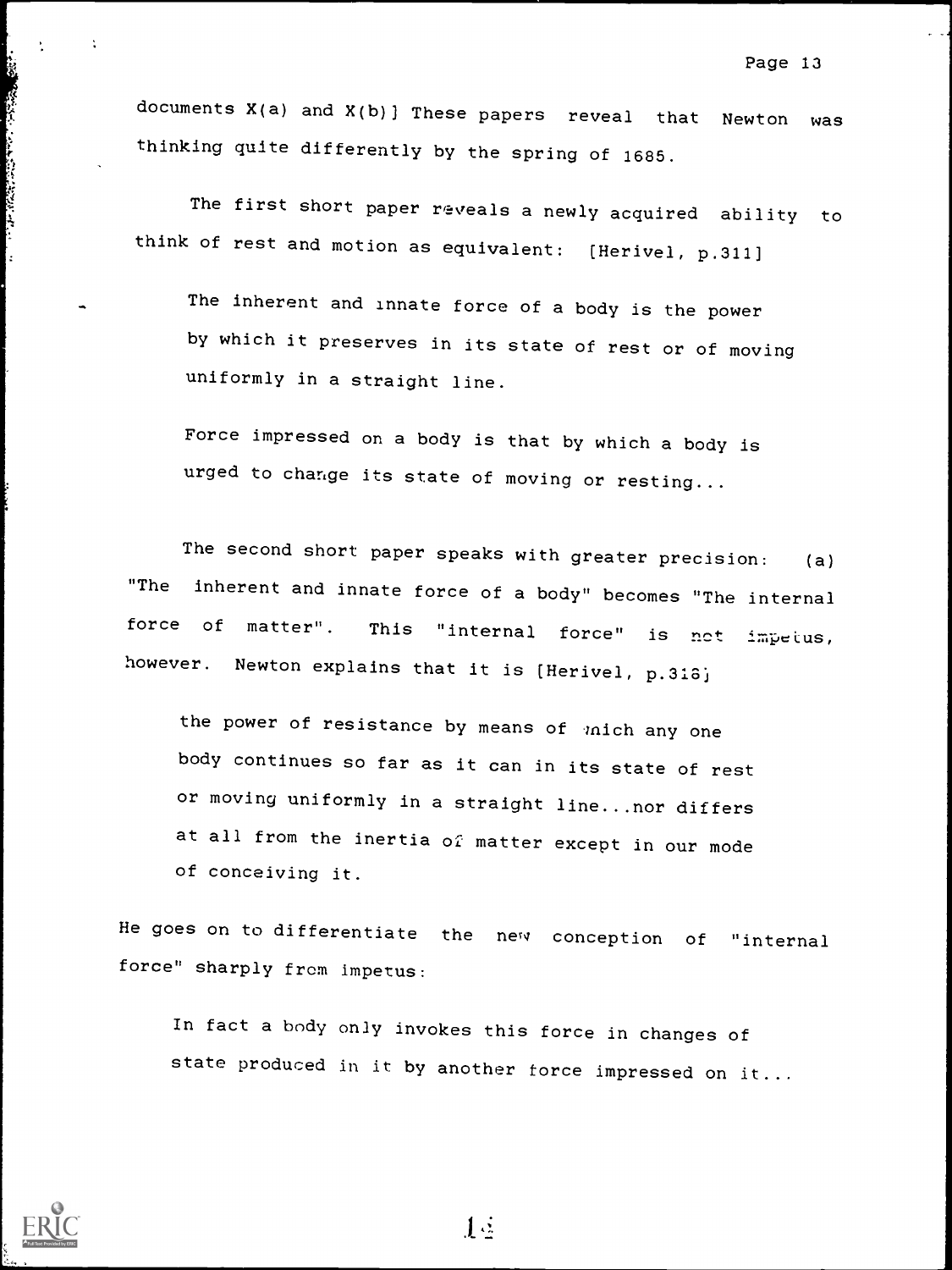This novel idea of a force that acts only during a change of motional state appears to be a rudimentary conception of mass as an inert surrogate for impetus. Westfall describes it as "a paradoxical conception of a matter both inert and active". The vestigial use of impetus-like terminology for inertial mass persisted into the Principia as vis inertiae. [Footnote 3]

With impetus in the process of being transformed into inertial mass, the second short paper goes on to explain what is meant by "impressed force". It is

an action excercised on a body to change its state of rest or motion. This force consists truly in the action only, nor does it remain in the body after the action.

The conception of impressed force as "action only" appears to signal Newton's victory over the intuition of transfer, and that of force as something which does not "remain in" a body seems to represent his final triumph over impetus. Force has now become something that influences motion only from the outside. A complete separation of force and motion has finally been achieved which, together with a budding conception of inertial mass, makes it possible to contemplate motion without force.

Newton set out in 1665 to modify his early conception of force as a property associated with motion into a form suitable for expressing action by one body on another. Why did he cling to the impetus force idea for so many years thereafter? Why

10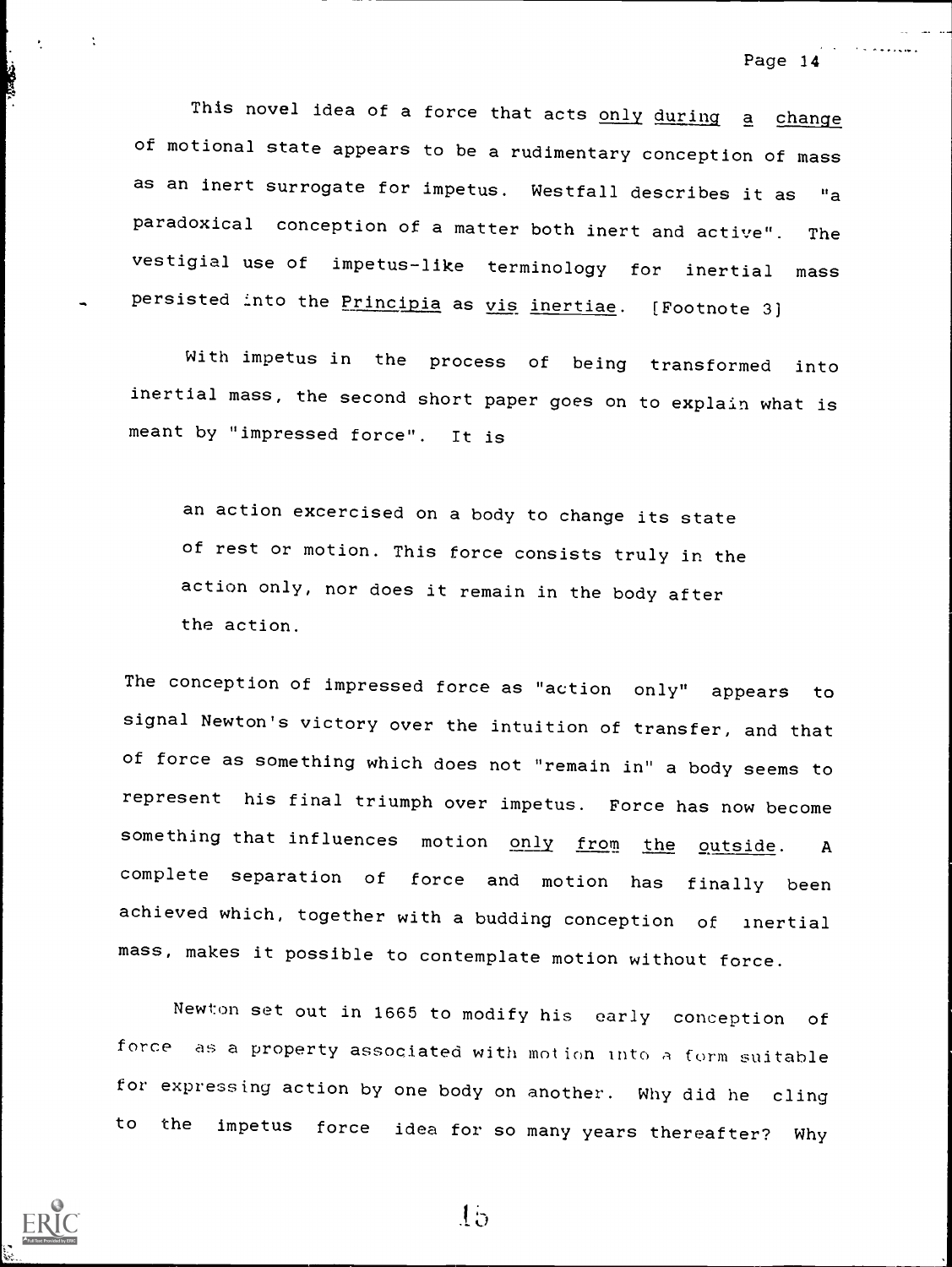were the princip.e of inertia and the concept of inertial mass the last of his successes? We feel the answer lies in a deep-'rooted conviction, derived from a lifetime of kinesthetic experience, that motion requires a causal explanation and that "the force of a body" is a reasonable description of the cause. Barring the way to a conception of force as an action from without was Newton's commitment to impetus and to centripetal force. The latter was linked to his belief in impetus, and appears to have played a strong reinforcing role.

#### IN THE GRIP OF CENTRIFUGAL FORCE

In his article on Newton's discovery of gravity in 1685, Cohen writes that Newton "had more or less accepted the inertia principle some 20 years earlier." But his progress in the direction of constructing a more adequate conception of force was halted because "Newton, like Descartes and Huygens, was so mired in the concept of centrifugal endeavor that the full implications of inertial physics were far from obvious to him." [Cohen (1981))

Practically everyone senses, on the basis of personal kinesthetic memory, that a body revolving in a circle strives to push itself away from the center of its circular parh -- and to do so more strongly when it is moving at greater speed. This palpability of centrifugal force could have reinforced Newton's

16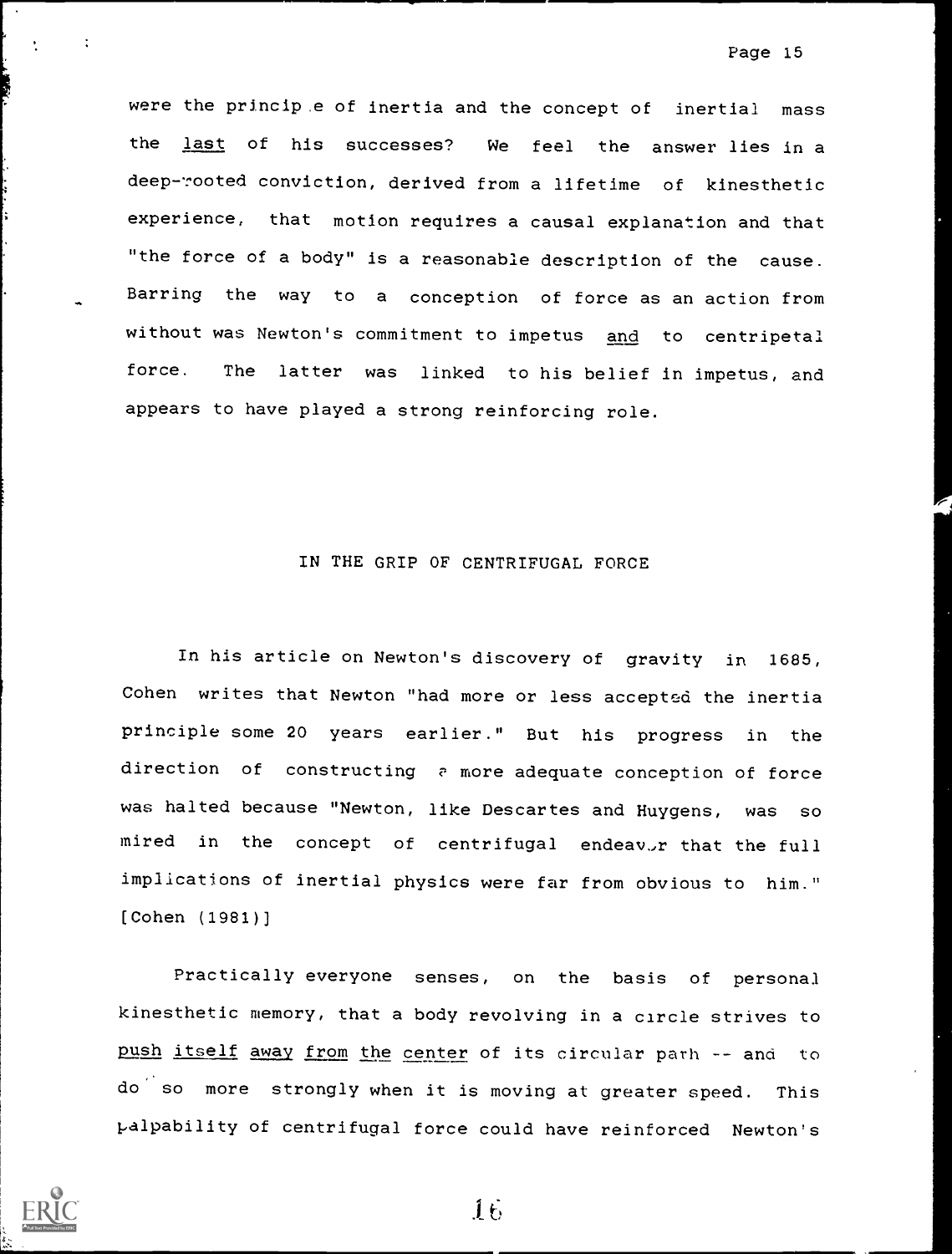belief in impetus by providing a second class of situations in which it seems reasonable to think of force as a property of <sup>a</sup> moving body. (Footnote 2) Westfall writes: "Following both Descartes and common experience, Newton agreed that <sup>a</sup> body in circular motion strives constantly to recede from the center, like a stone pulling on a string as it is whirled about. The endeavor to recede appeared to be a tendency internal to a moving body, the manifestation in circular motion of the internal force which keeps a body in motion." [Westfall (1980) p.148]

For Newton, there also appear to have been some rational aspects of the problem that were peculiar to himself: (a) During the same period (1665-66) in which he began to think of force as associated with changes of speed and direction caused by impact, he derived the centrifugal force law by considering elastic collisions of <sup>a</sup> moving body with the sides of a motionless polygonal cavity and letting the number of sides become infinite. (b) Moreover, as Westfall points out, belief in the reality of centrifugal force is less easily shaken by relativistic considerations than is belief in impetus force because: "Unlike the internal force of rectilinear motion, it could not be made to disappear by shifting inertial frames of reference." These conclusions could have reaffirmed Newton's waning belief in impetus force (a) through association with centrifugal force and (b) through confidence in the absoluteness of the latter.



ŧ

ine.

 $\mathbf{I}^{\ast}$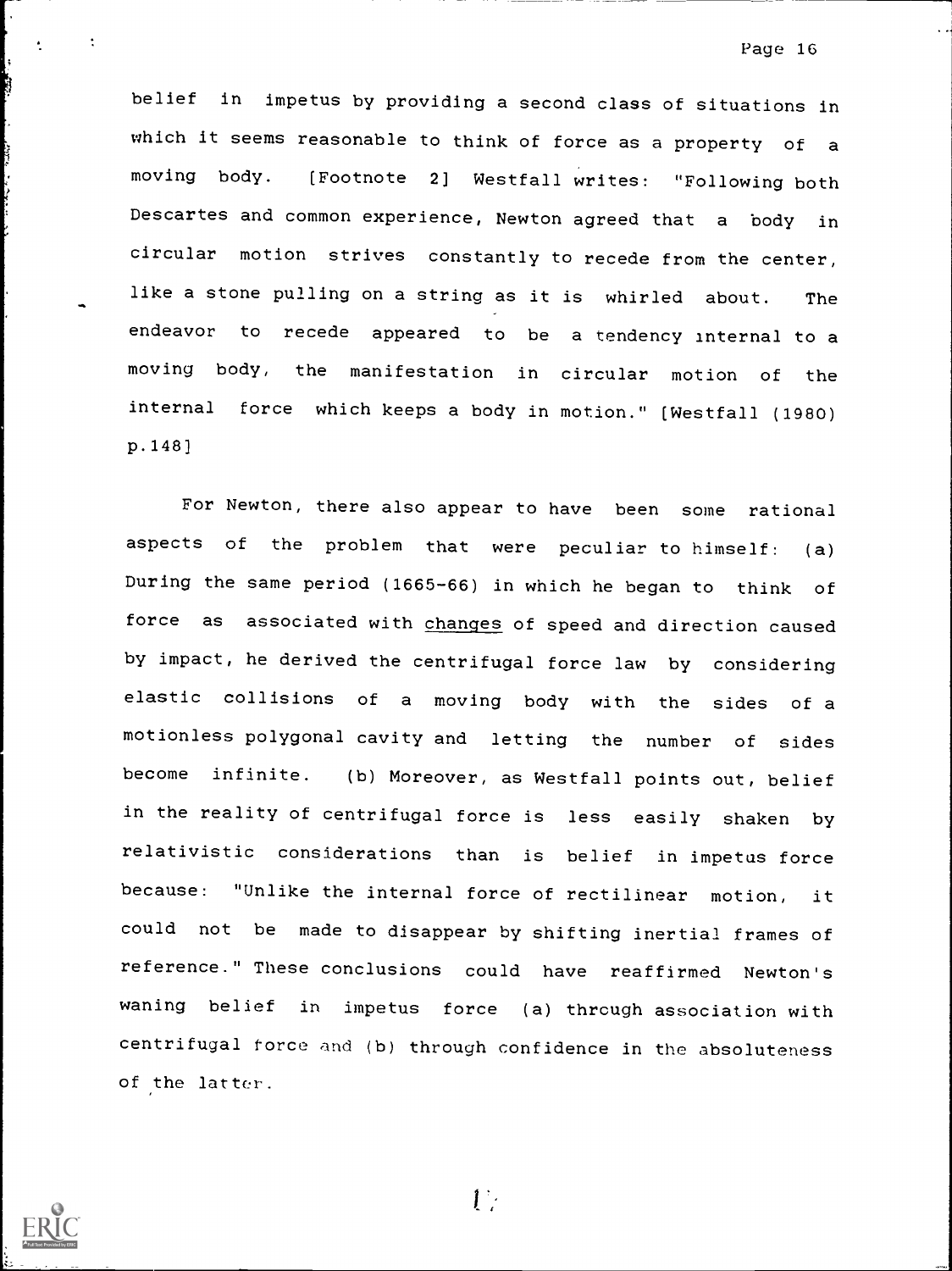In Westfall's summary judgement: "Every indication from Newton's papers suggests that the problems of circular motion, together with considerations external to mechanics, soon led him to reject the principle of inertia. Twenty years later, the same problems of circular motion viewed from a new perspective would be decisive in his final conversion to inertia."

Newton assumed that the centrifugal force of <sup>a</sup> planet moving in <sup>a</sup> circle is balanced by a force of external (and obscure) origin which is directed toward the Sun. Some time in the late 1660's, he substituted Kepler's third law into his formula for centrifugal endeavor and discovered that [Turnbull (1960) vol.I p.297 and vol.III p.461

...for the primary planets, the endeavors of receding from the Sun will be reciprocally proportional to the square of their distances from the Sun.

This spurious quantitative success may have offered Newton temporary conviction that his balanced force model was on the right path. There is evidence as late as 1673 for Newton's hope that his finding would be worthy of professional recognition: After Huygens published the centrifugal force formula earlier in that year, Newton wrote to Henry Oldenburg, for transmission to Huygens, about his prior application of the formula. [Turnbull (1960) vol.I p.290)

医精神病 医血管 医血管性神经炎

 $\mathbf{i}$  c.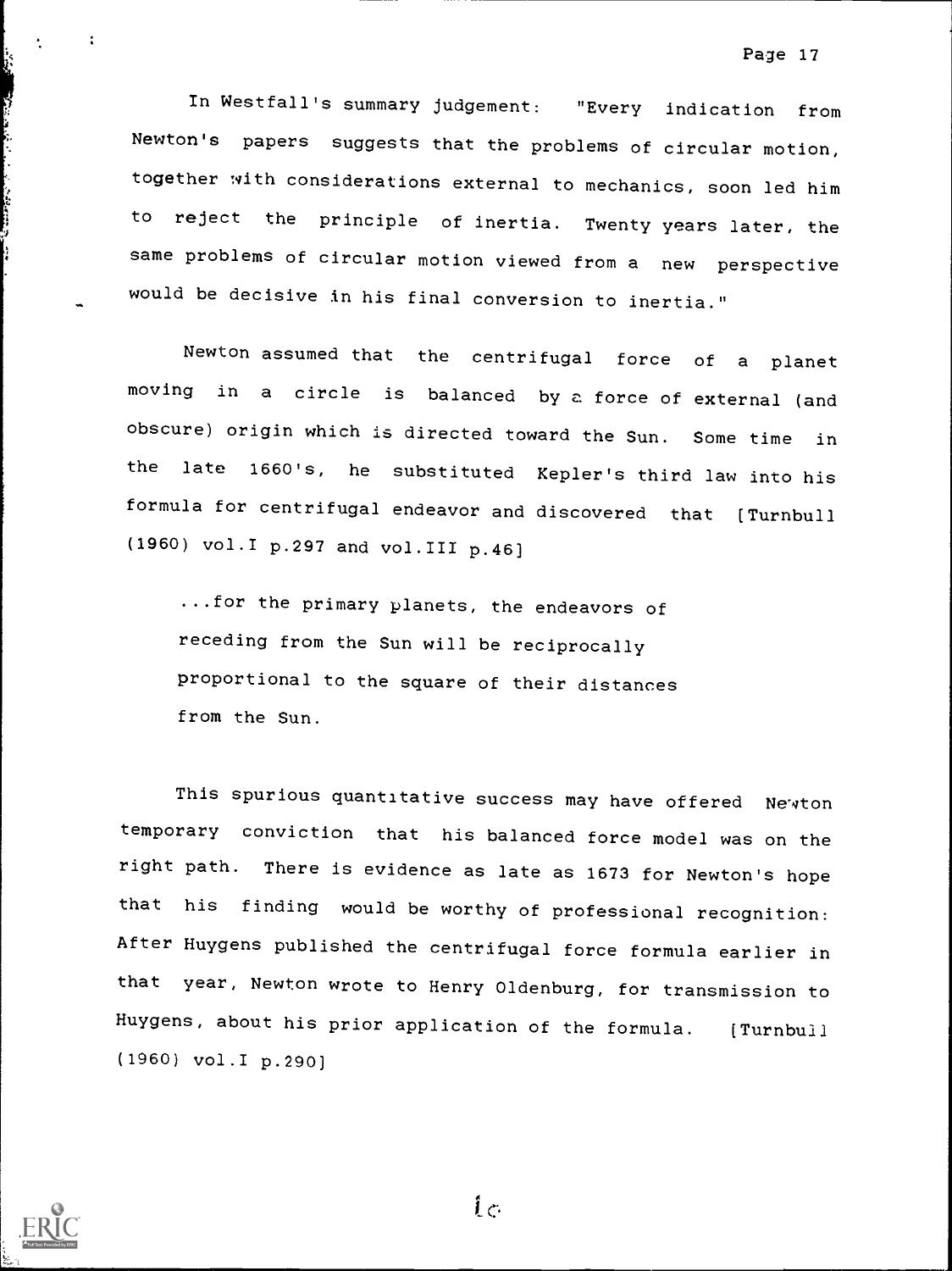The end of Newton's wandering in the desert of centrifugal force came in November 1679 when Robert Hooke, in his capacity as secretary of the Royal Society, wrote to Newton [Turnbull (1960) vol.II, p.297] inviting his opinion on Hooke's idea of

...compounding the celestiall motions of the planetts [out] of a direct motion by the tangent & an attractive motion towards the central body.

Newton replied immediately that he did not

...so much as heare (yt I remember) of your Hypotheses of compounding ye celestial motions of ye Planets of a direct motion by the tangt to ye curve...

Westfall remarks that "in a letter to Halley of 20 June 1686, he spoke of Hooke's Lectures and Collections (1678) as though he had read them when they appeared." [Westfall (1980) p.3831 Thus there is evidence that Newton had actually known of Hooke's proposal for more than a year but had failed to act on it. We attribute this inaction to the continuing strength of his commitment to centrifugal force.

But Hooke's letter did indeed start Newton on the way out of his doldrums. Why was 1679 different from 1678? We suggest that the intervening year had moved Newton to a state of greater receptiveness because his encounters with alchemy had oy then aroused in him a previously nonexistent capacity to imagine



19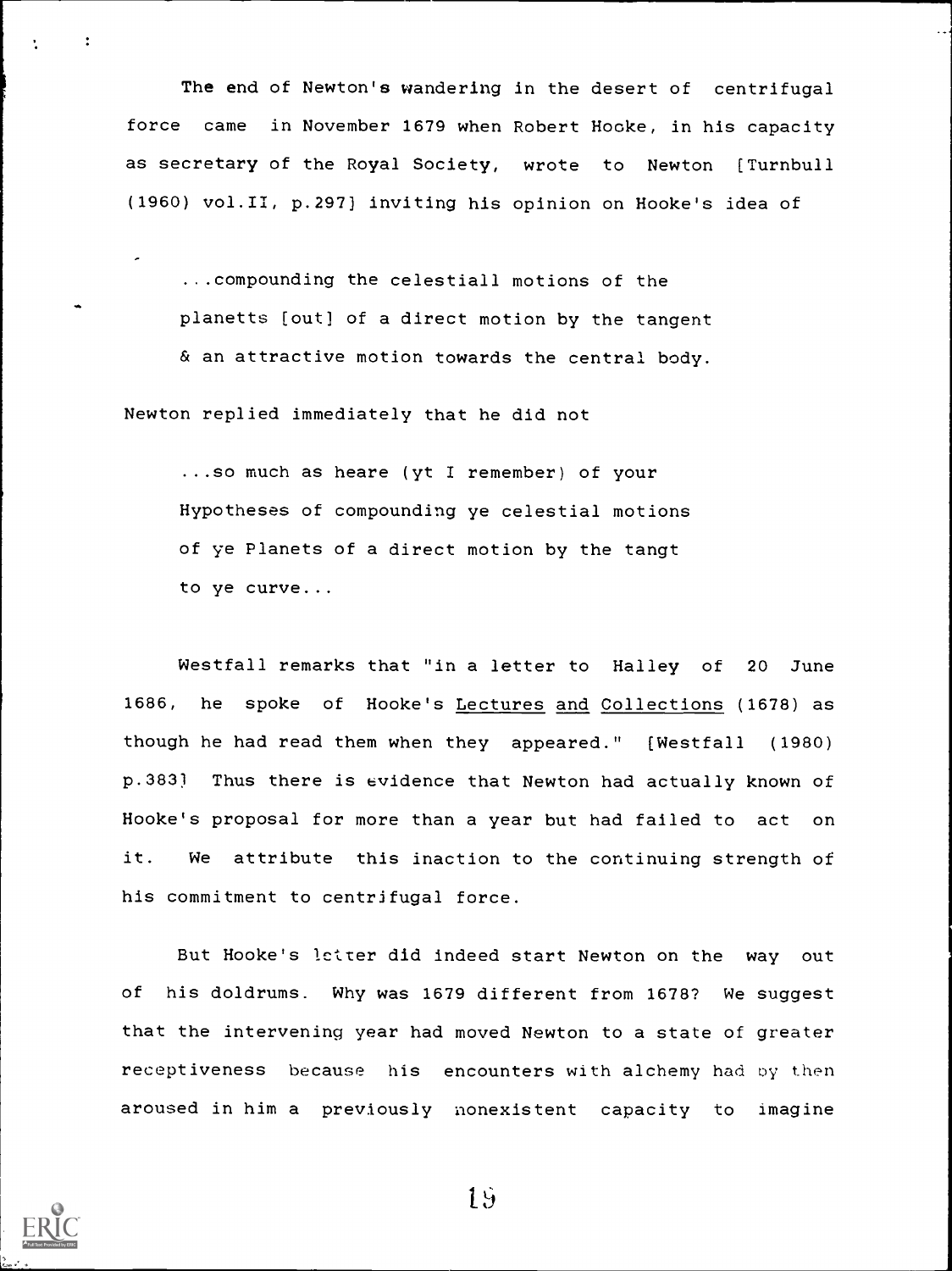distant "attractions" and "repulsions" that exert force without impact. Westfall writes: "Driven, as it seems to me, primarily by the phenomena that he observed in alchemical experimentation, and encouraged by concepts that he encountered in alchemical study, Newton appeared to be poised on the brink of a further

a. 4.AV,.. A J

break with the mechanical philosophy, which would have major impact on his future career." [Westfall (1980) p.377]

In the course of followup correspondence with Hooke in 1680, Newton made his first progress toward a model of orbital motion employing unbalanced forces. But he did this without actually giving up centrifugal force. He argued that a body moving under the action of a central force will [Turnbull (1960) vol.I p.307]

...circulate wth an alternate ascent and descent made by it's VIS CENTRIFUGA & gravity alternately overbalancing one another.

A precipitous discarding of centrifugal force as a viable concept in dynamics was clearly impossible for Newton. As late as April 1681 he was continuing to experiment with its usefulness in analyzing the trajectory of a comet near the Sun. Writing to John Flamsteed, he spoke of [Turnbull (1960) vol.II p.358]

...the VIS CENTRIFUGA overpow'ring the attraction & forcing the Comet there notwithstanding the attraction, to begin to recede from ye sun.

رونخ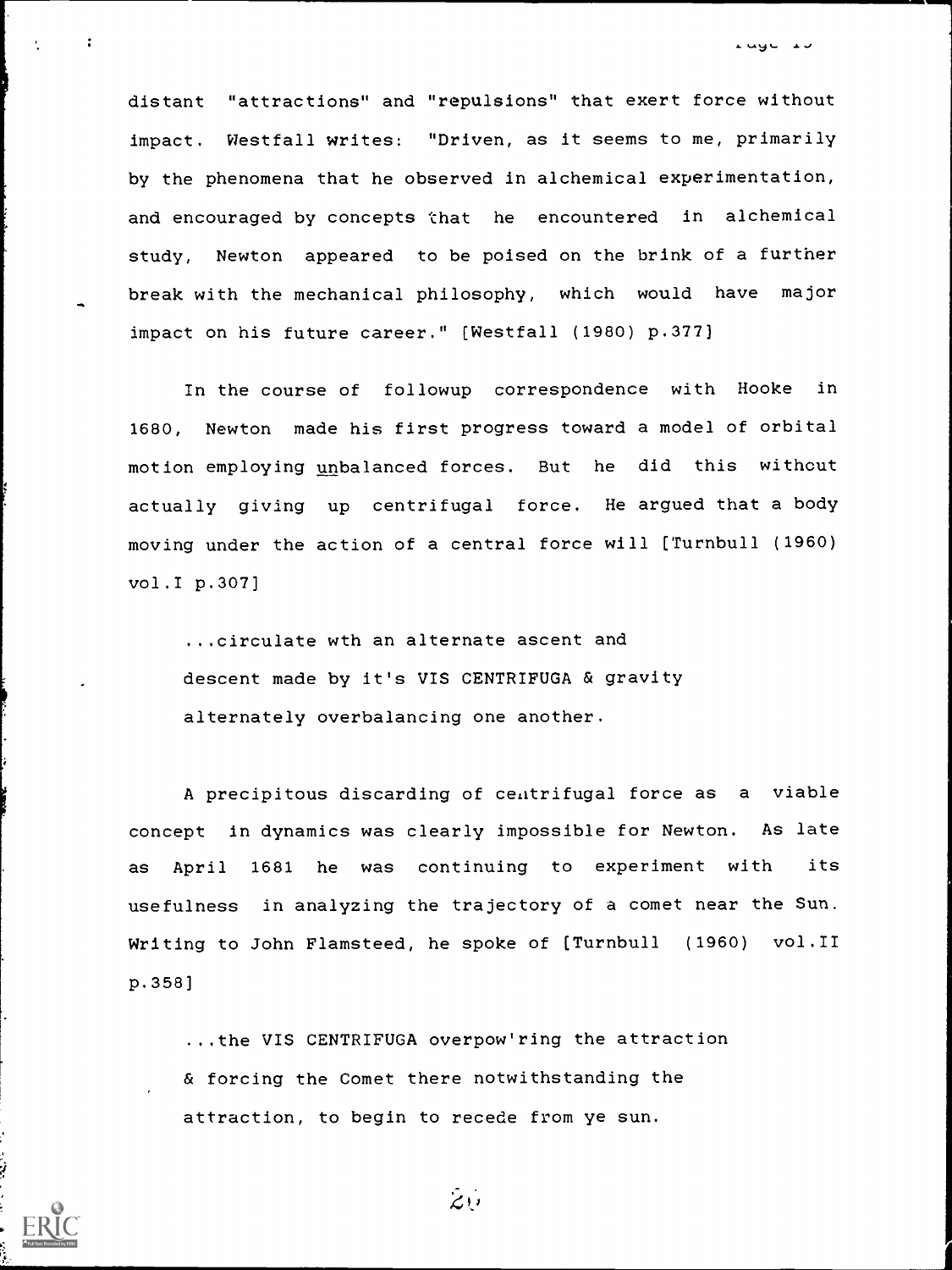1

By the time he wrote De Motu in 1684, Newton had permanently abandoned centrifugal force in discussions of orbital motion. Even in the **Principia**, however, he continued to employ it when discussing rotating liquids. [Herivel (1965) p.57]

Cohen calls Hooke's intervention "A major preliminary to universal gravity.... Newton himself said more than once that it was the correspondance with Hooke during the years 1679 and 1680 that really set him thinking fruitfully in a new way about the cause of celestial motions." [Cohen (1982)] Even so, Newton was not able to assimilate Hooke's conception all at once. Rather, his willingness to adopt Hooke's point of view appears to have grown only by degrees over the next few years, as the growth of successes using that point of view made its superiority ever more clear.

Making Hooke's conception his own required two changes in Newton: (1) A conceptual reorientation in which he set aside the centrifugal force idea and abandoned the balanced force model of circular orbits. (2) A procedural reorientation in which he learned to superpose inertial motion with motion due to an attractive force. These advances combined with Newton's earlier association of force with changes of velocity and with a new-found ability -- acquired only during the late 1670s -- to accept the possibility of action at a distance. All this made it possible for him to demonstrate enough important connections between his emerging dynamics and Kepler's laws to make him ready for the final stimulus of Edmond Halley's visit in 1684.



I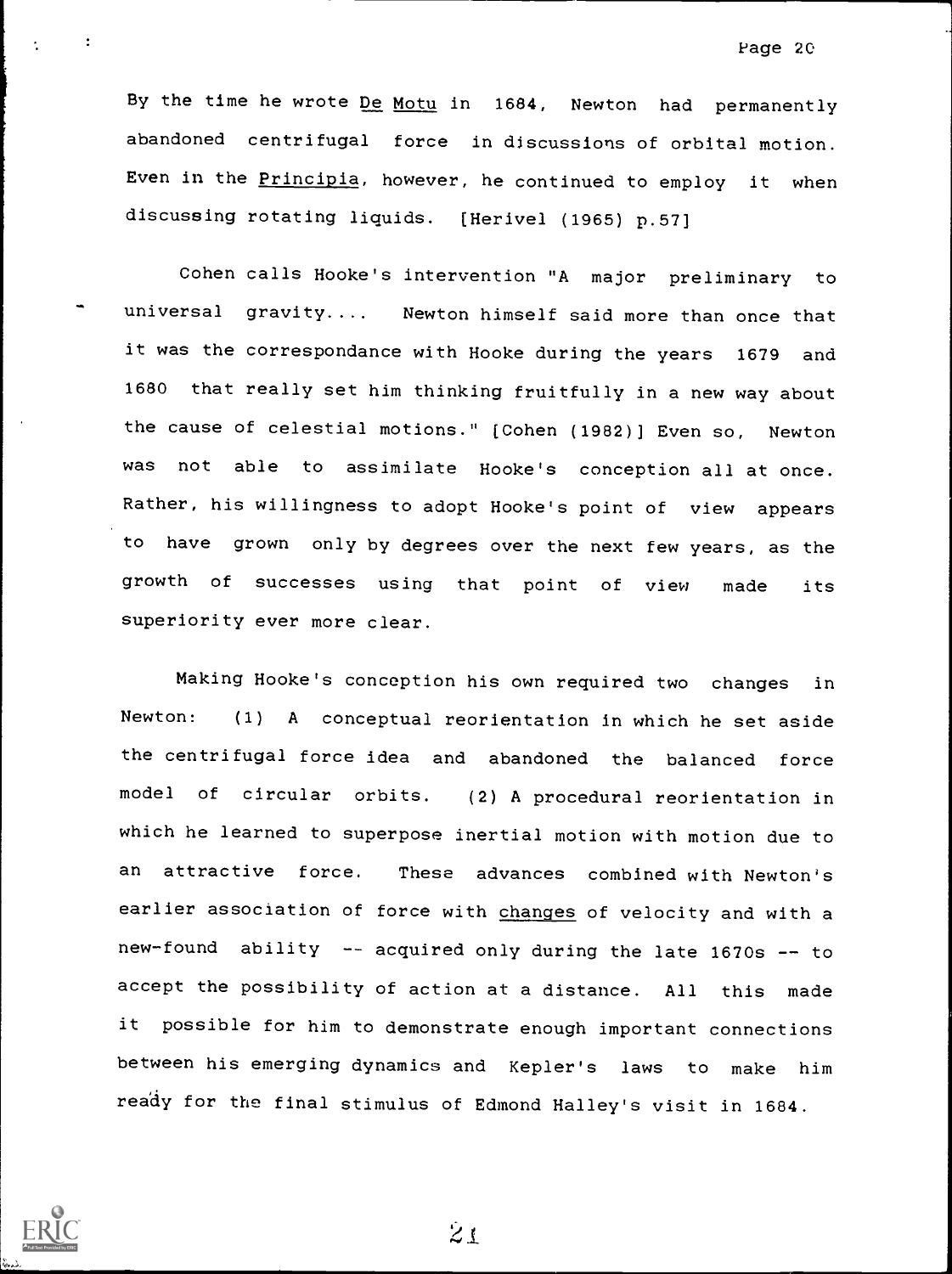#### CONCLUDING REMARKS

certain of In this paper we have attempted to document Newton's qualitative conceptual difficulties, and to show that these presented major obstacles in his path to the Principia. But granted that these difficulties successfully impeded the progress of one of history's preeminent minds, one might still be tempted to argue that they should be of little concern in contemporary physics teaching because: (1) Newton lived in an intellectual climate in which impetus beliefs were widely held by his peers. (2) Newton had no teacher to tell him t.  $\epsilon$  correct perspective. We shall argue against both of these considerations.

With regard to the first point, there is strong evidence from numerous studies of contemporary students that Newtonian ideas have not filtered down to the general intellectual climate of which students are a part. In their interaction with peers who have not taken physics (and with some who have), students are faced with many of the same conceptions that Newton faced in his peers.

With regard to the second point, although Newton had no teacher in the narrow sense, he did experience strong positive outside influences, particularly from Hooke. Even when Hooke's letter pointed him in the right direction, however, Newton's prior conceptions were powerful enough to prevent his moving rapidly to a more adequate way of analyzing planetary trajectories. He needed more than five years to work through



 $2\hat{z}$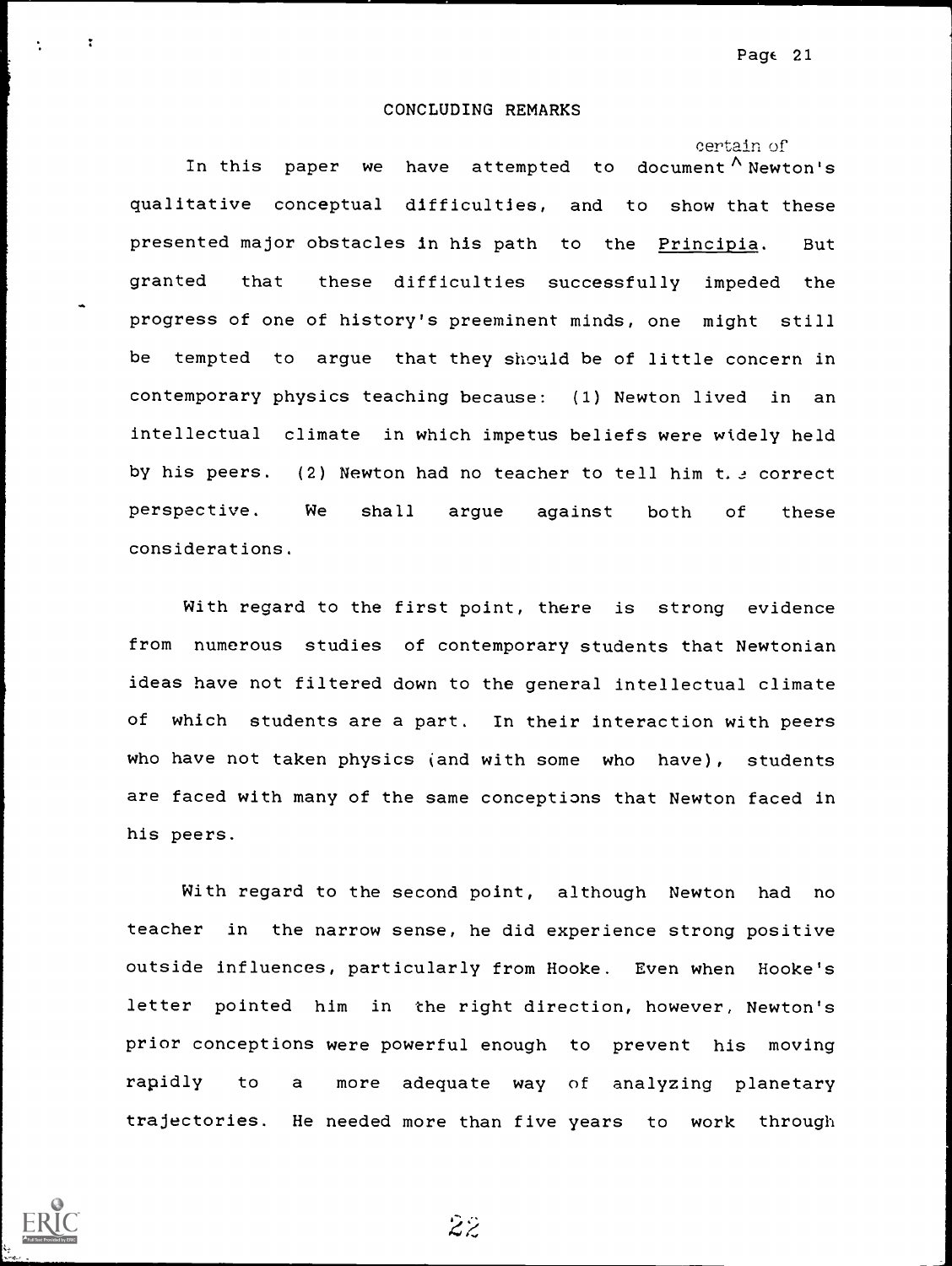the full implications of Hooke's dynamical model.

Students appear to be impeded by their preconceptions in a similar way. A wealth of data demonstrates that simply being told about more adequate conceptions often does not have a lasting effect on their reasoning. Students appear to need to confront the conflict between old and new views directly in order to make progress. Newton's experience suggests that struggling with peer confrontation is an important part of this process, and moreover that considerable time will be required for this interaction to work its beneficial effect.

We feel that the mutual support provided by a web of interconnected misconceptions goes a long way toward explaining persistance in Newton and in students. To dismantle a system of misconceptions requires something like a revolution in one's world view, which can only be precipitated by conceptual conflict. In Newton's case, the collusion of centrifugal force and impetus force to form a system with a significant degree of coherence makes it understandable why an upheaval in his world view was necessary in order to produce the Principia. We plan to address coherence in students on another occasion.

We would like to raise one final issue in a tentative manner, as a question to be discussed. Might the memory of a long personal struggle help explain why Newton elected to designate the principle of inertia as a separate fundamental principle in the Principia? Since the first law associates zero force with constant velocity, he had the option of regarding it



÷

 $23$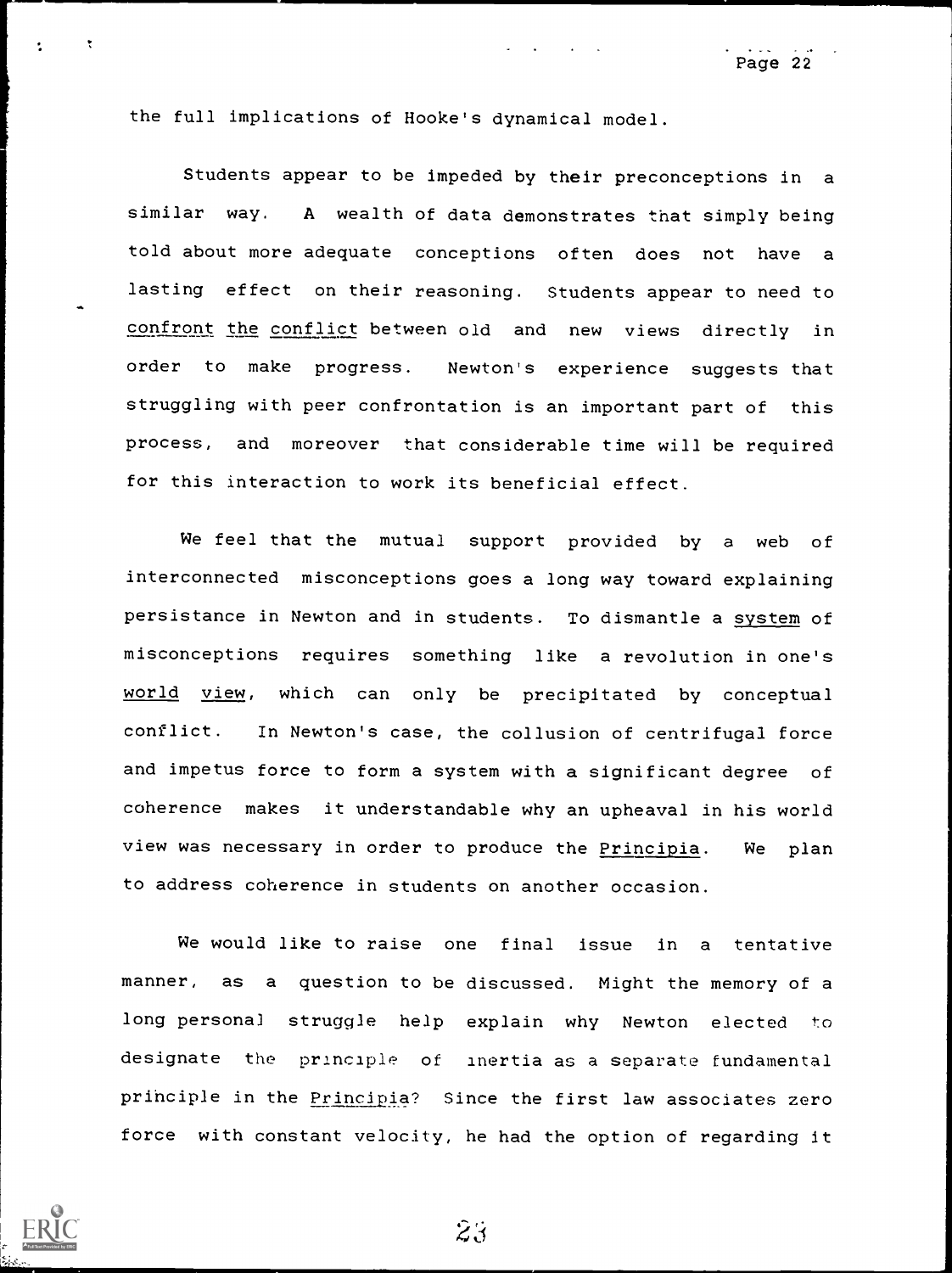as being subsumed by the second law. Why then did he not discard it, as he did a number of other candidates for the status of fundamental principle which he had considered in his earlier writings? It is intriguing to consider the hypothesis of a feeling on Newton's part that to do so would have obscured a conceptual issue which had been developmentally important for him. Perhaps it will be possible for science historians to shed some light on this question.

#### FOOTNOTES

1. In this paper we use the term "misconception" to designate any conception that is in conflict with classical mechanics as it is understood today.

2. We intend to explore in a future paper how the centrifugal force and impetus force ideas may have interacted and been mutually supportive for Newton.

3. See Science, vol.176, p.157 (1972) for a review of Westfall's Force in Newton's Physics which argues that such terminology indicates Newton retained a true impetus concept through the first two editions of the Principia.

We wish to avoid attaching any negative connotation to the term since such naive conceptions can be complex, creative and adaptive constructions of the mind.



 $2\alpha$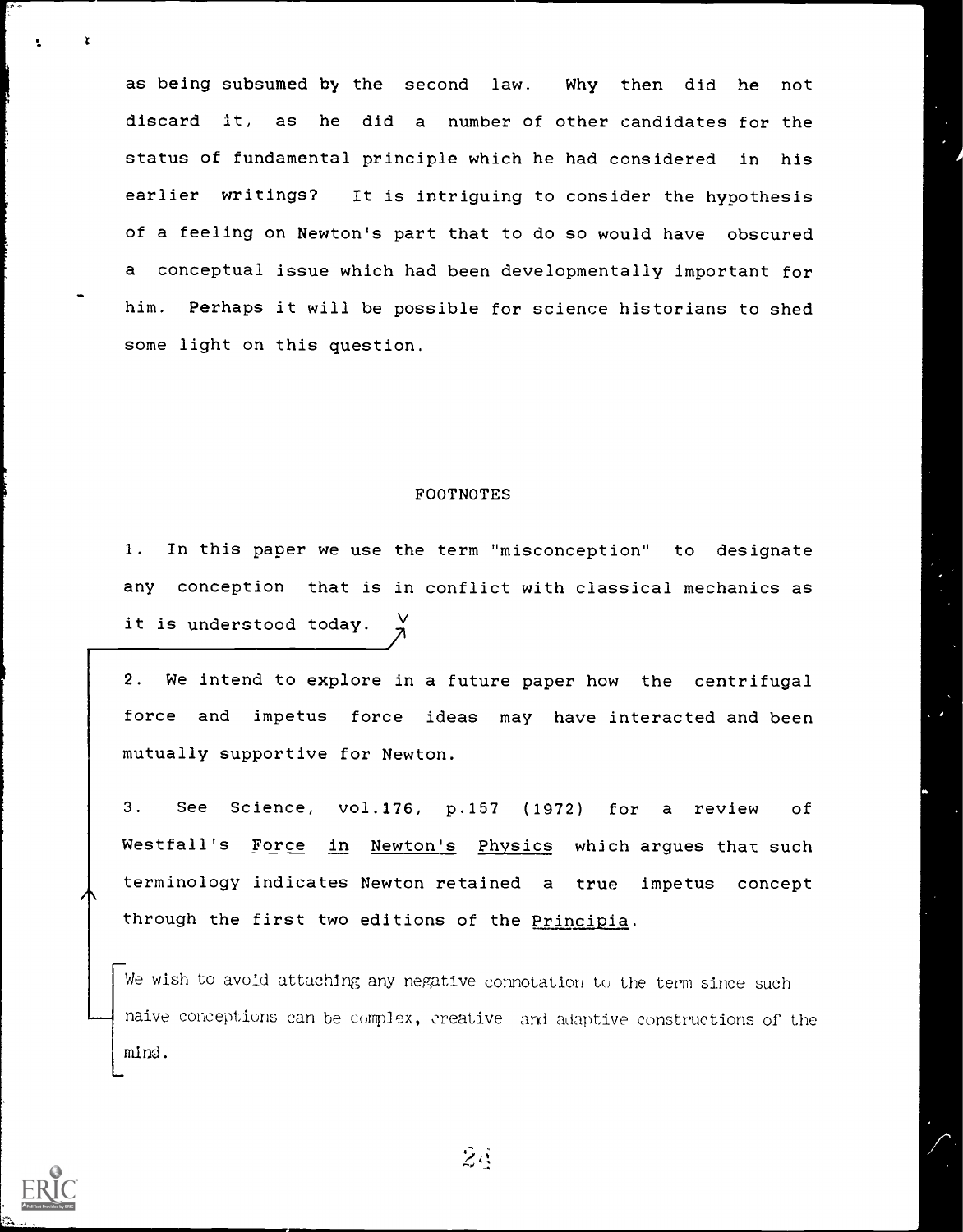#### **REFERENCES**

David E. Brown and John Clement, in Joseph D. Novak ed., Proceedings of the Second International Seminar on Misconceptions in Science and Mathematics, Cornell University (1987)

John Clement, American Journal of Physics, vol.50, p.66 (1982)

I. Bernard Cohen, Scientific American, vol.245, p.166 (1981)

I. Bernard Cohen, in Zev Bechler ed., Contemporary Newtonian Research, D. Reidel Publishing Company (1982)

John Herivel, The Background to Newton's Principia: A Study of Newton's Dynamical Researches in the Years 1664-1684, Oxford University Press (1965)

Herbert W. Turnbull, The Correspondance of Isaac Newton, Cambridge University Press (1960)

Richard S. Westfall, Force in Newton's Physics, American Elsevier Publishing Company (1971)

Richard S. Westfall, The Construction of Modern Science, Cambridge University Press (1977)

Richard S. Westfall, Never at Rest: A Biography of Isaac Newton, Cambridge University Press (1980)

 $\hat{z}5$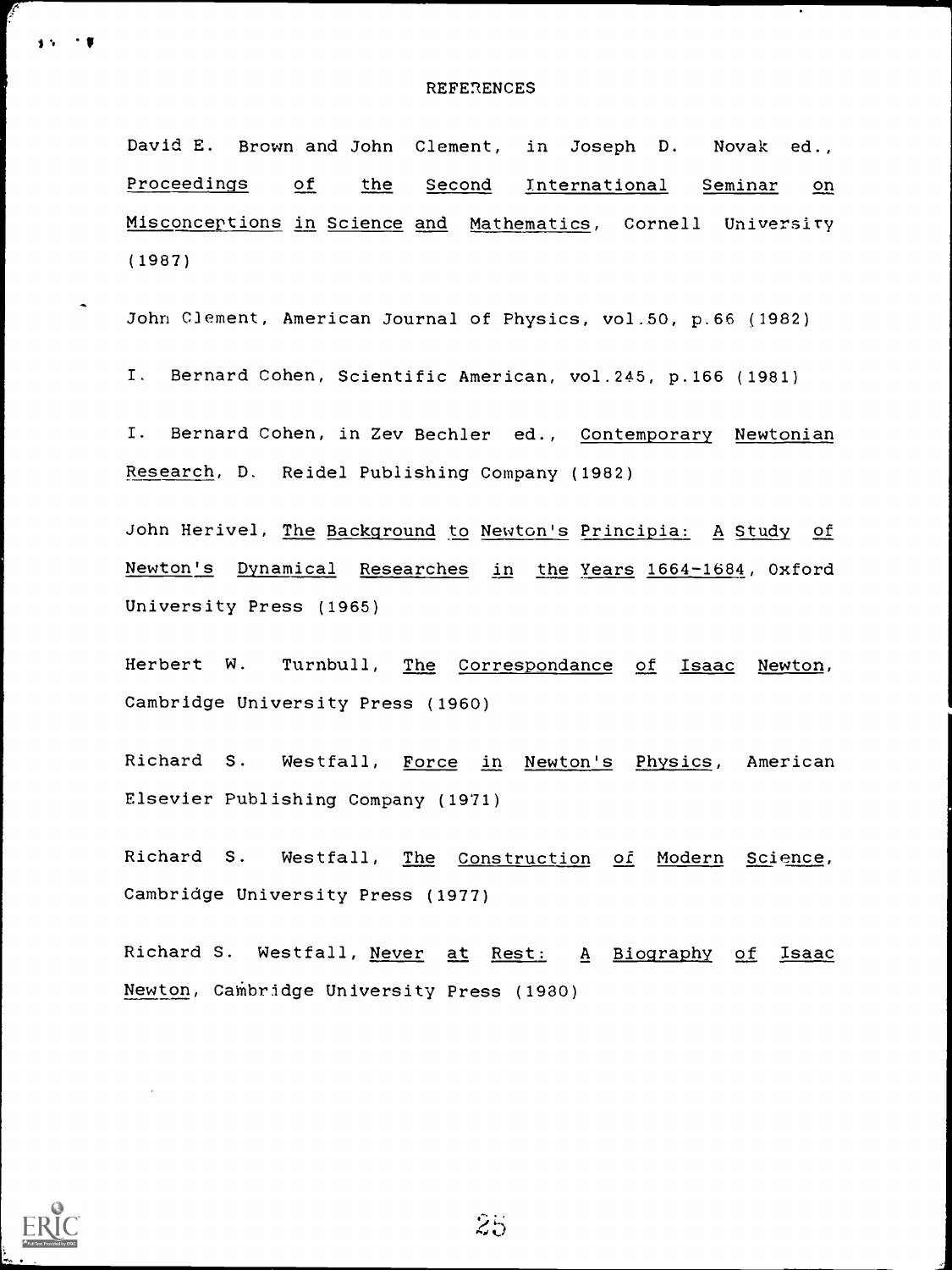DOCUMENT RESUME

| ED 313 245                      | SE 051 055                                                                                                                                                                  |
|---------------------------------|-----------------------------------------------------------------------------------------------------------------------------------------------------------------------------|
| AUTHOR                          | Arbanas, Rose J.; Lindquist, Gayla R., Ed.                                                                                                                                  |
| TITLE                           | Girls + Math +Science = Choices. A Handbook for<br>Parents.                                                                                                                 |
| INSTITUTION                     | Calhoun Intermediate School District, Marshall,<br>Mich.                                                                                                                    |
| <b>SPONS AGENCY</b><br>PUB DATE | Michigan State Board of Education, Lansing.<br>89.                                                                                                                          |
| NOTE                            | 33p.; For related documents, see SE 051 051-052.                                                                                                                            |
| <b>AVAILABLE FROM</b>           | Calhoun Intermediate School District, 17111 G Drive<br>North, Marshall, MI 49068 (\$2.50 plus \$1.50 postage.<br>For more than one, additional postage will be<br>charged). |
| PUB TYPE                        | Cuides - Non-Classroom Use (055)                                                                                                                                            |
| EDRS PRICE                      | MFO1/PC02 Plus Postage.                                                                                                                                                     |
| DESCRIPTORS                     | *Career Education; *Career Guidance; Elementary                                                                                                                             |
|                                 | Secondary Education; *Females; *Mathematics                                                                                                                                 |
|                                 | Education; Parent Attitudes; *Parent Influence;                                                                                                                             |
|                                 | Parent Materials; Parent Role; *Parent Student                                                                                                                              |
|                                 | Relationship; *Science Careers; Science Materials;                                                                                                                          |
|                                 | Scientific Personnel                                                                                                                                                        |

#### ABSTRACT

SAN

This handbook for parents is intended to help them to stimulate their daughters' interest in career paths for young women in mathematics and science-related areas. Main topics included are: (1) problems, i.e., the dearth of women in the sciences (includes a fact sheet); (2) practical advice and guidelines; (3) activities; (4) reading materials; (5) resource information, including books, periodicals, and organizations; and (6) a selected bibliography, listing seven references. (YP)

| $\star$ | Reproductions supplied by EDRS are the best that can be made |  |                             |  | $\star$ |
|---------|--------------------------------------------------------------|--|-----------------------------|--|---------|
| $\star$ |                                                              |  | from the original document. |  | *       |
|         |                                                              |  |                             |  |         |

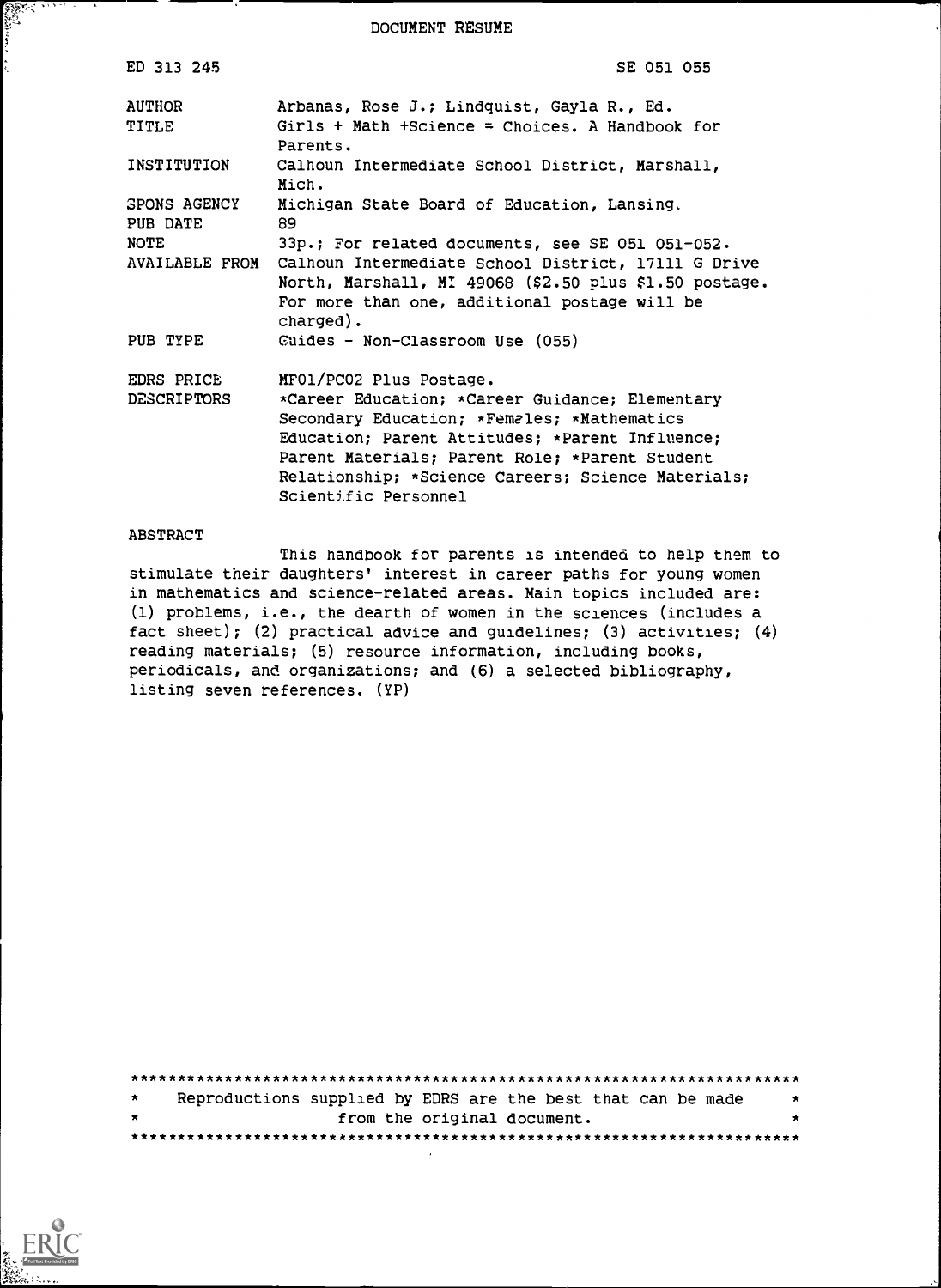

# HANDBOOK FOR PARENTS



BEST COPI AVAILIBLE

"PERM', SION TO REPRODUCE THIS MATERIAL HAS BEEN GRANTED BY

Rose J. Arbanas

TO THE EDUCATIONAL RESOURCES INFORMATION CENTER (ERIC)."

U S DEPARTMENT OF EDUCATION

Office of Educational Research and Improvement EDUCATIONAL RESOURCES INFORMATION

CENTER (ERIC)<br>
This document has been reproduced as<br>
conginating it<br>
criginating it

0 Minor changes have been mode to improve reproduction Quality

Points of view or opinions stated in this docu<del>.</del><br>ment: do: not: ne¢essarily: represent: official<br>GERI position or policy

 $\tilde{z}$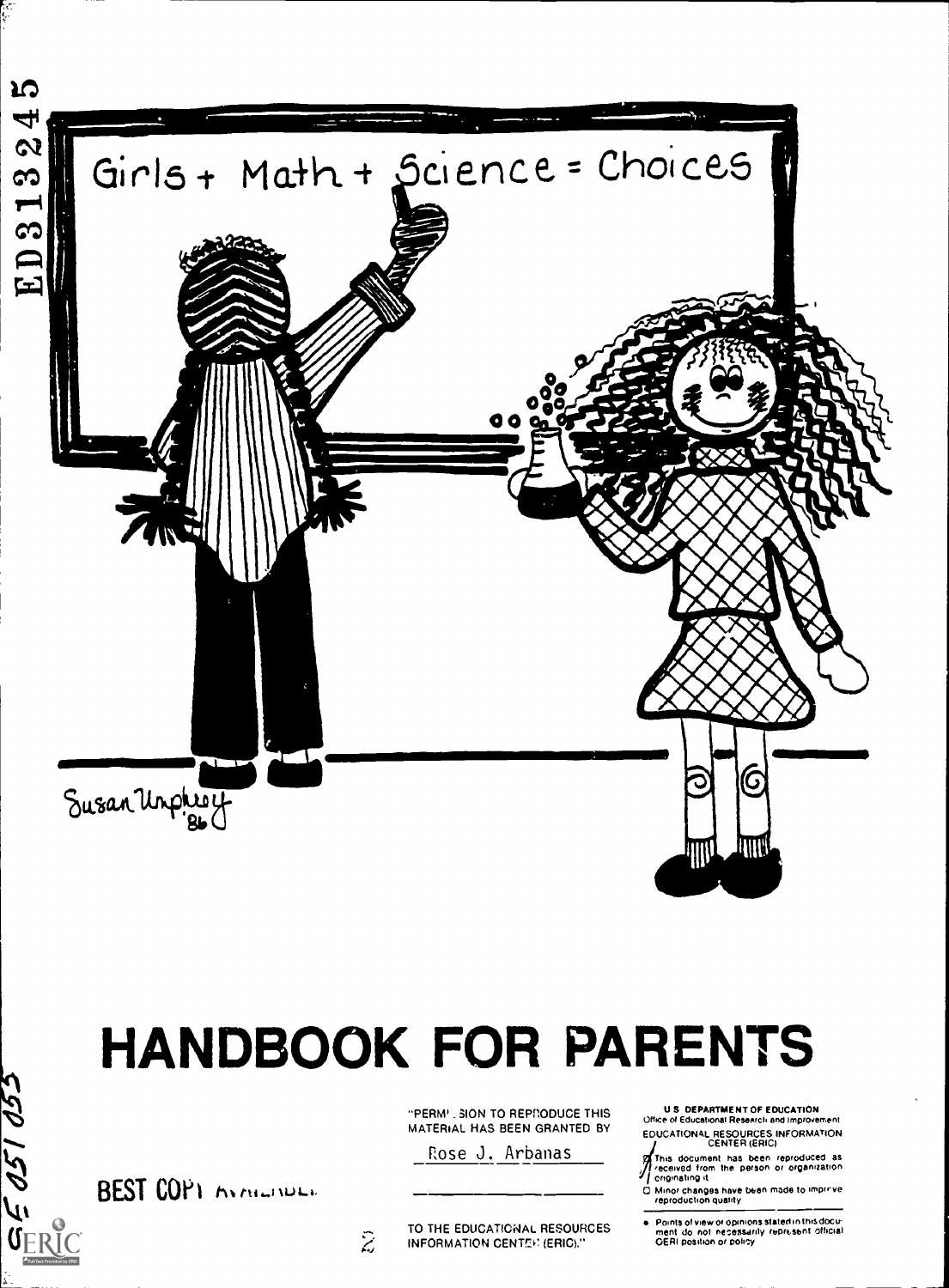## GIRLS + MATH + SCIENCE = CHOICES

A Handbook For Parents

Rose J. Arbanas, Project Director Gayla R. Lindquist, Editor Susan Umphrey, Illustrator

Calhoun Intermediate School District 17111 G Drive North Marshall, Michigan 49068

We are grateful for the insight and assistance offered by the PARENT HANDBOOK COMMITTEE:

> Nancy Dando, Bellevue Penny Kinter, Marshall Sheldon Knoespel, Olivet Arlene Lents, Battle Creek Dick Sheffer, Pennfield Carol Sybesma, Athens

1986 Discretionary Demonstration and Exemplary Grant Elementary and Secondary Education for Economic Security Act (EESA) Special Populations: Young Women Awarded by the Michigan State Board of Education



4th Printing 1989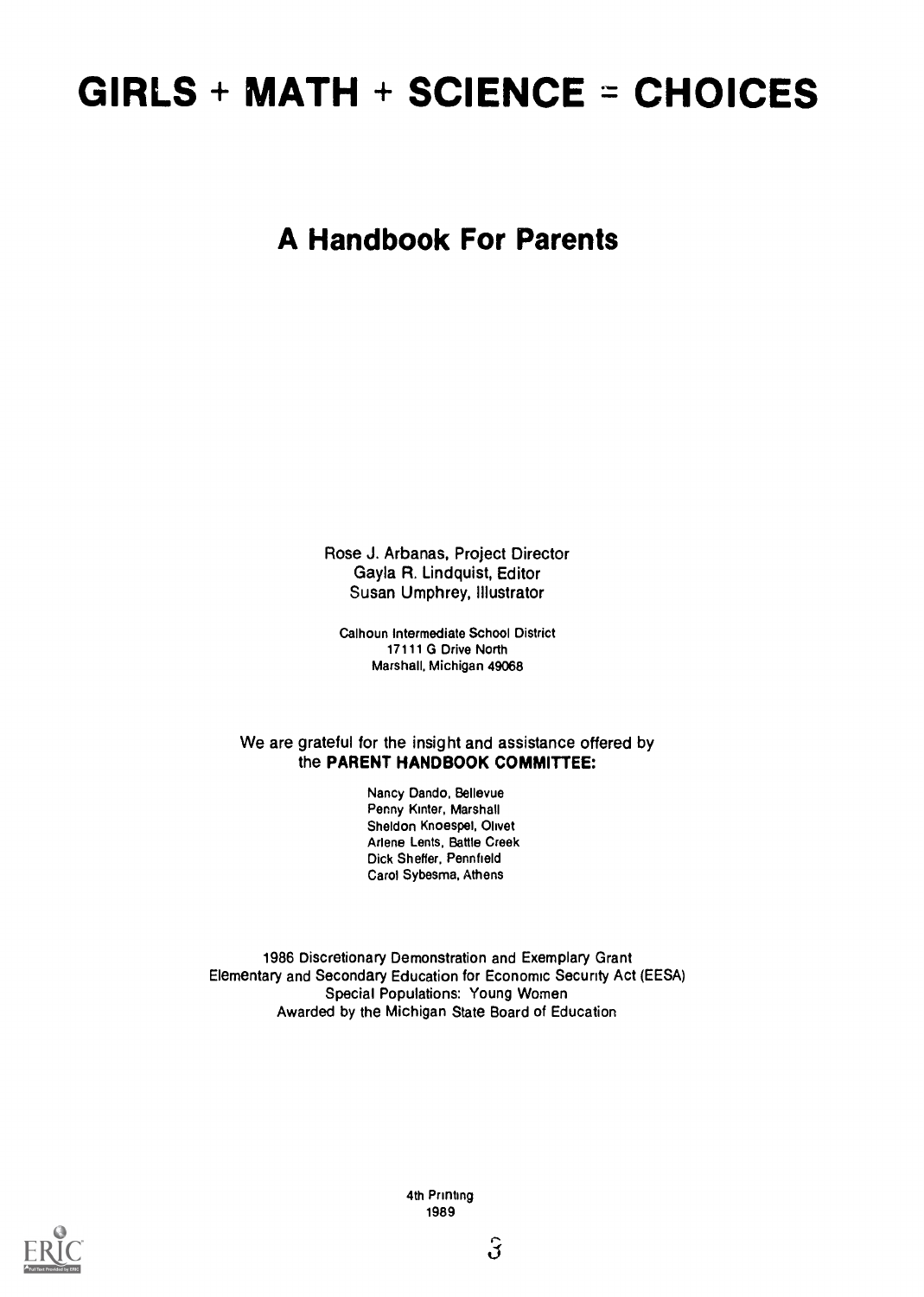## Table of Contents



 $\begin{bmatrix} 1 & 0 \\ 0 & 0 \\ 0 & 0 \\ 0 & 0 \\ 0 & 0 \\ 0 & 0 \\ 0 & 0 \\ 0 & 0 \\ 0 & 0 \\ 0 & 0 \\ 0 & 0 \\ 0 & 0 \\ 0 & 0 \\ 0 & 0 \\ 0 & 0 \\ 0 & 0 \\ 0 & 0 \\ 0 & 0 \\ 0 & 0 \\ 0 & 0 \\ 0 & 0 \\ 0 & 0 \\ 0 & 0 \\ 0 & 0 \\ 0 & 0 \\ 0 & 0 \\ 0 & 0 \\ 0 & 0 \\ 0 & 0 \\ 0 & 0 \\ 0 & 0 \\ 0 & 0 \\ 0 & 0 \\ 0 & 0 \\ 0 & 0 \\ 0 &$ 

a mata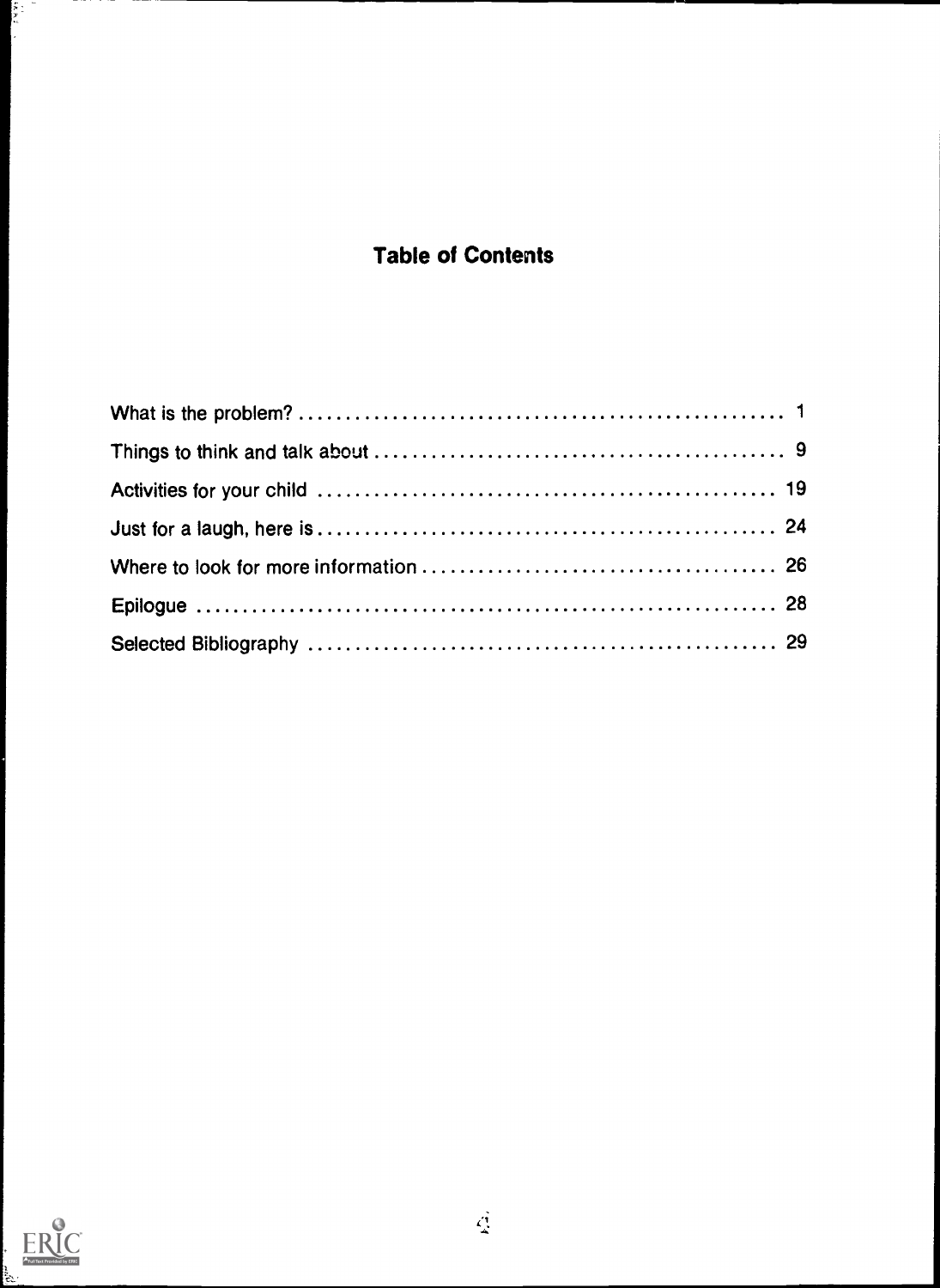

How high the sky? How far the moon? These are questions asked by children. But how many children actually go on to find the answers? And of those who do, how many are girls? Actually, the answers to the first two questions may not be important. What is important is the curiosity, the inquisitiveness, the willingness to explore what is behind them. Too often these qualities, essential to the development of scientific talent, are met with restrictions and annoyance on the part of adults, who see the exploring child as apt to get into trouble, to cause inconvenience to the adult, or, in the case of little girls, to display behavior that is not appropriately feminine.

How many little girls do you know, unlike Alice, who are missing Wonderland because their minds block it out? What happened to their curiosity? Are they encouraged to be curious? Are they discouraged from exploring rabbit holes or any other strange phenomenon that passes their way? Of the approximately two million scientists in the United States, about 9.4 percent are women. Is the low number of women scientists due to a difference in abilities between the sexes? Or are there other reasons?

Science and mathematics suffer from a mystique that has caused them to be set apart from everyday life and regarded as only for the absolutely brilliant or for the eccentric who displays anti-social behavior. This mystique creates a hardship on the woman because pressures to conform are even stronger for her.



\*1,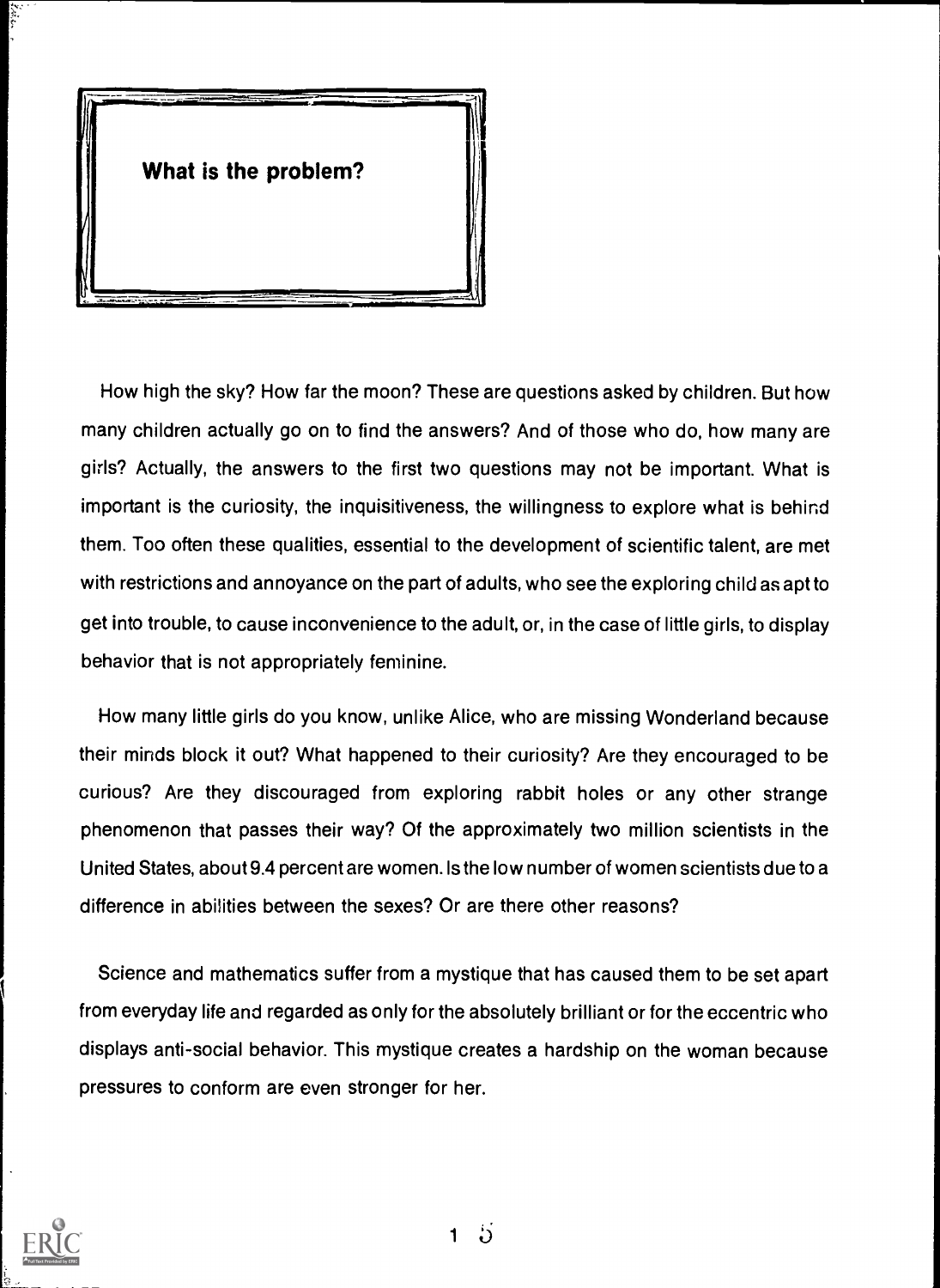But, science is a part of our American way of life. It is part of everyday life. Adding to our scientific knowledge can, even for the nonscientist, add to our enjoyment of living and our knowledge of life. It is natural -- there is nothing mysterious about it. Learning science can be a pleasure to both sexes if it is not regarded as strictly a classroom subject and if it is not regarded as a field of study within the capabilities of only one sex.

Children should ask "How high the sky? How far the moon?" They should keep on asking these questions. They should be encouraged to ask and ask and seek and seek to satisfy their own curiosity. This should include the little Alices. "Why does water boil? Why does water freeze? How does a seed become a flower?" Our children and their minds are our most important resources.

In addition, children should meet and learn about scientists and what they do. We live in a complex, technical society. This will be increasingly so. Solving many of our future problems will require well-developed minds. Half of those minds belong to girls. Extra effort must be made to stimulate their creativity and to encourage them to be adventurous, curious and competitive. Without this encouragement, girls may grow up to find that they have not only limited their options but also cut themselves out of a larger percentage of the job market -- engineering; technical jobs; jobs requiring mathematical skills such as physics, chemistry, medicine, computer programming and accounting. These challenging jobs are also the better-paid positions.



¢.

 $\mathbf{6}$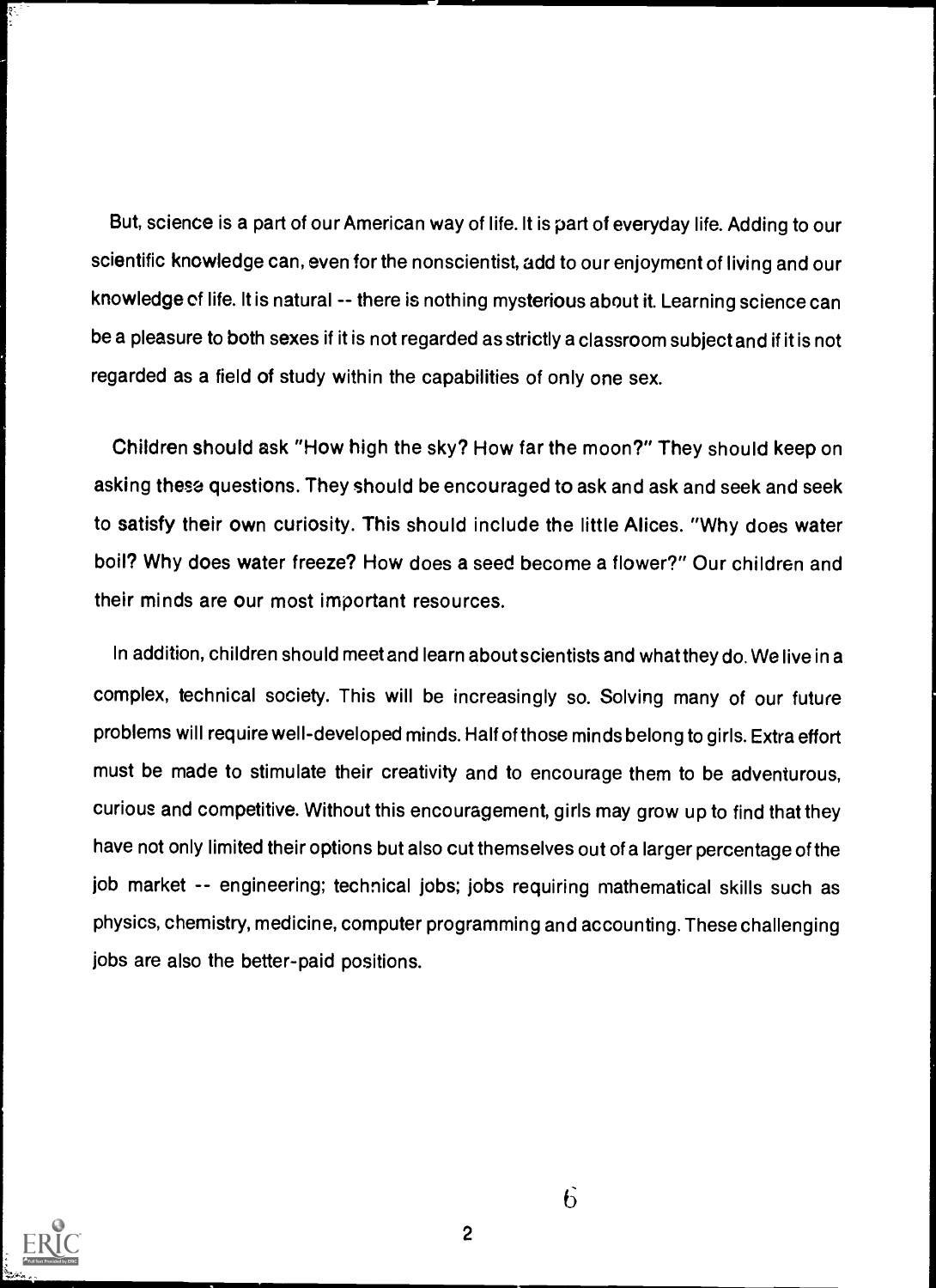Hmm! Girls close many doors to their future because they stop taking math and  $\sum$ science classes.

## Kellogg Community College Recommended High School Years of Study

| <b>MAJOR</b>                      | <b>MATHEMATICS</b> | <b>SCIENCE</b> |  |
|-----------------------------------|--------------------|----------------|--|
| Accounting                        | 3                  | $\overline{c}$ |  |
| <b>Automotive Technology</b>      | $\overline{2}$     | 3              |  |
| <b>Business Administration</b>    | 4                  | 4              |  |
| <b>Criminal Justice</b>           | 4                  | 3              |  |
| Dental Hygiene                    | $\overline{c}$     | $\overline{c}$ |  |
| Education                         | 4                  | 4              |  |
| <b>Electronic Data Processing</b> | 3                  | $\overline{2}$ |  |
| Engineering                       | 4                  | 3              |  |
| <b>Food Science</b>               | 4                  | 3              |  |
| Law                               | 3                  | $\overline{2}$ |  |
| Medical Lab Tech                  | 3                  | 3              |  |
| Medicine                          | 4                  | 3              |  |
| Pharmacy                          | 4                  | 3              |  |
| <b>Physical Therapy</b>           | 3                  | 3              |  |
| <b>Social Work</b>                | 3                  | $\overline{2}$ |  |
| <b>Veterinary Medicine</b>        | 4                  | 3              |  |



かんかい



3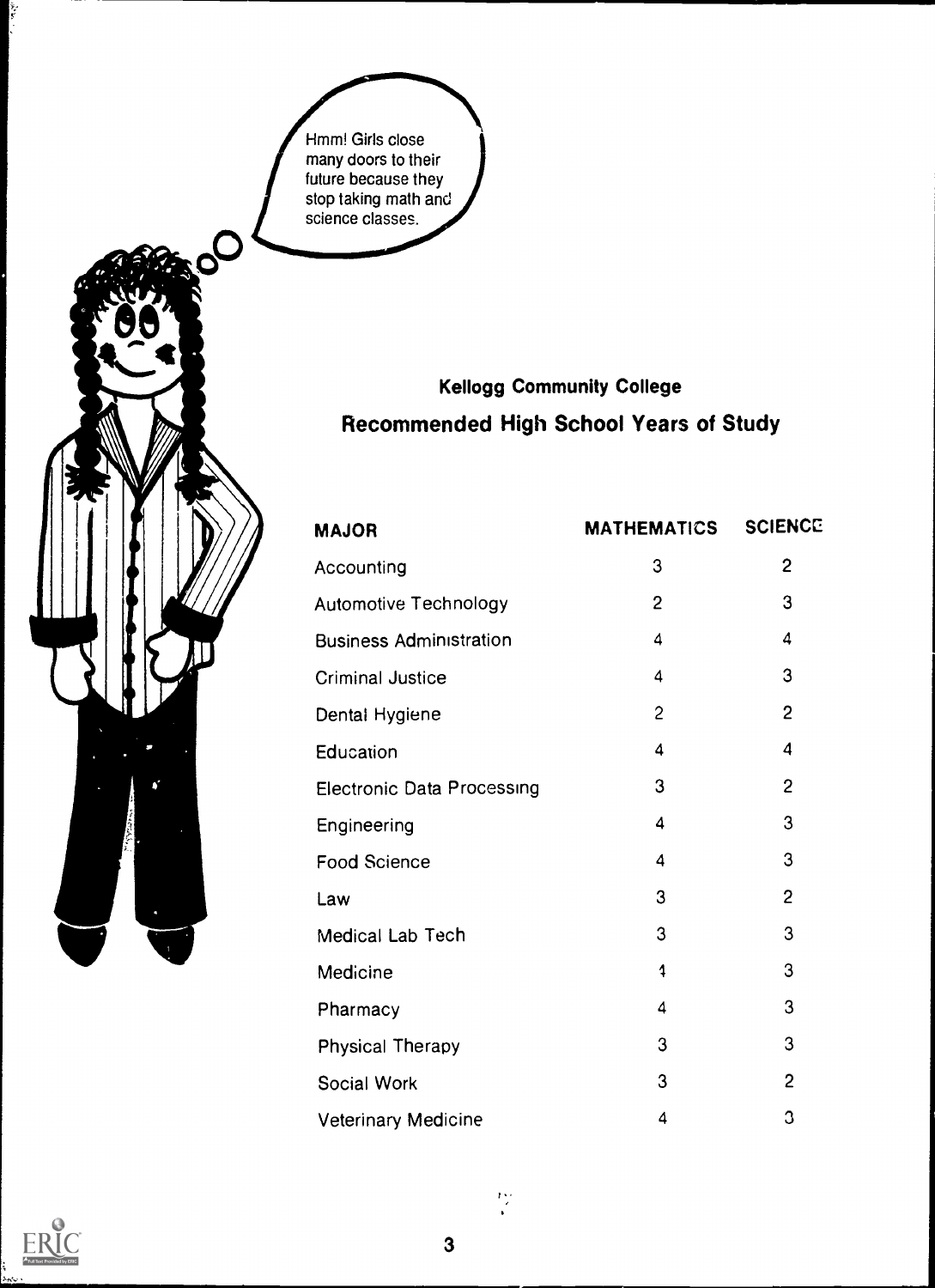## Getting the Facts Straight

- 1. There is a commonly held myth that mathematics is a male domain.
- 2. Females can learn mathematics as easily as can males.
- 3. Presently, high school girls take fewer mathematics courses than do high school boys.
- 4. Many occupations require at least four years of high school mathematics.
- 5. Advanced high school mathematics courses are just as useful for girls as they are for boys.
- 6. Women cannot enter many occupations because they lack the necessary mathematical background.
- 7. Boys are more likely than girls to continue taking mathematics courses because:
	- They receive encouragement.
	- $\bullet$  It is  $\epsilon$  xpected of them.
	- They believe it will be useful to them in the future.
	- They are confident of their ability to learn mathematics.
- 8. Girls are more likely than boys to stop taking mathematics classes because:
	- $\bullet$  They receive little encouragement.
	- They are not expected to continue.
	- They believe they won't need it in the future.
	- They are not confident of their ability to learn mathematics.



8

4

Phi Delta Kappan Magazine Reprinted by permission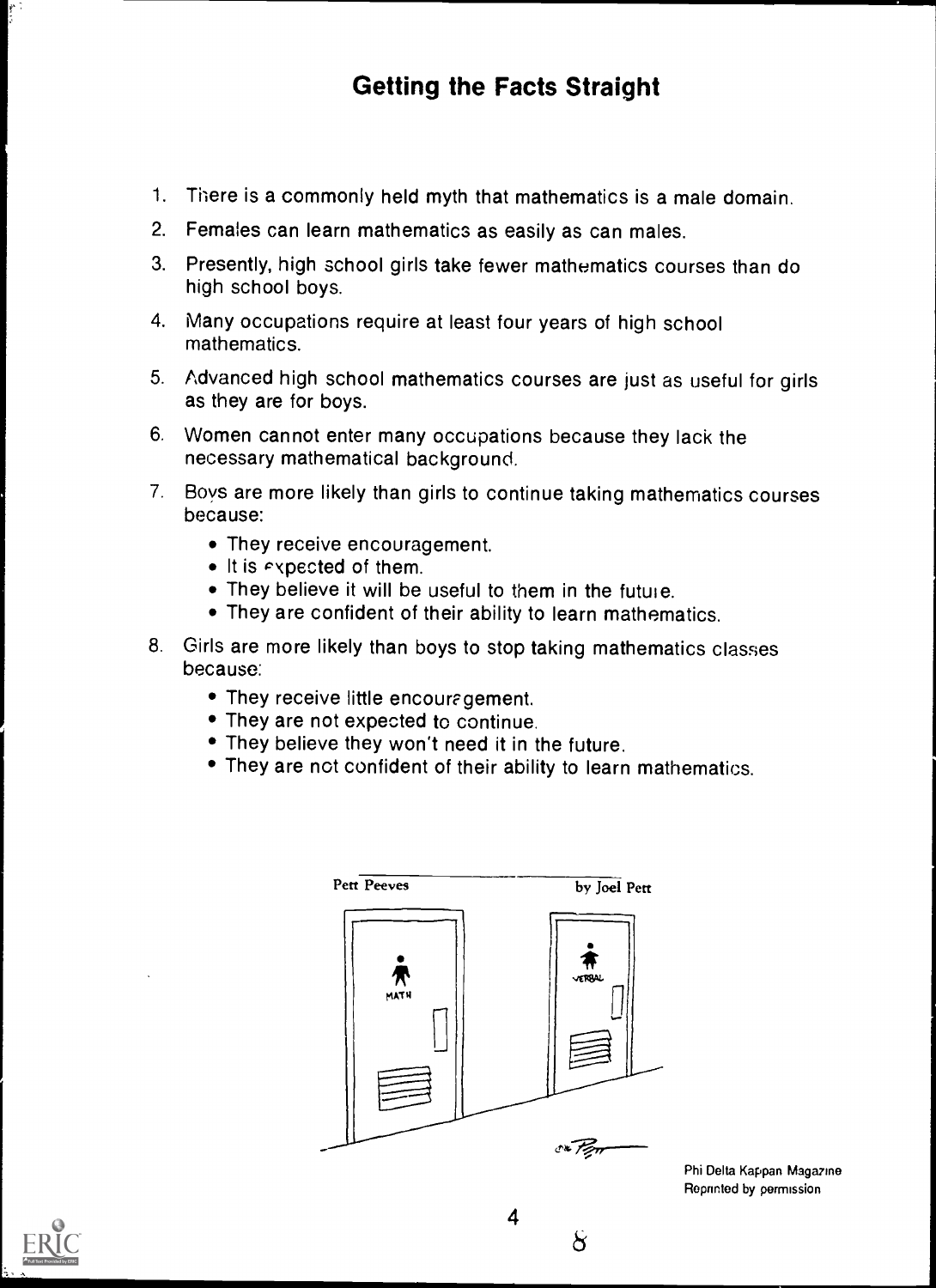How much do you know about working women today? Take this quiz and find out.

- 1. The number of women who work for pay at some time during their lives is:
	- a. 3 out of 10
	- b. 5 out of 10
	- c. 7 out of 10
	- d. 9 out of 10
- 2. In 1984, the percentage of women who worked because of economic need (self-supporting or husband earned less than \$15,000) was:
	- a. 33 percent
	- b. 45 percent
	- c. 56 percent
	- d. 66 percent
- 3. Married men with non-working wives and one or more children make up what percentage of all households?
	- a. 7.0 percent
	- b. 26.4 percent
	- c. 62.8 percent
	- d. 79.3 percent
- 4. Women make up what percentage of the total workforce?
	- a. 15 percent
		- b. 24 percent
		- c. 44 percent
		- d. 50 rercent
- a. In 1982, the median earnings for men and women who worked full-time year-round were:
	- a. men \$26,456 women \$24,954 little i 19
	- b. men \$21,542 women \$13,352
	- c. men \$22,317 womon \$19,942
	- d. men \$20,561 women \$20,240
- 6. In the past decade, three- fifths of the labor force increase has been among:
	- a. women
	- b. minority women
	- c. minorities
	- d. married womer
- 7. In 1983, fully employed, female high school graduates (with no college background) earned:
	- a. more than male high school graduates
	- b. less than men who did not complete elementary school
	- c. more than male high school graduates, but less than male college graduates
	- d. about the same as high school graduates
- 8. The absentee rate from work for women is:
	- a. much greater than for men
	- b. slightly more than for men
	- c. much less than for men
	- d. slightly less than for men
- 9. The unemployment rate of minority women compared to that of Caucasian women is:
	- a. about the same
	- b. less than the rate of Caucasian women
	- c. 35 percent more
	- d. twice as high
- 10. The average woman worker will work outside the home between **Im her lifetime.** 
	- a. 5-10 years
	- b. 10-15 years
	- c. 15-20 years
	- d. 20-40 years



5 G Company  $\mathcal{G}$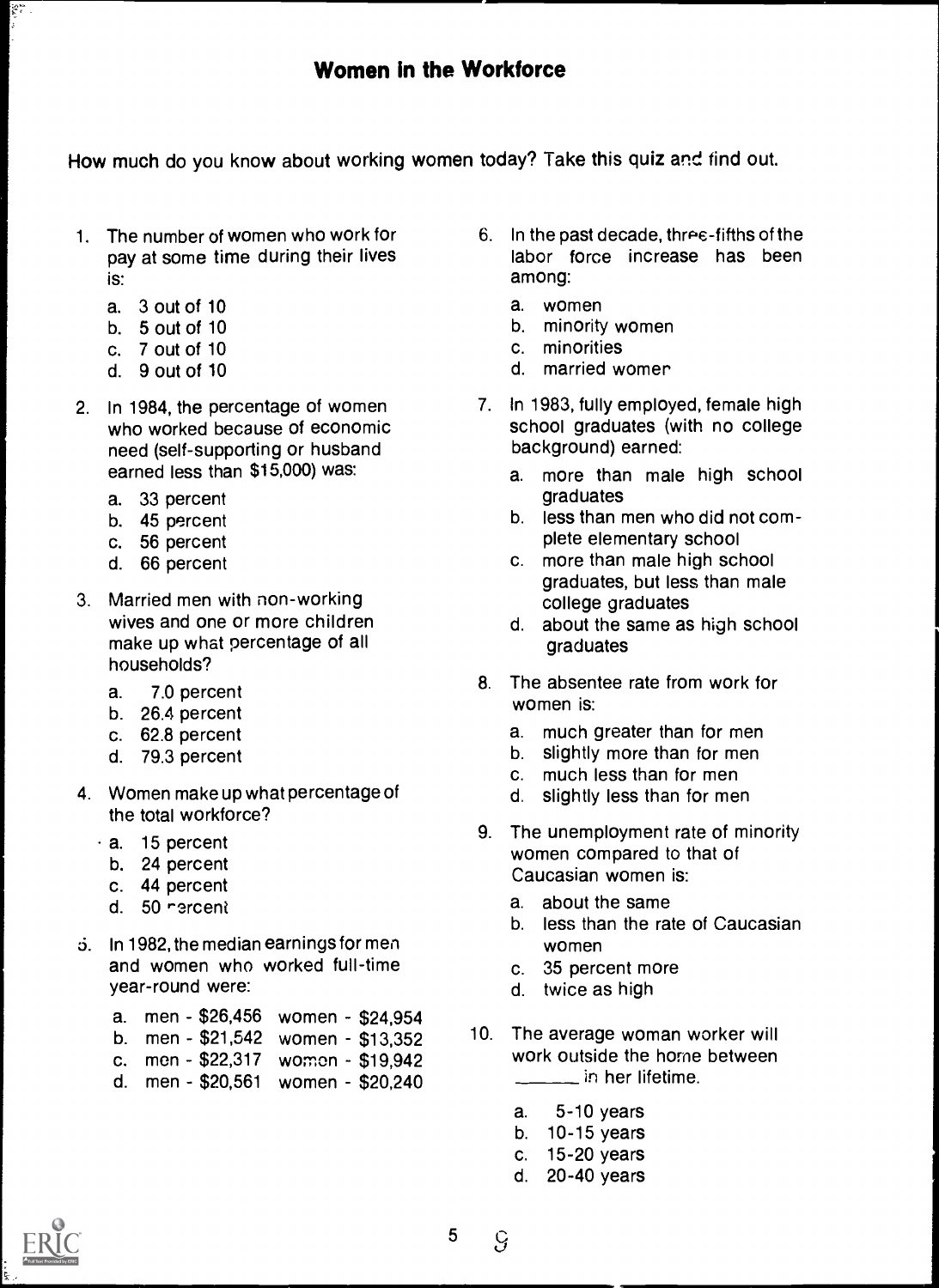## Answers

- 1. The number of women who work for pay some time during their lives is: (d) nine out of ten.
- 2. The percentage of women who worked because of economic need in 1984 was: (d) 66 percent. Most women work because they have to work. The myth that women work only to amuse themselves or to buy luxuries for their families is a very limiting one because it is used to justify keeping women in low-paying jobs.
- 3. Married men with non-working wives and one or more children in 1987 made up: (a) 7.0 percent of all households. Families are changing rapidly in today's society. The high divorce rate is creating many single-parent families. Also, many people are choosing not to have any children or to remain single.
- 4. Women make up: (c) 44 percent of the total workforce.
- 5. In 1982, the median earnings for men and women who worked full-time were: (b) men - \$21,542, women - \$13,352. The gap between the earnings of men and women continues to widen. Many explanations for the gap are given, but one of the most prominent reasons is that women are concentrated in low-paying jobs. For<br>example, secretaries, who are usually women, make much less than construction workers, who are mostly men.
- 6. In the past decade, three-fifths of the labor force increase has been among: (a) women. Women from all backgrounds are entering the workforce.
- 7. In 1983, fully employed women high school graduates (with no college background) earned: (b) less than men who did not complete elementary school.
- 8. The absentee rate from work for women is: (b) slightly more than for men. The rates are 5.6 days a year for women and 5.2 days a year for men. This question was included to show that women are not more likely to be absent from work than men. (The statement that women are likely to be sick often is sometimes used as an excuse for not hiring women.)
- 9. The unemployment rate for minority women compared to that of Caucasian women is:<br>(d) twice as much.
- 10. The average female worker will work between: (d) 20 to 40 years in her lifetime. Those women who expect to work only a short period of time may be in for some surprises.



 $\mathbf{r}$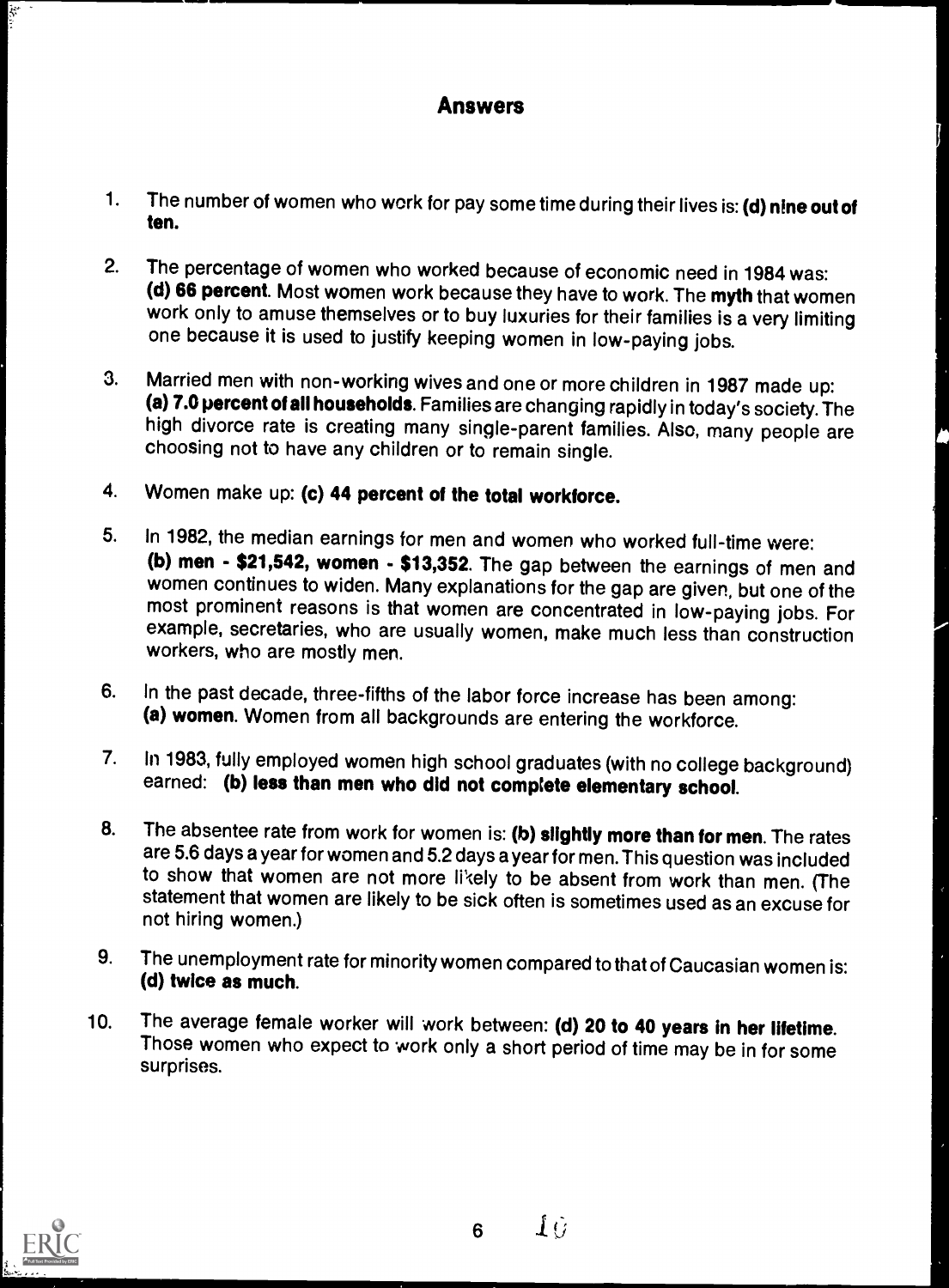

the other girls. At times when many of the boys were squirming at their desks, wrinkling their foreheads, and trying to count on their toes, Hilary and the girls had already finished the assignment and had moved on to the extra credit questions and

puzzles. Her parents hardly noticed when she brought home A's in math. It happened so often that they just took it for granted.

Then, sometime in junior high school, all that changed. Like her friends, Hilary seemed to lose interest in math. Her grades dropped, but she didn't really care. The boys, on the other hand, seemed to have finally caught on. They were taking all the math offered and doing well in it now.

What happened to cause this turnabout? Did the girls become dumb for some reason? Did the boys drain the girls' math ability and use it for their own, like some mad scientist in a bad horror movie? No, of course not. There isn't a logical explanation, but what happened to Hilary does happen frequently io young women. It has nothing to do with ability. If you had ability in grade school, you still have it. What you may have lost is the motivation to learn math. What you may have acquired is the notion that math is "unfeminine" or "for brains only." You may think, "No one wants to date girls who take trigonometry." If you do, that's silly.

You need to take math. Three years of high school math will give you more career options than almost any other subject. A great array of clerical jobs in banking, insurance, business and government need workers with math skills.

If you're planning to go to college, taking some math classes in high school is essential. A year of algebra and one of geometry are a bare minimum. If you have any interest in science or engineering, you ought to take trigonometry and calculus, too. Many colleges will not admit you without a solid math background. Most majors that prepare you for a specific high-paying career require math, although the amount and kind may differ. The math an engineer or a chemist needs is different from that an economics or business major needs. In each case the solid high school math

foundation is the same. Whatever your major, one thing is certain. A knowledge of math helps you think analytically, which is an asset in any job. If you have no idea of the career<br>you would like to eventually pursue, take math in high school to be safe. In this way you will not eliminate potential majors or careers for lack of a high school math background.

 $\mathbf{I}$  $\overline{\mathbf{z}}$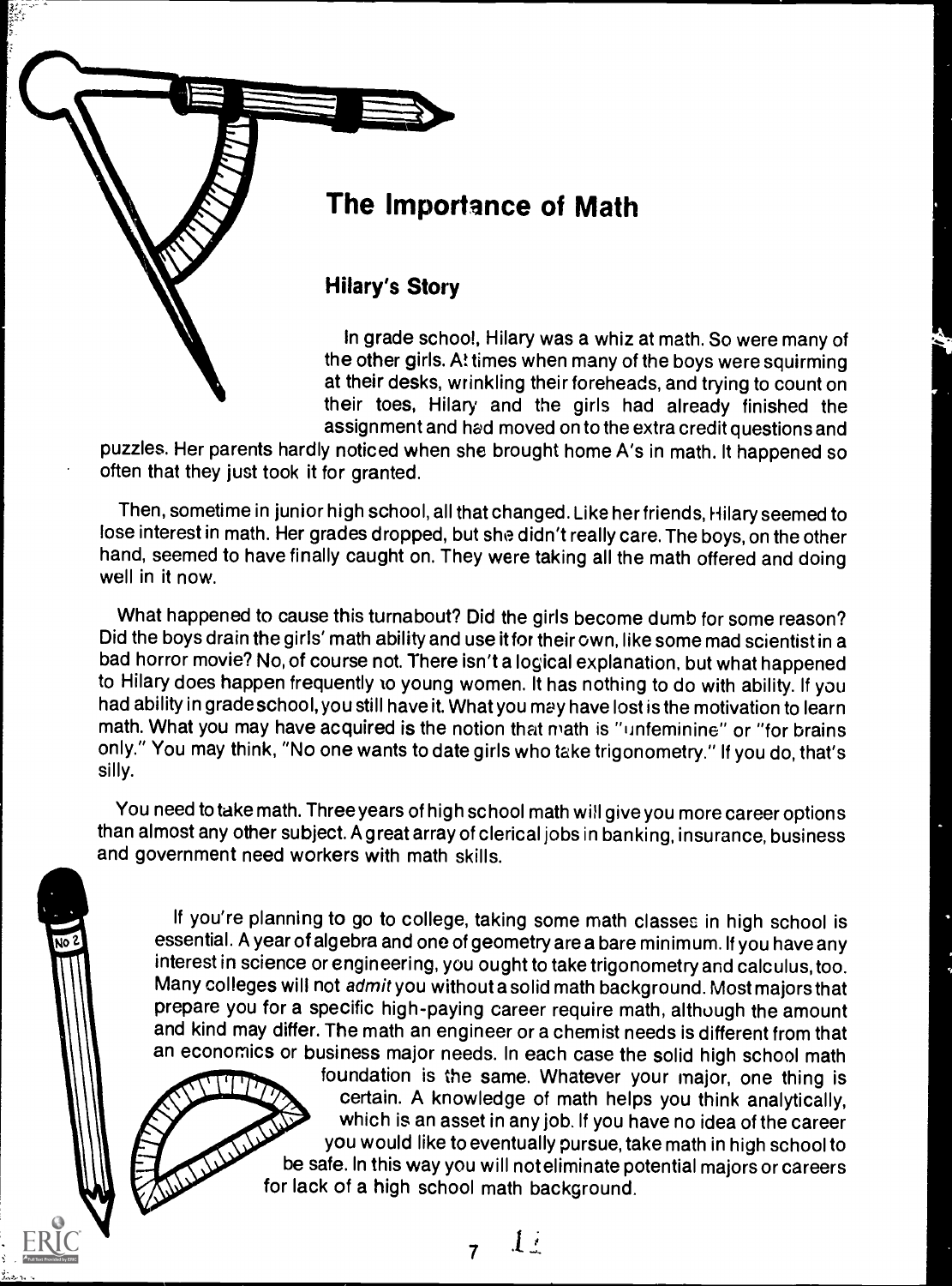## Did you know?

With math in her background a young woman graduating from high school can expect to earn \$2,000-\$4,000 more in her first entry level job. Math is often the key to the nontraditional jobs that pay more and offer more upward mobility.

It is a myth that people good at math can instantly come up with right answers or correct procedures.

> The average yearly salary offered to a graduate with a 1983 Bachelor of Science degree in petroleum engineering was \$31,044; with a Bachelor of Arts degree in humanities, \$15,500.

These high-paying jobs require some college math: **Doctors** Nurses Pharmacists All science-related jobs. Engineers **Physicists Geologists Oceanographers Architects Accountants** Computer Programmers

Over half of the jobs which are expected to increase most in number of workers by 1995 require math skills.

> Math Is not a talent, but a series of skills to be learned.

### Mary Kay's Story

Mary Kay's friends scoffed at her interest in math and science. They said that you should just go to college to have fun and learn interesting things. Mary Kay thought differently, "I oecided I wanted to be able to get a job that I'd like and that would support me just about anywhere in the country. So I went into pharmacology. It sounds boring to a lot of people, I know, but I love it. I've been working at the hospital for eight years now. I work with doctors and patients, and recently I started lecturing to nursing classes. I make more money than most women do, too. I feel bad that some of my old friends still haven't found jobs that they like. One of them, though, finally decided to start all over and is now in medical school. She's the one who was most against my studying pharmacology. Funny how things work out."



I

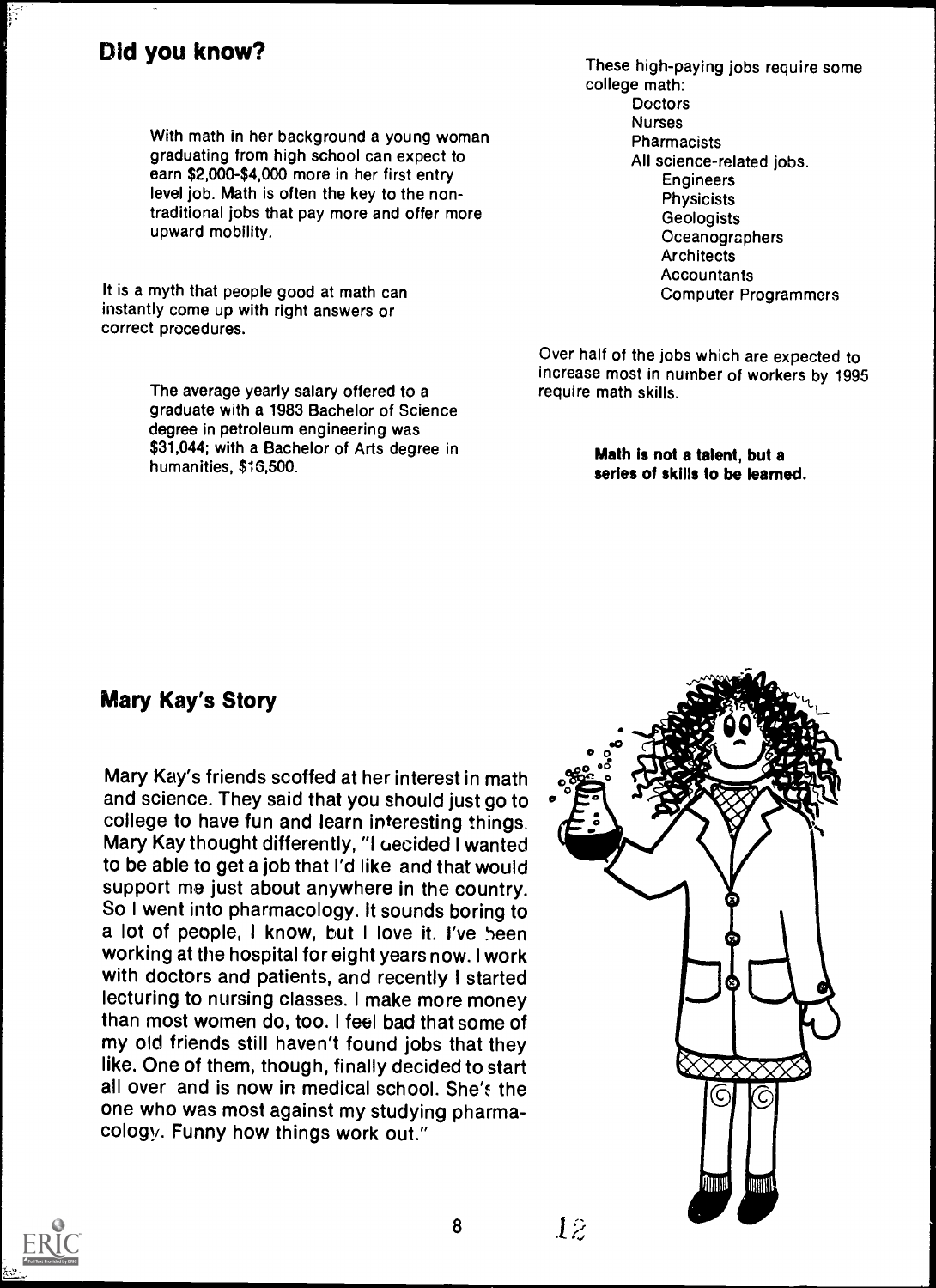

Many parents want to know how they can help their daughters become more interested and capable in mathematics. First, you should know that oncouragment from parents is a major factor in the choices young women make to remain in mathematics. Indeed, many successful women in nontraditional fields state that the main reason they were able to overcome barriers to their achievement in a male field was due to the early and continued support from one or both parents.

You have both the right and obligation to discuss the selection of high school courses any ineir relation to future career options with your daughter. Counselors are often responsible for several hundred students and cannot be expected to be current on either the employment opportunities best suited for any one student or the special needs and interests each student might have. Counselors can be urged to stress the importance of mathematics for every student; however, it still remains the parents' responsibility to ensure that their daughter is protecting her own future by becoming mathematically literate.

Specifically, parents may find it helpful to assist teachers in bringing role models into the classroom or in organi, .ng a math/science career conference in their daughter's school. Parents who are themselves involved in scientific and technical occupations are valuable resources for the classroom teacher and should be encouraged to volunteer their talents either as role models or as contacts for female co-workers.

Parents - whether or not you are involved in math and science - you should try to:

- Provide your daughters with the same kind of toys and games that your sons receive, things to take apart and build; as well as models, puzzles, and games that develop investigative skills
- Take your daughters to visit science centers, where everyone can actively explore scientific phenomena, and on industry tours (automotive assembly plants, ";nside" tours of dams, etc.) so that your daughters can see math and science in action. There may even be an oppc, tunity to see a female role model in a nontraditional career.
- See that time and space is provided for homework and that you take an interest in the content of the homework, not just its completion.
- Provide your daughters with magazines and other literature that describe different women, and talk about them. Send for career information from large, technological industries.
- Become informed about community resources that are available to stimulate interest in math and science: nature camps, science centers, YWCA, Girl Scouts, Campfire Girls,  $S_{0d}$  Scouts, after-school programs at the schools. Most communities have a variety of enrichment activities for students with which parents may be completley unfamiliar.



in the films.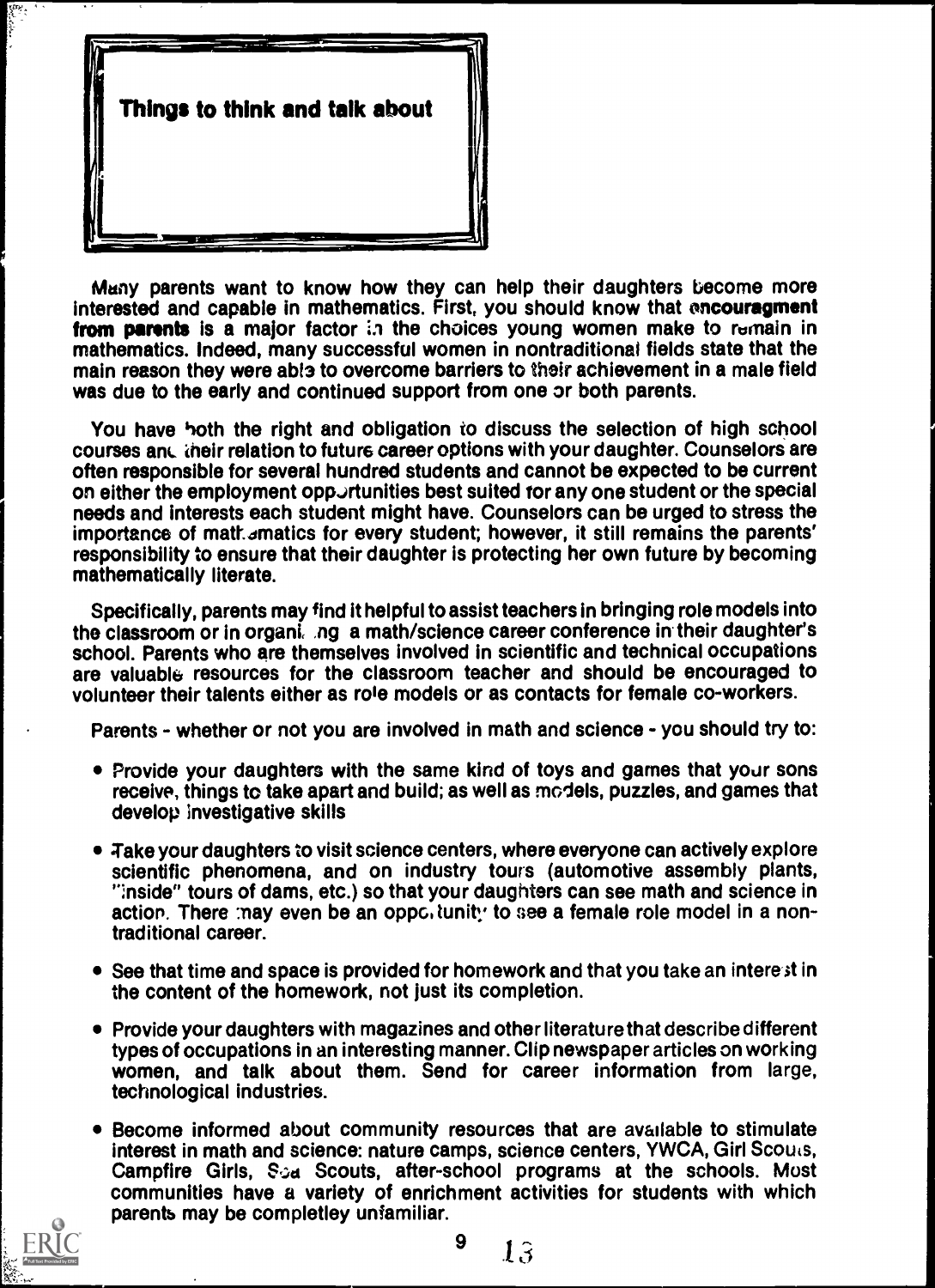## Guidelines for Growth

How do you raise and encourage your daughter? Here are some suggestions:

#### PRESCHOOL:

έz.

Dress her for activity, not sitting on the sidelines.

- \_Buy her building and mechanical toys (Lego, Tinkertoys, dump trucks).
- **Select nonsexist day care and preschools.**
- Expand sex role models. Point out and challenge the limiting stereotypes on TV.

#### ELEMENTARY:

- \_Encourage her to read; provide math puzzles, home computers.
- 
- \_\_\_Take her to zoos, factories, science museums.<br>\_\_\_ Watch for signs of boredom with school. She may need acceleration, an individualized program or a different school.

### JUNIOR HIGH:

- \_Don't push social relations.
- Encourage her to take apart her bike and also to put it back together.
- \_Expect her suddenly to want to be like every other girl, but continue to encourage school work.
- \_Find female role models she can follow around for an afternoon.

#### HIGH SCHOOL:

- \_Insist that she keep taking math and science, even if they've become optional.
- LEncourage her to focus on what she is learning in her classes rather than on her grades.
- \_Help her find good college information and nonsexist career guidance.

## ALWAYS SHOW THAT YOU BELIEVE IN HER ABILITIES.



 $1$   $\sigma$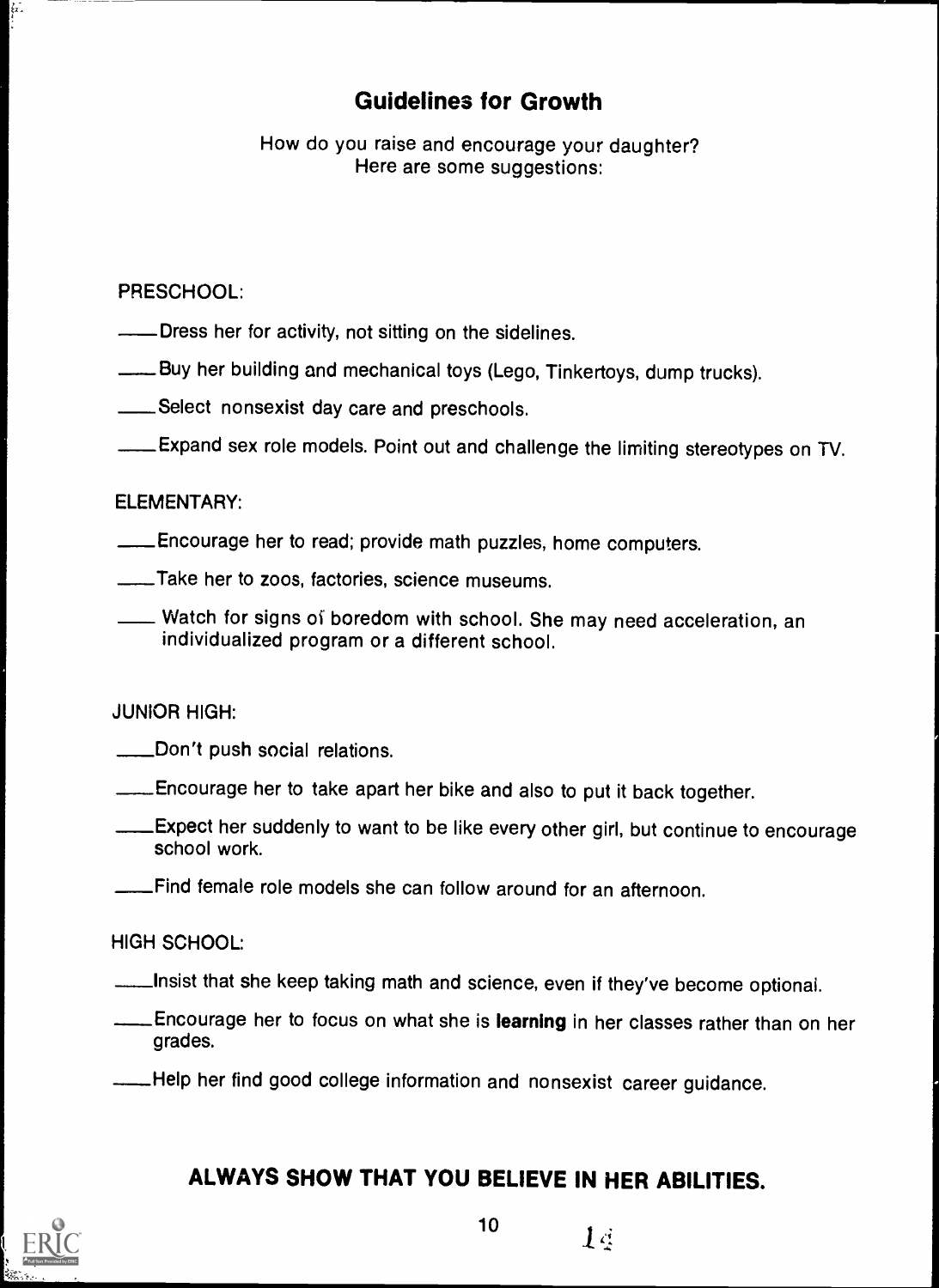## Math Autobiography Questions

- A. Think back to your math experience in elementary school. How did you feel about mathematics?
	- Did you experience mostly success or difficulty in learning math?
	- What did people say when you made a mistake in math, when you did very well?
	- How did your interest and ability in math compare to other students' male and female - in your class?
	- How did your elementary school teacher feel about math? Did her/his feelings influence you in any way?
- B. Now recall your math experience in junior high school. What were your feelings about math?
	- In what way had they changed since elementary school?
	- If your feeling about math changed, what might have prompted the change?
	- Who helped you when you had difficulty with math?
	- Was your experience in math class different than experiences in your other subjects? How?
	- How confident did you feel about your ability to learn math in junior high school?
	- Were your math experiences in junior high school mostly successful?
	- Did you experience any failure in math?
	- How would you describe your feelings about math in junior high school?
- C. What was your high school math experience like?
	- Can you recall any strong feelings about math which occurred while you were in high school?

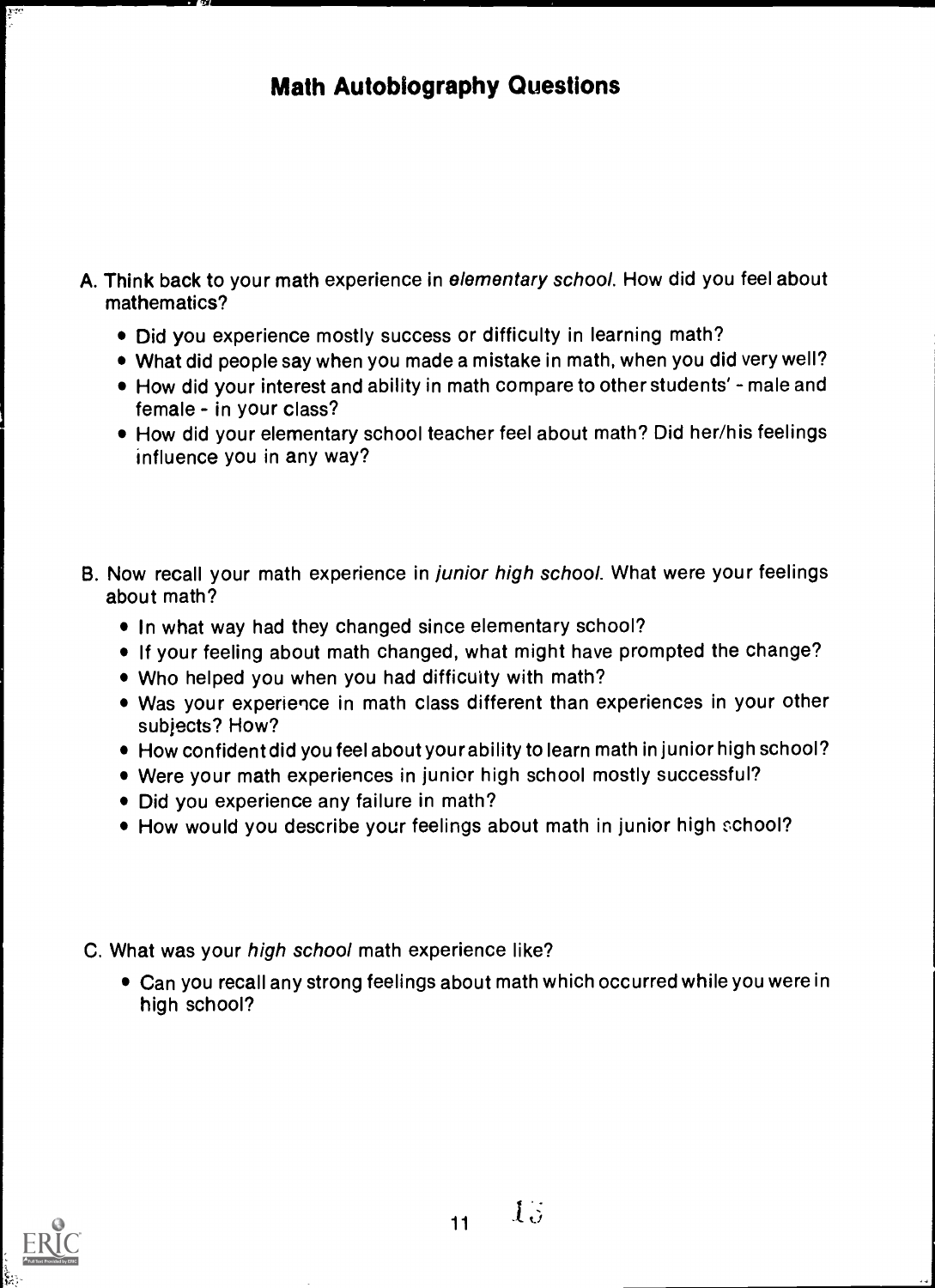- How much math did you study in high school?
- What were your reasons for choosing to study or not to study math?
- How did your parents, teachers and counselors react to your decision regarding math?
- How confident did you feel about your ability to learn math in high school?
- Did your friends take advanced math courses?
- How did students in your school feel about girls taking advanced math classes?
- D. Did you study math in college?
	- How did you feel about it?
- E. What are your feelings about math today?
	- If you were required to enroll in a math course tomorrow, how would you feel?
	- If you had to select a single memorable experience in math, what would that experience be?
	- $\bullet$  Has math or the avoic the of math been a factor in any decisions you've made about the choice of a major, a job, a career?
	- How confident do you feel about your ability to learn math?

## "A dog weighs 12 kg on 4 legs. What is its weight on 3 legs?"



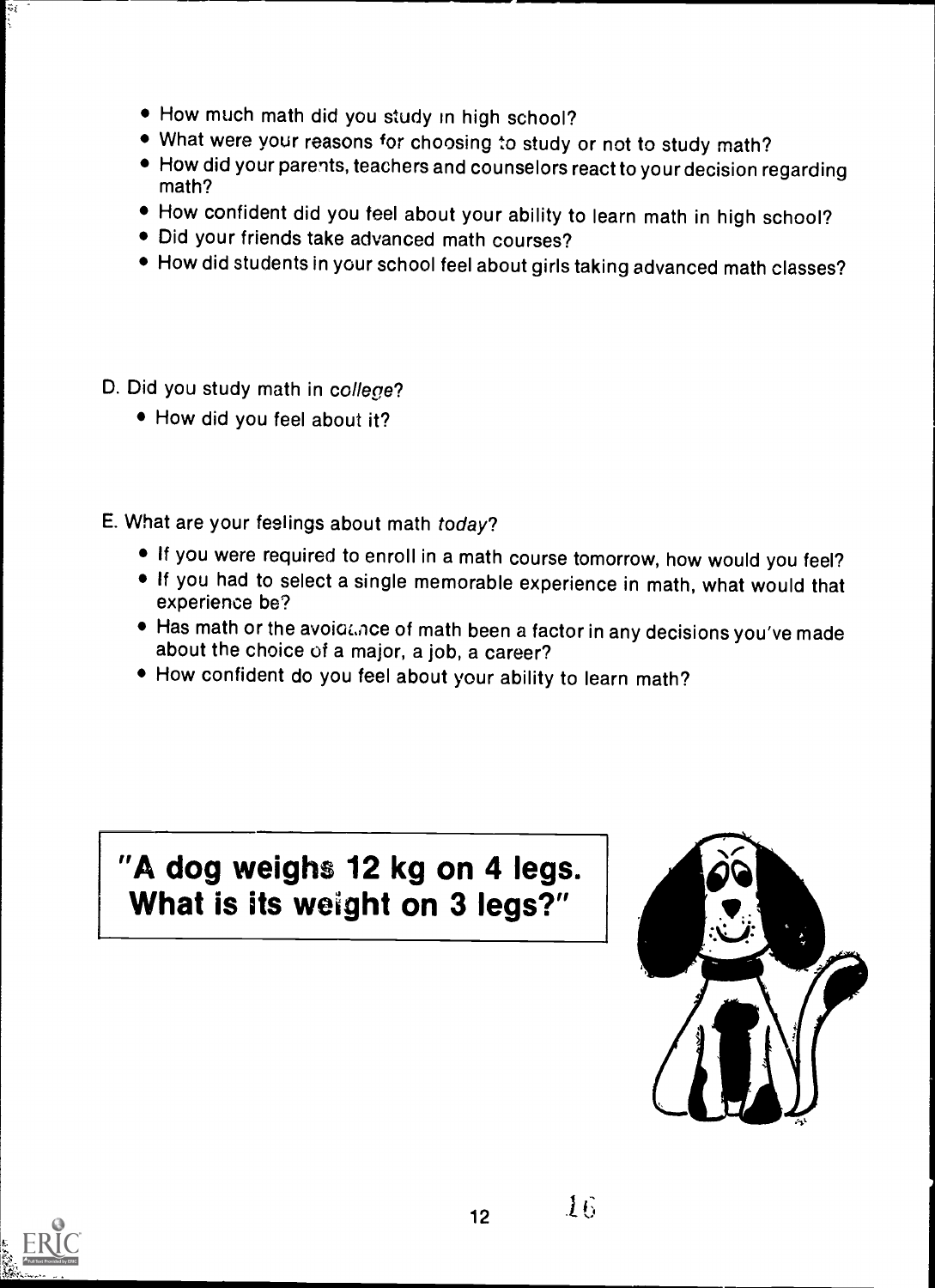## Your Teenager and Math: You Can Make a Difference

Parents can be a big influence on their teenagers' attitudes about mathematics. If you, as a parent, have negative feelings about females' mathematical abilities, your children, from the youngest to the oldest, may have picked up that message. If you don't believe that women can learn mathemtics, your daughter may have very little confidence about her capabilities in mathematics class. How often do we succeed when we don't believe in ourselves?

#### SOME PRACTICAL ADVICE FOR PAREN FS

- <sup>1</sup> Talk openly with your children about their feelings toward mathematics. Share your own feelings about mathematics. Did you find mathematics fun and challenging? Were you a mathematics avoider? Sometimes sharing your own feelings of anxiety or insecurity will encourage them to be more open about their insecurities. Recognizing and expressing fears about mathematics can be a major step in overcoming them.
- 2. Talk to your sons and daughters about their feelings toward girls and mathematics. Talk about the myth of male superiority in mathematics. Many girls don't do well in mathematics classe, because they believe that boys are supposed to be better in mathematics than girls; they are afraid boys won't like them if their grades are higher than boys' in mathematics class. Point out to them that females can learn mathematics as well as males and that mathematics is just as important for girls as it is for boys.
- 3. Talk about career plans with your daughters. Point out that many occupations require a good mathematics background and that educational and career options are limited by not continuing in mathematics classes.
- 4. Talk about the usefulness of a good mathematics background in today's world. Whether for a job, job-training, or coping with the rapidly changing technology of day-to-day life, mathematics is something that we depend upon with growing frequency.
- 5. Discussing attitudes about mathematics with your children is not the only way to help improve their attitudes. Practicing what you preach is every bit as important. Ask yourself the following questions.
	- a. Do you treat your sons differently than you treat your daughters when it comes to mathematics? Do you make your son "sweat it out" a little when he comes to you for help with his homework? Do you give in mere easily with your daughter? The secret to success in mathematics is staying with it. If you interact differently with your son than with your daughter you may be improving you son's mathematics skills but undermining you daughter's.
	- b. Do you give your sons and daughters different kinds of toys? Do you encourage them to pursue different kinds of hobbies? Many people believe that boys do better in mathematics because boys have grown up playing with more mathematical or scientific toys. Through their experiences with athletics, they are likely to learn how to keep score, add points, figure batting averages and similiar skills.



13 $\Gamma$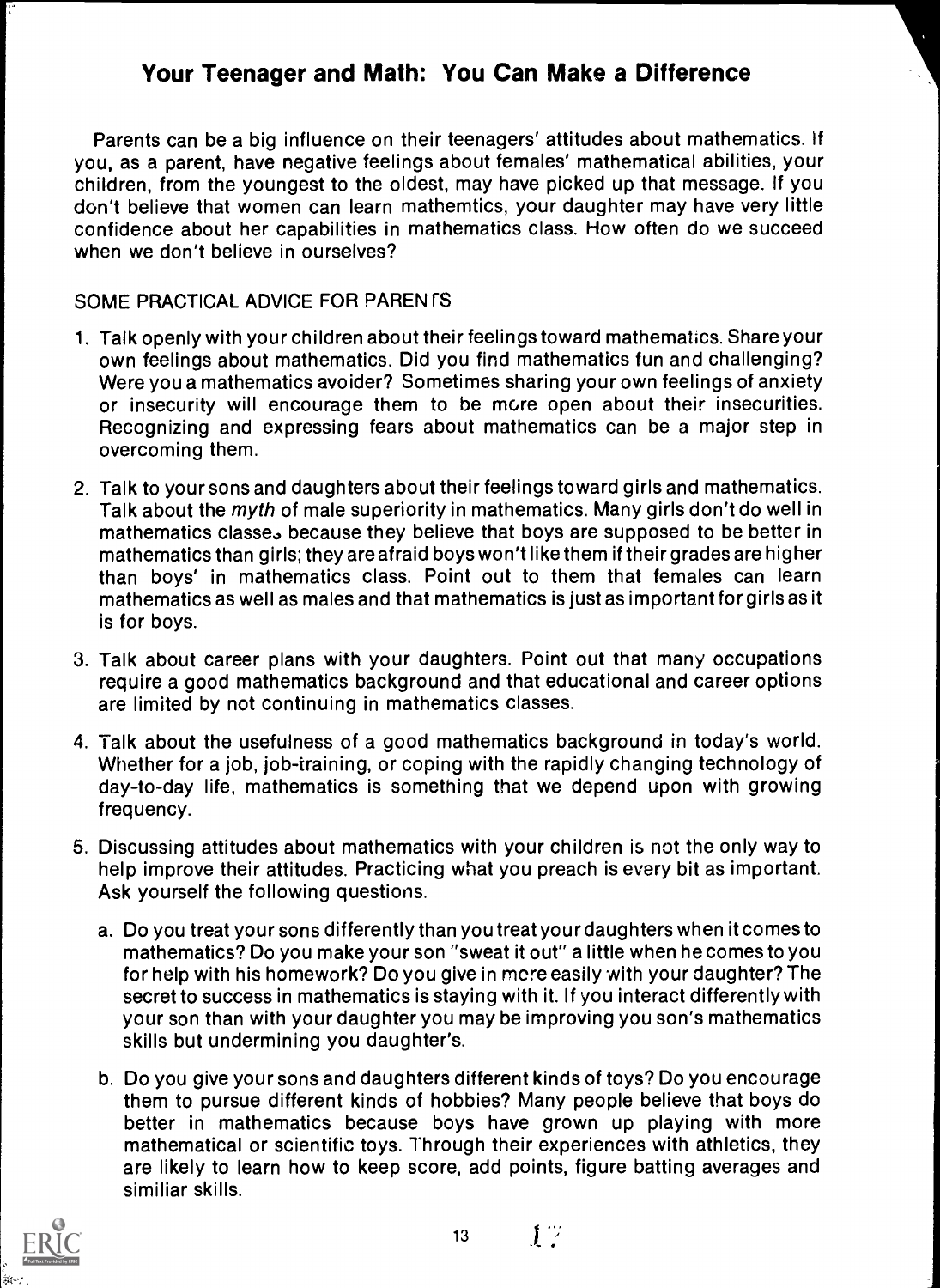- c. What kind of language do you use when referring to women and mathematics in your home? Mothers, do you say, "Ask your father," when someone asks for help in mathematics homework even though your husband may know no more math than you? Fathers, when your daughter complains about not understanding mathematics, do you say, "That's okay honey. Your mother doesn't know a thing about mathematics, and I love her anyway"?
- 6. Encourage your daughters to participate in mathematically-oriented games and activities - jigsaw puzzles; chess; packing things in boxes, suitcases, or cars; figuring out phone bills or per unit prices in the grocery store or monthy budgets.
- 7. Encourage your daughter to seek help and support if she is having trouble in mathematics class. Is there a mathematics support group she could join in your area? If not, you could help your school start one. Ask a counselor at your school about it.
- 8. Your children care what you think. Encourage your daughter to join the mathematics club, the chess club or the mathematics team. Give her as much encouragement as you would if she were joining the drama club or going out for cheerleading.

Remember, it's attitudes - not aptitudes - that are holding girls back from mathematics performance. Changing your attitude may make a significant contribution to your daughter's mathematical success.

## - Thought Provokers -

Ask your daughter to:

- Draw a picture of herself when she is grown up and at work.
- Imagine she is 30 years old. Have her describe a typical Wednesday in her life.

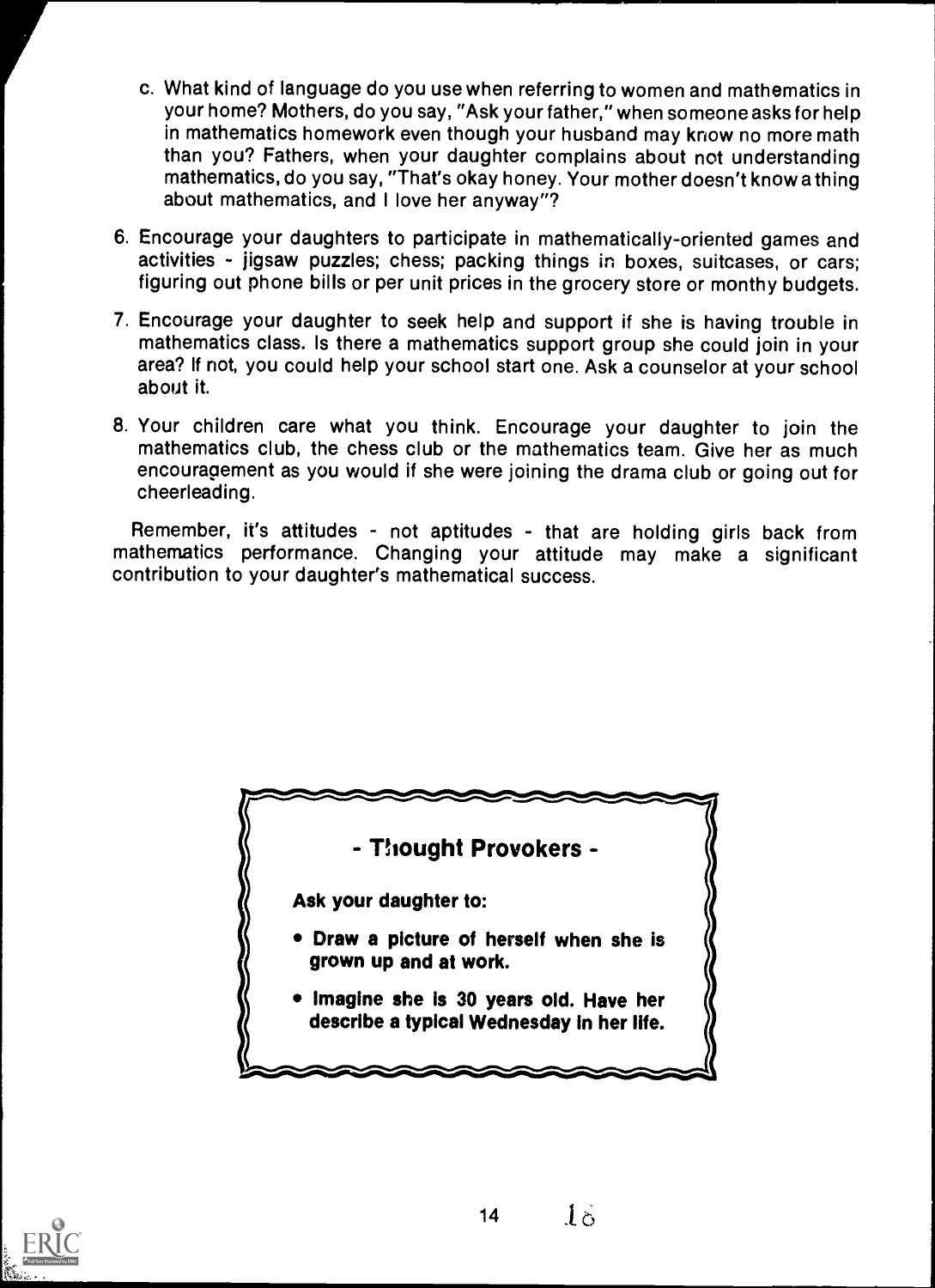## Frequently Asked Questions or Comments With Suggested Responses

#### COMMENT:

#### What can I do to encourage my children to continue to study mathematics?

RESPONSE:

- Communicate to your children the message that mathematics is important and will be useful to them in the future, that an inadequate mathematics background limits educational and career options.
- Share with your children the idea that mathematics is as important for girls as it is for boys.
- Encourage your children to do well in mathematics and to ask questions of the teacher or seek extra help with problems they do not understand. Girls have as much mathematical ability as boys. Express confidence in their capabilities.
- Do not convey to your chi!dren a negative attitude toward mathematics or the stereotypic notion that mathematics is a male subject. Have the same high expectations for your daughter's mathematics achievement that you do for your son's.

#### COMMENT:

#### I have trouble understanding the mathematics homework myself. I'm not much help to my children when they are having difficulty. What can I do?

#### RESPONSE:

Examine your own history of mathematics learning for sources of mathematics anxiety or mathematics avoidance. Recognizing signs of the problem in yourself may help you relate more effectively to the frustration, anxiety and difficulty your children are experiencing. Encourage your children to talk about the problems they are experiencing in mathematics class and to seek help from their teacher, the mathematics resource center or a mathematics support group if such a group exists at your school. Talk to your children's mathematics teachers to insure that your children get the help they need. Don't let your own difficulty with mathematics discourage you and deter your children from overcoming their own fears and trouble with mathematics.



 $\mathbf{E}$ 15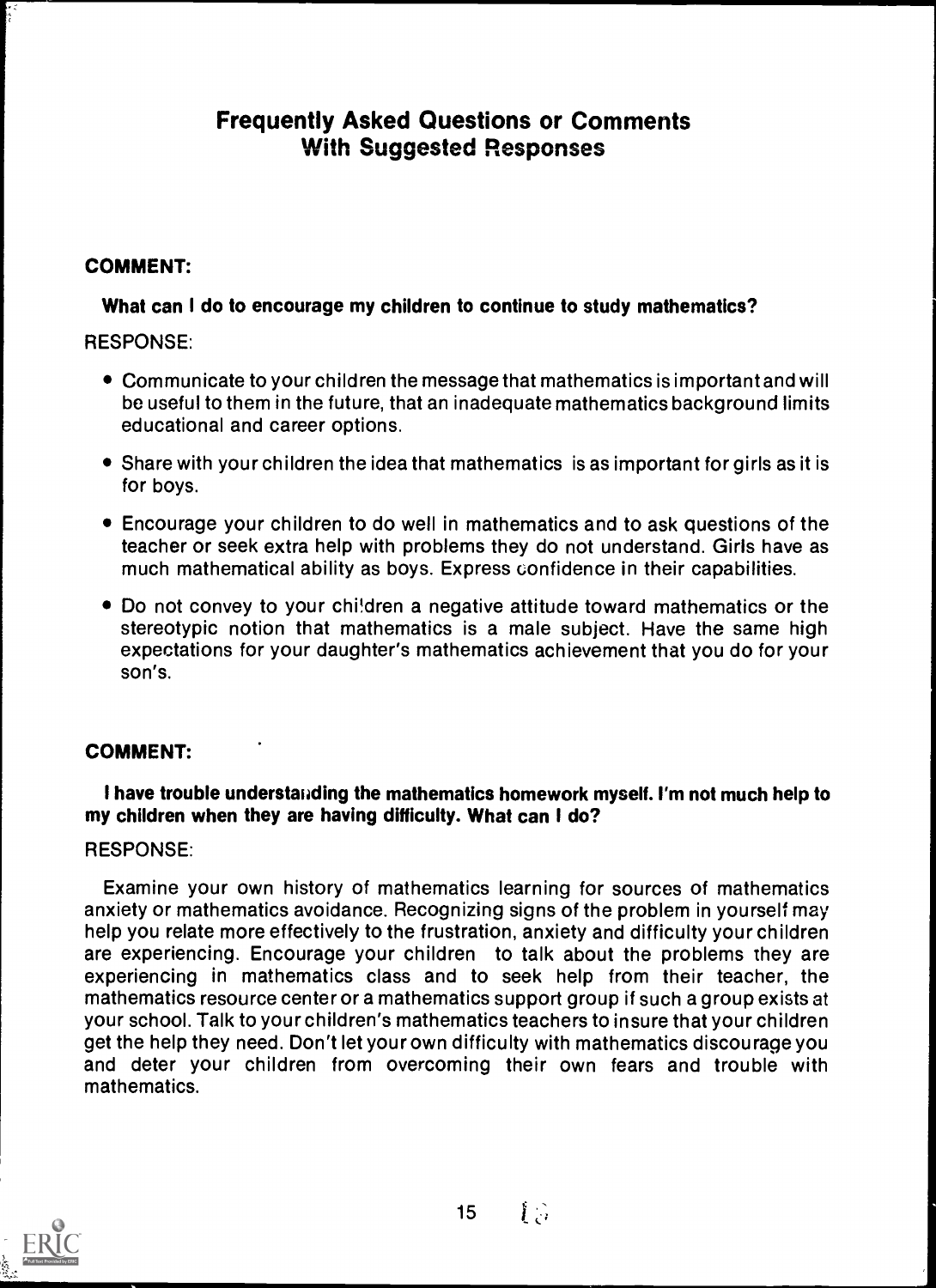#### COMMENT:

#### My daughter isn't interested in mathematics-related careers. Why should we be concerned about her taking mathematics?

#### RESPONSE:

At this moment, your daughter may not be interested in a mathematics-related career. However, your daughter's educational and career interests may change several<br>times before she graduates from high school or college. Having at least three years of high school mathemtics will allow her to consider a greater number of careers, training programs and college majors. It will also facilitate future career changes in our increasingly technological society. Many educational programs and careers depend on mathematics skills for entry or advanced work. Mathematics comprises one-fifth to one-half of the content on widely used employment and college entrance exams. Failure to take sufficient courses in mathematics will limit your daughter's (and your son's) educational and career options and it will hinder her opportunities to advance in the career she selects.

#### COMMENT:

My daughter isn't sure what she wants to do. If she continues with mathematics, I'll be pleased, but it is really up to her. I can't force her to continue to study mathematics.

#### RESPONSE:

Parents can be a big influence on their children's attitudes. Your children do care about what you think. The decision about learning mathematics must ultimatley be made by your daughter. However, you have a responsibility, as a parent, to provide her with accurate information or to point out where she can obtain information in order to make a knowledgeable decision. You can talk to her about the usefulness of a mathematical background in today's technological and changing world. You can point out the importance of mathematics in her educational and career planning.

#### COMMENT:

#### Do the school counselors have information on how much high school mathematics is needed for various careers?

#### RESPONSE:

School counselors do have books and pamphlets describing the requirements for entry into various careers and education programs. However, the amount of high school mathematics required or strongly recommended is not always stated, and many careers and majors have hidden mathematics requirements. Several Civil Service examinations have based one-third to one-half of their total scores on mathematics. College entrance examinations also base from one-fifth to one-half of their score on mathematics. While colleges suggest that two to three years of high school mathematics are required for entrance, they often fail to point out that having only two or three years of high school mathematics will drastically limit a students' range in choice of college majors. A knowiedge of statistics, computer programming, advanced algebra, or financial planning may be required for advancement in a career or for graduate work in most areas.



16  $20$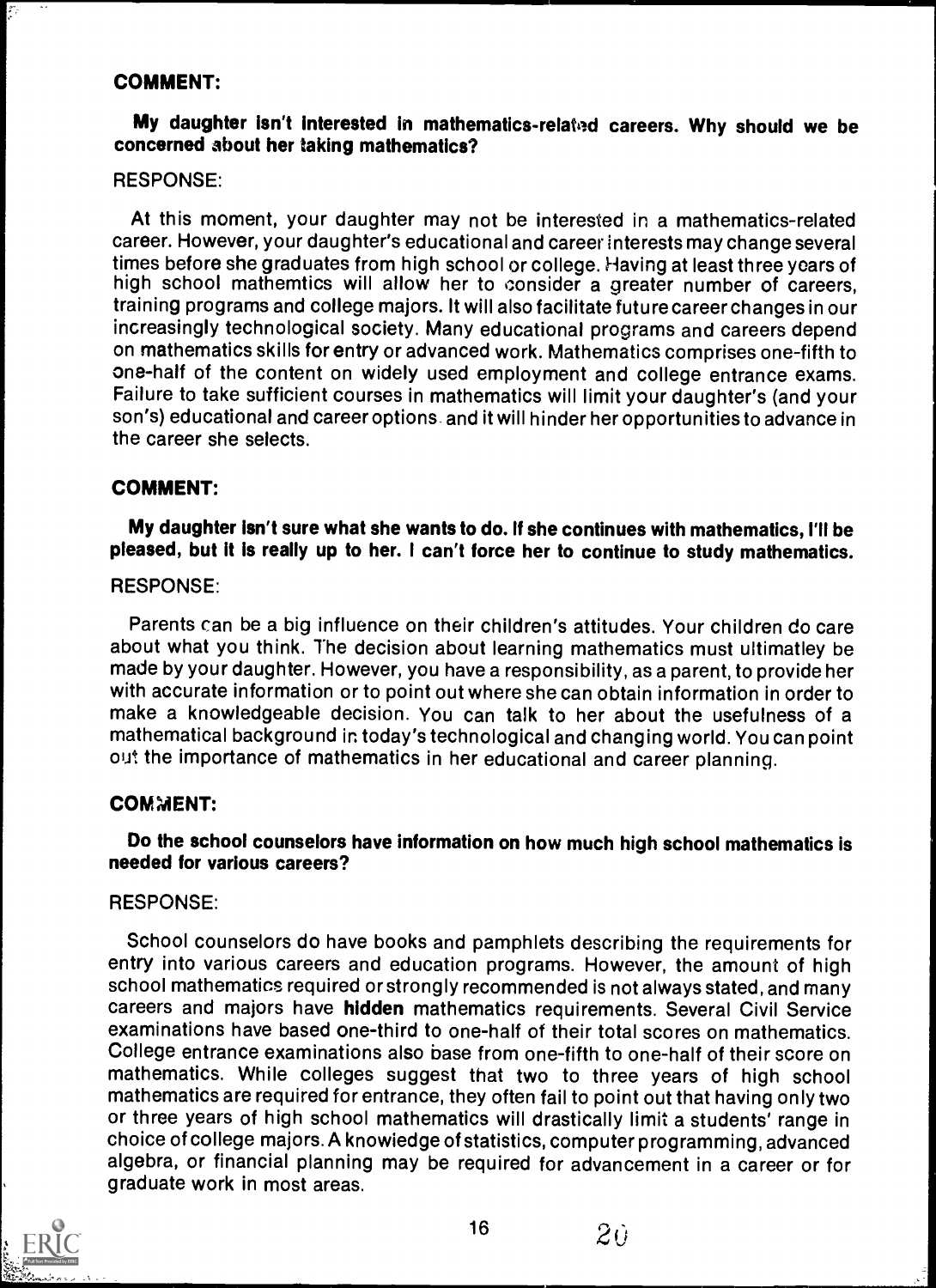#### COMMENT:

My daughter doesn't like mathematics and has to work harder at it than at her other subjects. Should she risk getting a low grade in it and jeopardize her chances of being admitted to a "good" college?

#### RESPONSE:

Low grades may have an influence on your daughter's future plans. But not having an adequate mathematics background can also lead to lower salaries, fewer opportunities for entry-level positions and less opportunity for advancement in an occupation. Her educational and career options could be greatly limited. There are alternatives to dropping mathematics. Some high schools are offering mathematics support groups, tutoring, mini-courses or workshops teaching varied approaches to and strategies for learning mathematics. Some people have trouble learning mathematics, not because they are unable to do it, but because they are anxious about it. Getting help with mathematics is one way of reducing their anxiety. Learning to understand the causes of their anxiety about mathematics and the ways of reducing it has helped other students improve their mathematics achievement. If your child has math anxiety, you can talk to the counselor about it. Boys, as well as girls, may find mathematics difficult and may feel anxious about it. Yet, boys are more likely than girls to persist in their study of mathematics because they seem to recognize the usefulness and importance mathematics has to their career choices and because their parents expect more mathematics study of males than females. By expressing the same support and interest in your daughter's mathematics achievement and by being as persuasive with her as you would your son, you can become a crucial element in her election of mathematics courses in high school.

#### COMMENT:

The importance of mathematics is being overstated. As parents we each had only two years of math, and we're doing just fine. Two years of math is adequate for most girls.

#### RESPONSE:

At one time, two years of mathematics probably was adequate for most people. In this decade, however, many significant changes have occurred. The growth of technology has brought about a demand for highly skilled and specialized workers. People with backgrounds in engineering, science, mathematics, statistics, computer science, accounting, business, and other technical fields are much in demand. Preparation for these fields includes three to four years of high school mathematics and additional mathematics in post-secondary programs.

#### WHERE THE JOBS WILL BE

| 104%<br>Paralegal personnel<br>90%<br>Medical assistants<br>86%<br>Physical therapists, assistants<br>Data-processing-equipment<br>80%<br>repairers<br>80%<br>Home health aides |
|---------------------------------------------------------------------------------------------------------------------------------------------------------------------------------|
|                                                                                                                                                                                 |
|                                                                                                                                                                                 |
|                                                                                                                                                                                 |
|                                                                                                                                                                                 |
|                                                                                                                                                                                 |
|                                                                                                                                                                                 |
| 76%<br>Computer-systems analysts                                                                                                                                                |
| 75%<br>Medical-record technicians                                                                                                                                               |
| 71%<br><b>Employment interviewers</b>                                                                                                                                           |
| <b>70%</b><br>Computer programers                                                                                                                                               |
| Radiology technolog:sts,                                                                                                                                                        |
| 65%<br>technicians                                                                                                                                                              |
| And 4 that will lose jobs                                                                                                                                                       |
| $-54%$<br>Electrical, electronic assemblers                                                                                                                                     |
| Industria! truck, tractor operators -34%                                                                                                                                        |
| $-28%$<br>Stenographers                                                                                                                                                         |
| $-25%$<br>Farmers, farm workers                                                                                                                                                 |
|                                                                                                                                                                                 |
| Projections are among occupations with<br>Note<br>25,000 workers or more and assume moderate<br>economic growth USN&WR-Basic data U.S. Dept.<br>of Labor                        |

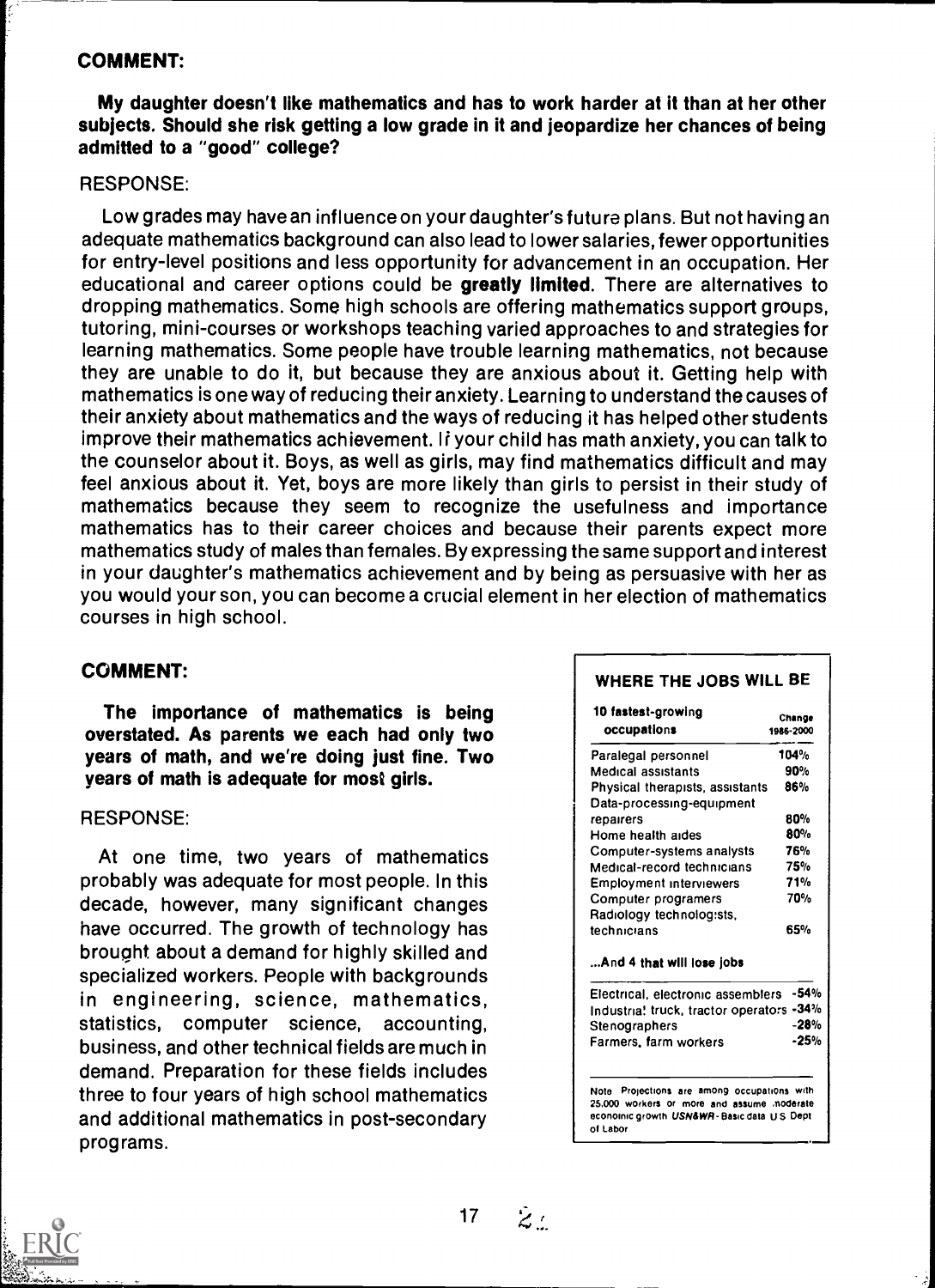## Ten Things to Remember The Next Time You're Avoiding Math

- 1. An important factor in learning math is the amount of time you spend studying it.
- 2. You don't have to like math to learn it.
- 3. Some people make mistakes in math not because they are careless or unable to do it but because they are anxious about it. Learning to understand the causes of their anxiety about math and the ways of reducing it have helped other students improve their math achievement. If you have math anxiety, learning more about it would help you.
- 4. Avoiding math is related to math anxiety. Putting time and energy into catching  $up$  on the math not learned in earlier course id understanding one's feelings about id understanding one's feelings about math have been very effective solutions  $i_{\mathbf{v}}$  , nath anxiety.
- 5. There is evidence that some students are less apt to contributeor to ask questions in mathematics classes. You have the right to ask for help or for clarification of a problem or math concept. Take the risk to obtain the information you need. Others in the class will follow your lead.
- 6. Mathematics may be a "hidden" requirement for occupational opportunities. The total score on several Civil Service examinations is based one-third to one-half on mathematics. College entrance examinations, such as the ACT and the SAT, base from one-fifth to one-half of the total score on mathematics. While colleges suggest that two to three years of high school math are required for entrance, they often fail<br>to point out that only two to three years of high school math will limit your choices of college majors to those in the humanities, some social sciences and education.
- 7. Males, as a group, are not better at math than females. When females take as much math as males, there are few differences in their achievement.
- 8. Males have often continued in math because they are told that it is a requirement for the things they want to do.
- 9. Males hold most high paying and high prestige jobs in today's job market. There is evidence that males are able to enter a wider range of jobs partly because of their stronger preparation in mathematics. The higher the prestige and salary of a job, the more likely it is to require a strong mathematics background.
- 10. Because of the effect of past stereotyping, some people still feel that math and science are male subjects. These people may make sex-biased remarks. Seek out<br>people who can give you accurate and unbiased information about your need for math. Remember that Title IX protects women's rights to equal opportunities in education.

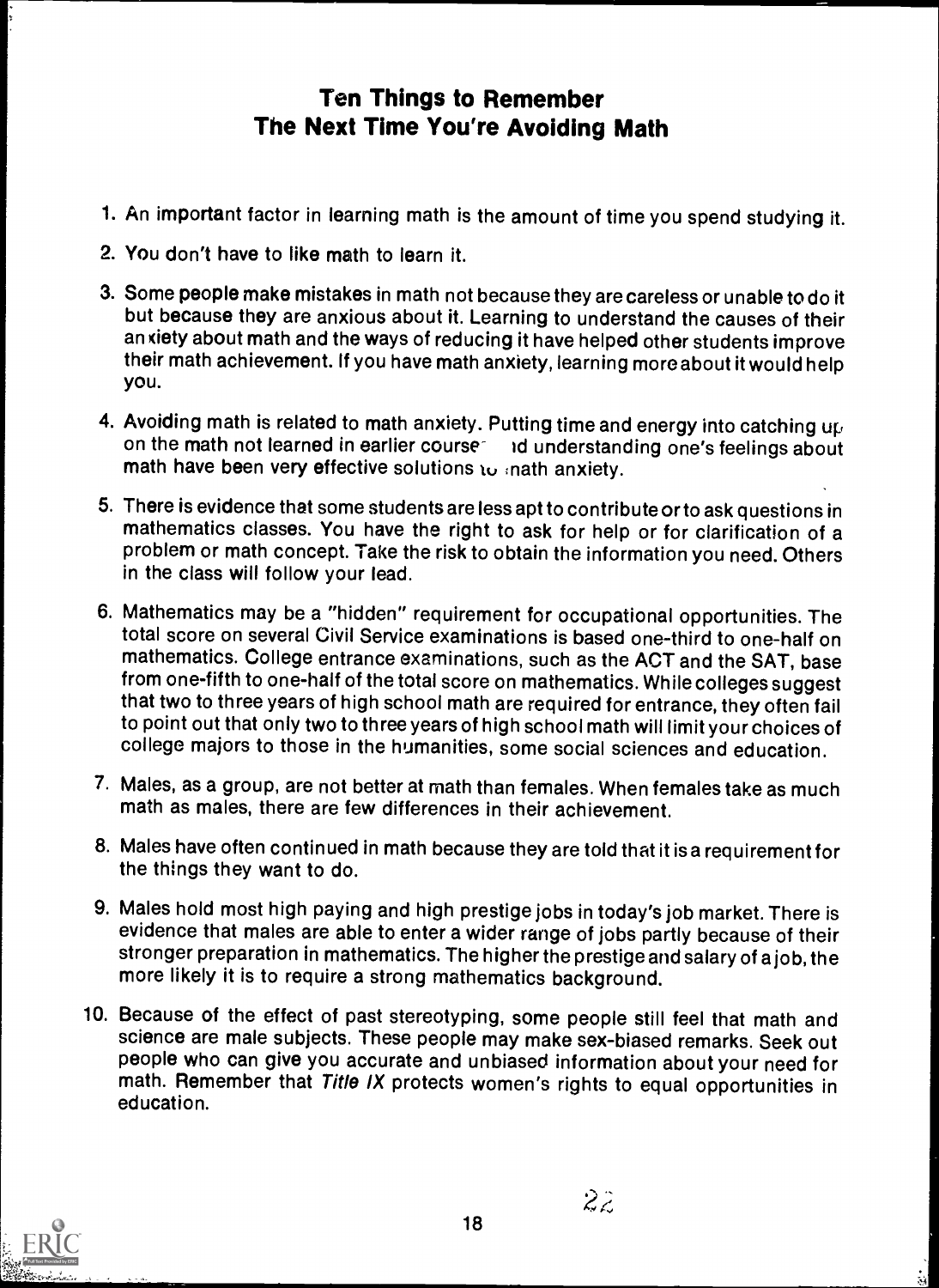

## Sentence Completion Exercise

- 1. When I need help with math, I usually ask...
- 2. I would expect a female mathematician to be...
- 3. I would expect a male mathematician to be...
- 4. Girls who enjoy math are...
- 5. Boys who enjoy math are...
- 6. When a boy fails a math quiz, it is usually because...
- 7. When a girl fails a math quiz, it is usually because...
- 8. Girls should be preparing for careers in...
- 9. Boys should be preparing for careers in...
- 10. When a daughter graduates from high school or college, her parents expect her to...
- 11. When a son graduates from high school or college, his parents expect him to...
- 12. in math classes, teachers think the boys should...
- 13. In math classes, teachers think the girls should...
- 14. When talking about math, counselors usually think that girls should...
- 15. When talking about math, counselors usually think that boys should...



 $\hat{z}$  :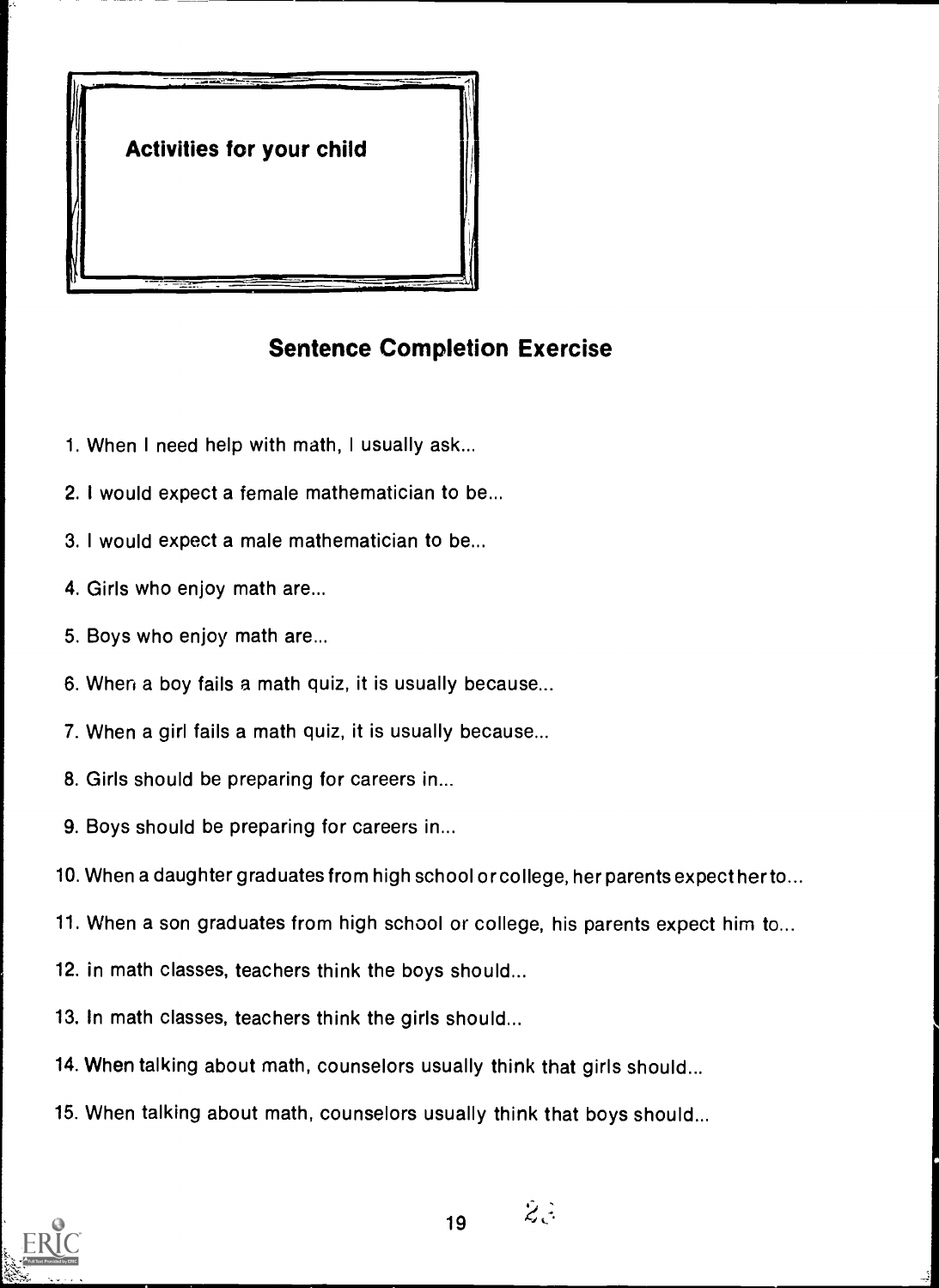1234567890123456789012345678901234567890123456789012345678901234567890123456789012345678901234567890

Laurie has always loved animals. She takes care of all of her family's pets and knows what to do when they get sick or injured. She is planning to take a lot of science and math. She wants to go to a special school to prepare for her profession.

To find Laurie's job, put the right code letter over each "transformation" picture below.

#### CODE LETTERS





From SPACES, published by EQUALS, Lawrence Hall of Science, Berkeley, CA<sup>®</sup> 1982 by the Regents, University of California.

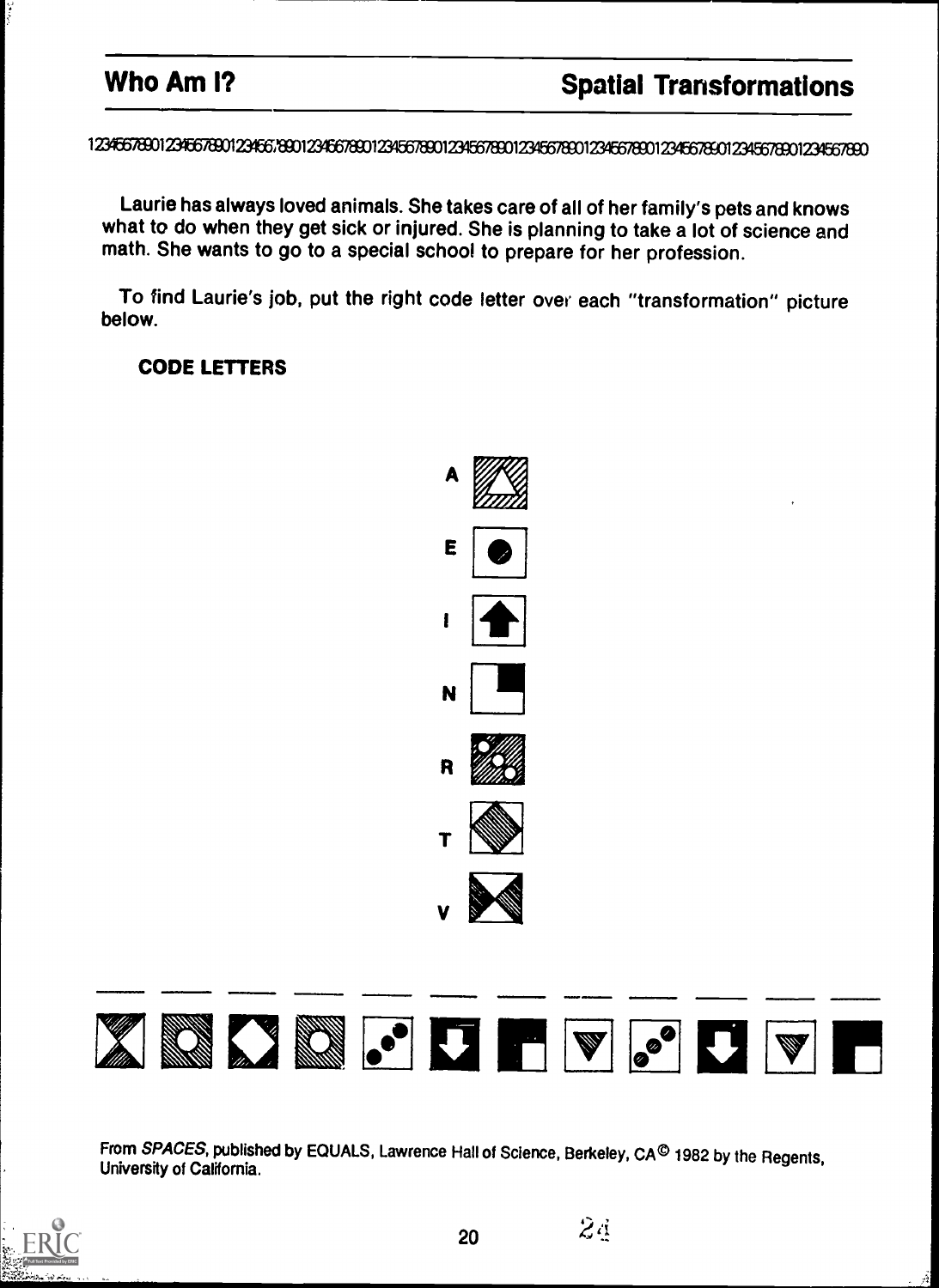Louise likes building things. When she was only five years old she built a birdhouse with her mother's help. She can use a saw and a hammer, and she knows how to measure and plan ahead so she won't waste wood. Someday she wants to build a house.

In each row, a shape is always the same number. The same shape may stand for a different number in another row.

To find out what Louise's job is, put the right code letter in each blank.



From SPACES, published by EQUALS, Lawrence Hall of Science, Berkeley, CA<sup>©</sup> 1982 by the Regents, University of California.



 $25$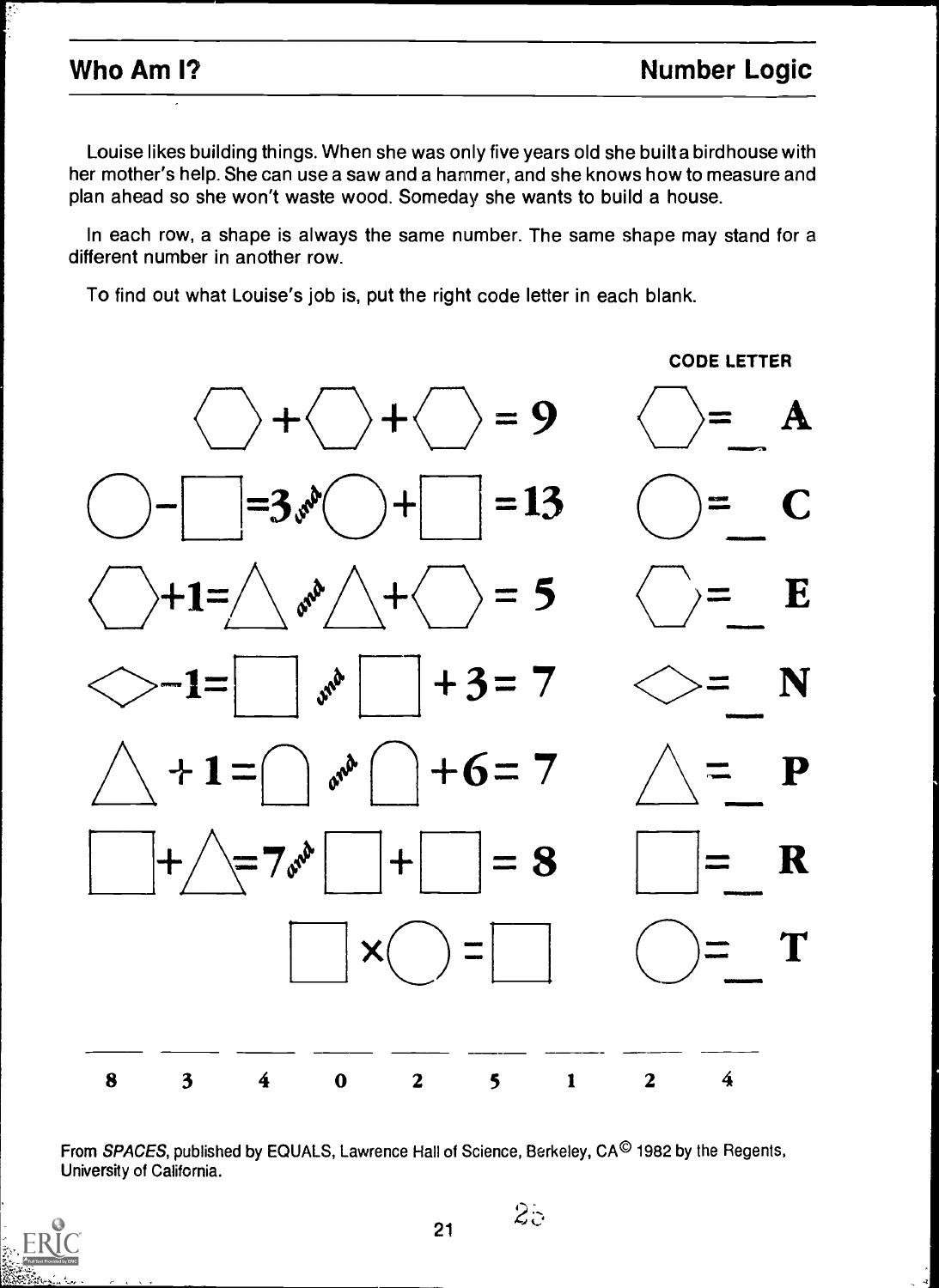# DOTHPICK PUZZLES

- 1. Use 17 toothpicks to construct this figure.
	- a. Remove 5 toothpicks and leave 3 squares.
	- b. Remove 6 toothpicks and leave 2 squares.
- 2. Make this figure with 12 toothpicks.



- a. Remove 4 toothpicks and leave 3 triangles.
- b. Move 4 toothpicks and form 3 triangles.
- 3. With 9 toothpicks, make this figure.



- a. Remove 2 toothpicks and leave 3 triangles.
- b. Remove 3 toothpicks and leave 1 triangle.
- c. Remove 6 toothpicks and get 1 triangle.
- d. Remove 4 toothpicks and get 2 triangles.
- e. Remove 2 toothpicks and get 2 triangles.
- 4. Use 8 toothpicks and 1 button to form a fish.



I

Move 3 toothpicks and button to make this fish swim the opposite direction.<br>5. Two farmers have land this shape.



- a. The first farmer wants to divide her land evenly among her three daughters. Add 4 toothpicks to form three parcels of equal size and identical shape.
- b. The second farmer wants to divide her land evenly among her 4 daughters. Use 8 toothpicks to form four parcels of equal size and identical shape.
- 6. Use 6 toothpicks to form 4 equilateral triangles.

Toothpick Puzzles and Solutions from Math for Girls and Other Problem Solvers, published by EQUALS, Lawerence Hall of Science, Berkeley, CA. ©1981 by the Regents, University of California.

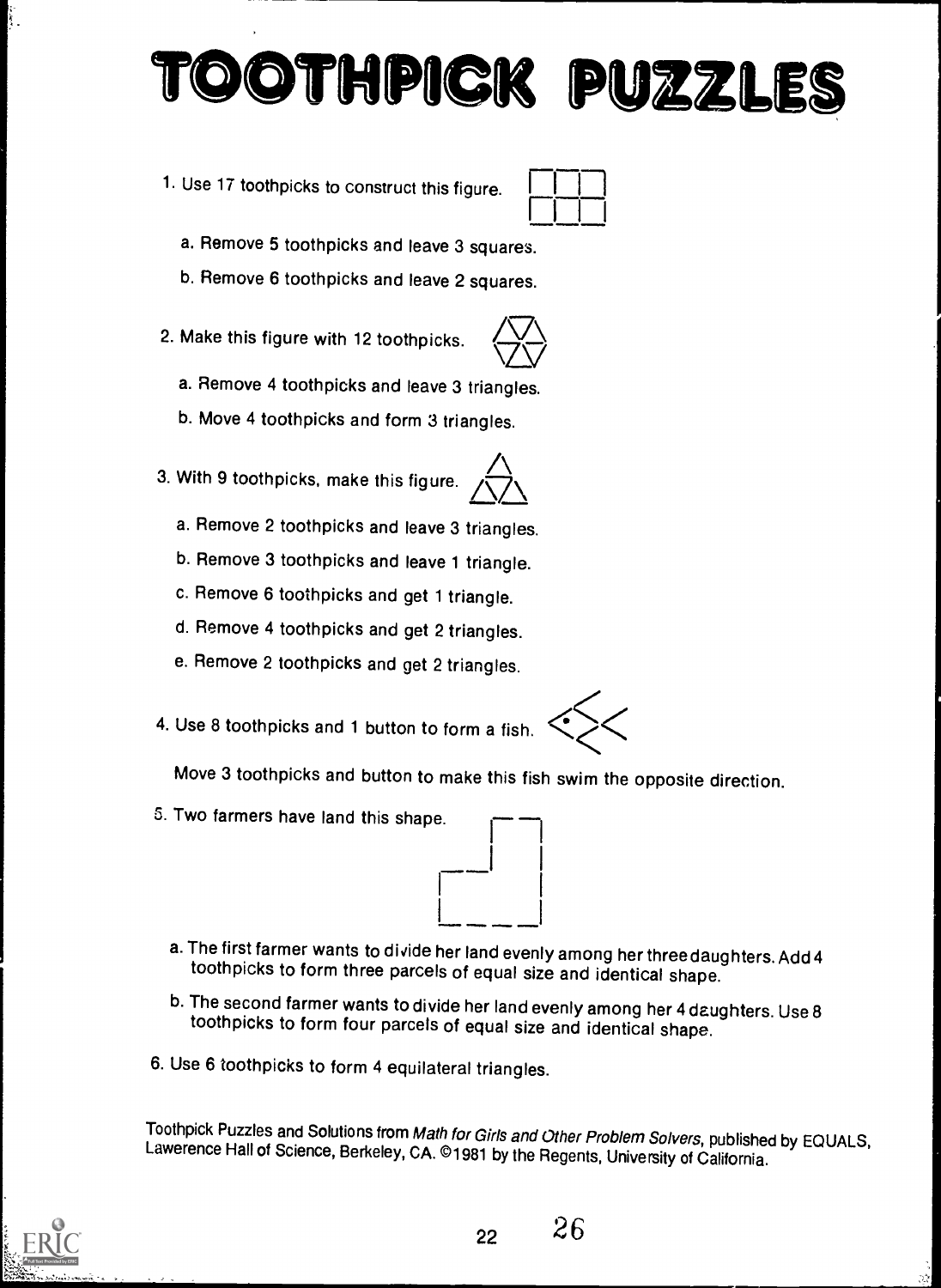There is an "X" on each toothpick to be removed. In most cases there are several possible solutions. Only one is indicated.



6. Make a 3 dimensional tetrahedron.



<sup>23</sup> 27



k<br>Bo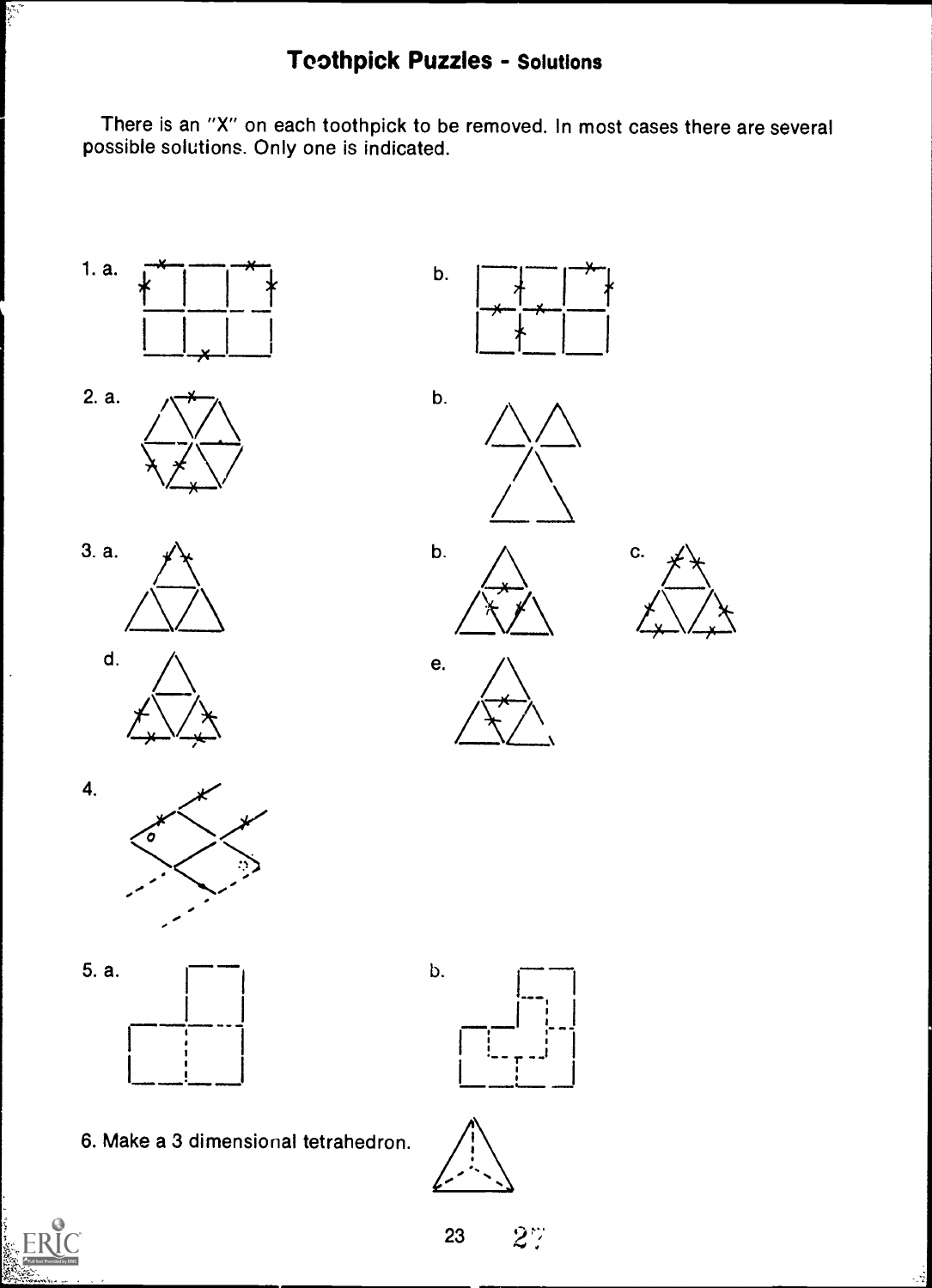

## Another Longitudinal Study by Phyllis Steinmann

Once upon a time, in 1940, a research team decided to study the cooking ability of males and females to see if sex had any affect on this ability. The population chosen for the study consisted of 2,000 individuals selected at random: 1,000 were males, and 1,000 were females. Their ages ranged from 5.5 years to 6.5 years. They were observed for an average of two weeks, usually in the kitchen. It was found that both groups were equally adept at spreading peanut butter on slices of bread. Their biggest problem was when the jar of peanut butter was on the top shelf. Then the boys, who were slightly taller than the girls, had a little advantage. The major difference in the sexes was that the girls were twice as likely to put the dirty knife in the sink.

The same subjects were investigated again in 1946 when their ages ranged from 11.5 to 12.5. The large majority of girls, 65%, were able to prepare a simple meal, while only 15% of the boys had attained this skill.

The final study in the series was done in 1952 when the subjects were around 18 years old. At this time most of the females, 85%, were capable of preparing a full-course dinner, but only 5% of the males could do this.

The study clearly showed that there was a great difference in the cooking ability of boys and girls. Ten percent of the sample were twins where one was male, and the other female. These siblings, brought up in the same environment, showed the same discrepancy in cooking ability. It was decided the only explanation for this situation was that the ability to cook was stronger in female genes than in male genes.

In order to confirm the findings of this study, it was repeated again in 1972 with another group of 1,000 boys and 1,000 girls. At age six, the two groups were again found to be equally able to spread peanut butter sandwiches. In 1978 at age 12, they were about equal in their ability to heat up TV dinners in the microwave oven. In 1984, neither group had developed any real cooking skills, opting to eat out at McDonald's.

The results of this study are still being analyzed. One likely conclusion is that in a matter of some thirty years the female genes have been altered, possibly caused by radiation from TV sets.



 $28$ 

24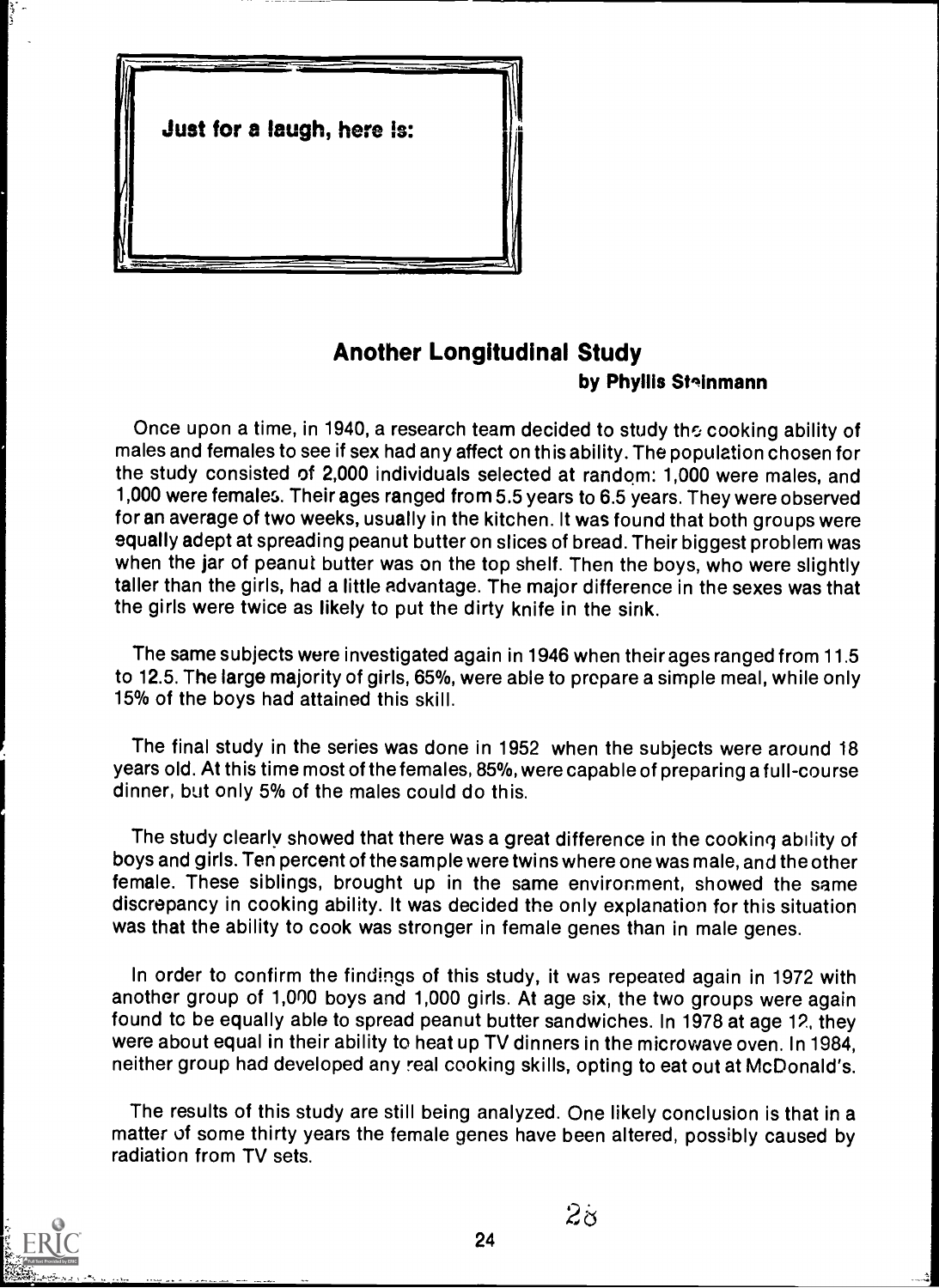**DOONESBURY** 

Ŧ

by Garry Trudeau



DOONESBURY0 1973 G. B. Trudeau. Reprinted with permission of Universal Press Syndicate. All rights reserved.



 $2\alpha$  and  $\beta$ 25  $\sim$  0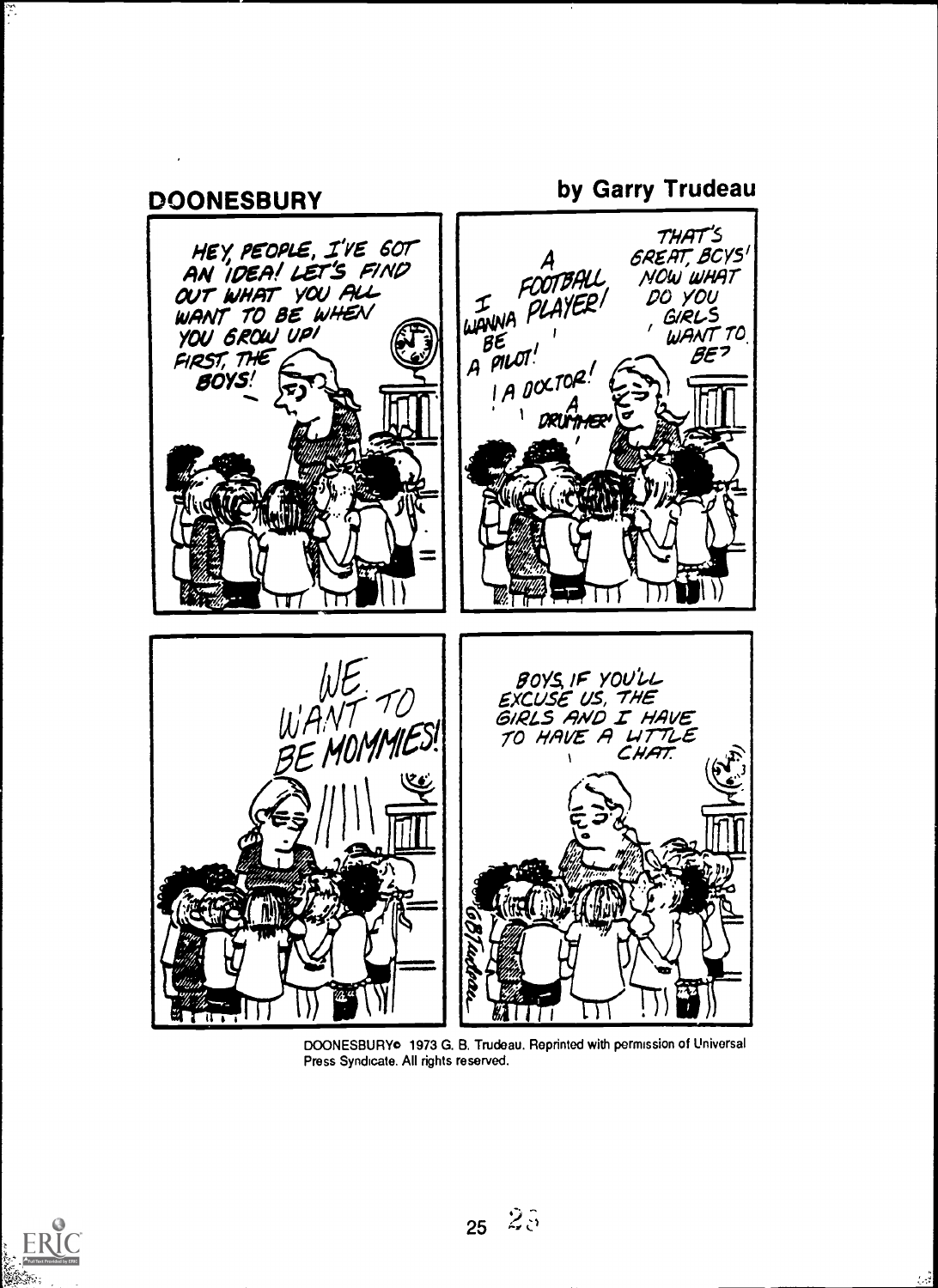

#### BOOKS:

Dotson, Fitzhugh. How to Parent. New American Library, New York, NY, 1973. An oldie, but it still offers practical advice on topics from discipline to toys.

Galbraith, Judy. The Gifted Kids Survival Guide. Free Spirit Publishers, Minneapolis,

MN, 1984. Written for gifted kids, this book offers solid advice in an attractive format on how to survive being gifted. There are two volumes, one for kids under ten, the other for kids eleven to eighteen.

Kerr, Barbara. Smart Girls, Gifted Women. Ohio Psychology Publishing, Columbus, OH, 1985. An examination of the specialized needs of bright girls with recommendations to parents and teachers from preschool through professional schools.

Marone, Nicky. How to Father a Successful Daughter. McGraw-Hill Book Co., 11 West 19th Street, New York, NY 10011, 1988. An important nurturing book to help fathers communicate with their daughters.

Perino, Josef and Shiela. Parenting the Gifted: Developing the Promise. Bowker, Xerox, New York, NY, 1982. Covers a range of facts and issues of importance to parents and teachers of the gifted including such things as adolescent gifted, choosing private schools, preschool gifted and many other issues. Has extensive bibliography.

#### PERIODICALS:

Games Magazine P.O. Box 10147 Des Moines, IA 50340

Gifted Children Monthly Science Digest

P.O. Box 115 Sewell, NJ 08080 Popular Mecannics 515 Madison Ave. New York, NY 10022

1775 Broadway New York, NY 10019

 $30$ 

#### ORGANIZATIONS:

Michigan Association for the Academically Talented (MAAT) Mary Lou Angelotti, 2209 Belaire, Midland, MI 48640 \$10.00 per year membership includes quarterly newsletter, "Gifted Perspectives."

Michigan Association of Educators for the Gifted, Talented and Creative (MAEGTC) Robert Hayduk, 31300 Anita, Warren, MI 48093 \$10.00 per year membership includes quarterly "MAEGTC Newsletter."

The Academy for the Gifted and Talented of Michigan Richard Watson, 2100 Pontiac Lake Road, Pontiac, MI 48054 \$15 individual membership includes quarterly newsletter.

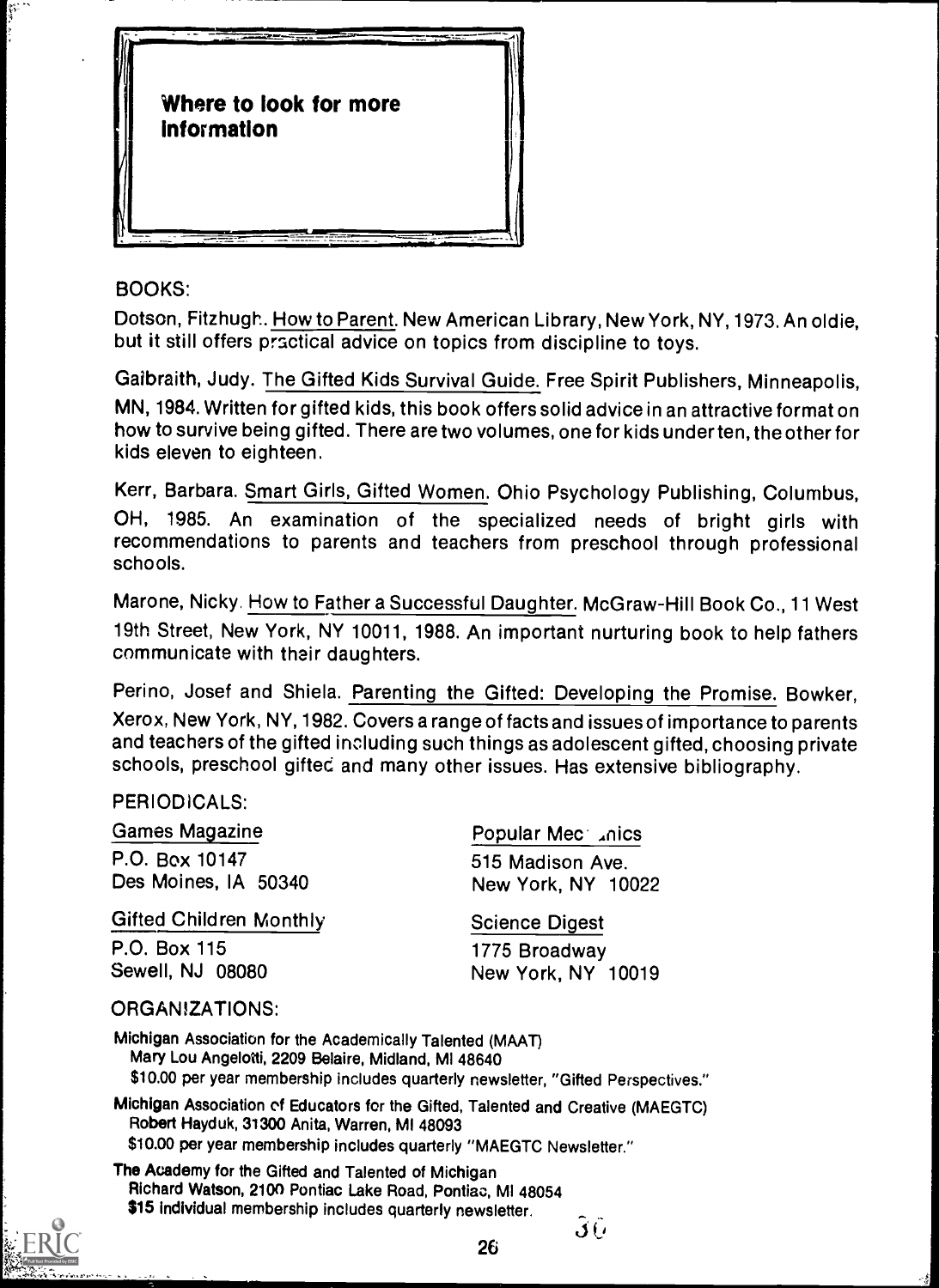## Family Math Materials

## **Contents**

ķ.

- A Mathematical Environment
- Beginning
- Word Problems and Logical Reasoning
- Measurement
- Numbers and Operations
- Probability and Statistics
- Time and Money
- Geometry and Spatial Thinking
- Patterns and Number Charts
- Estimation, Calculators and Microcomputers
- Careers

Appendix A - Organizing a FAMILY MATH Class Appendix B - Mathematics Generally Covered at Various Grade Levels Resource List for. Parents and Teachers Addresses of Publishers Index

### FAMILY MATH Book Order Form

To order a copy of FAMILY MATH, please fill out the form and enclose a check or purchase order made payable to:

#### The Regents, University of California

The cost of the book is \$15.00, plus \$2.00 for tax and shipping within the U.S.

| Enclosed is my check or purchase order for \$                                         |  |
|---------------------------------------------------------------------------------------|--|
|                                                                                       |  |
| <b>Return to: FAMILY MATH</b><br>Lawrence Hall of Science<br>University of California |  |
| Berkeley, CA 94720 USA                                                                |  |

Telephone: (415) 642-1823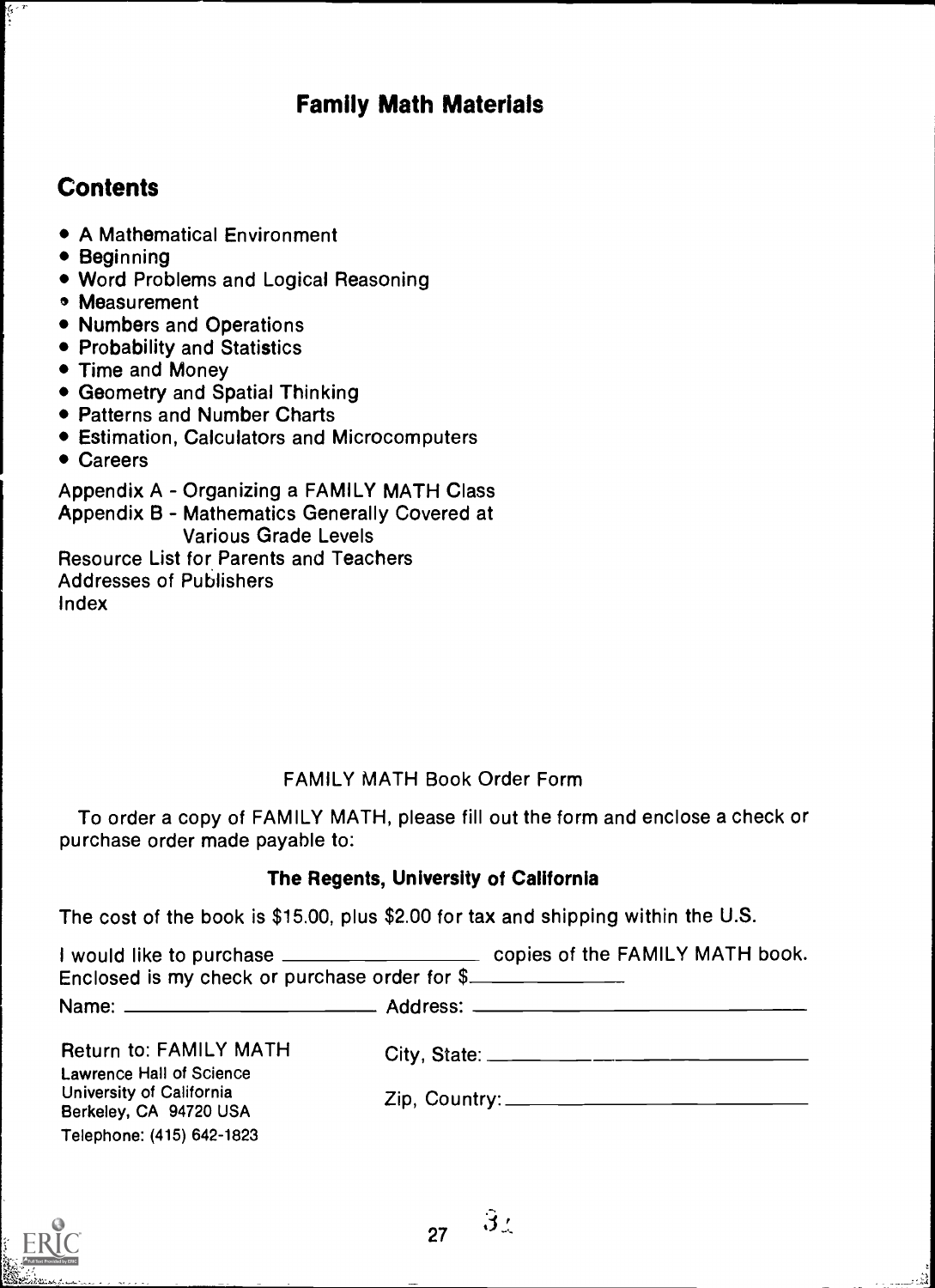

Epilogue

Parents, YOU can make a difference! YOU can help your children develop positive attitudes about math and science. As a parent, you are a major role model for your children. Believe it or not, they are watching what you do, listening to what you say and paying attention to what you believe. What a compliment to you!